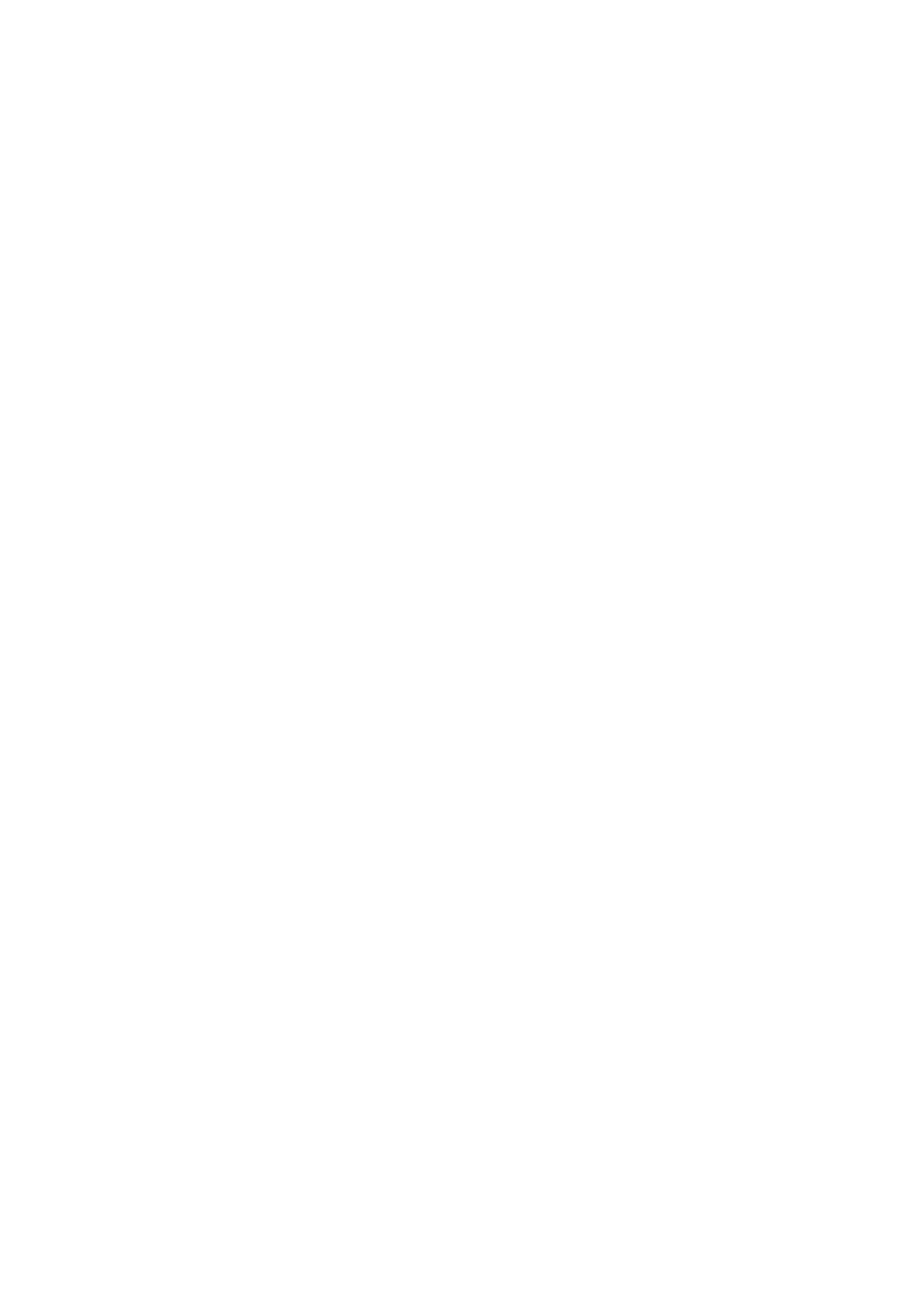

**User's manual FLIR MR77**

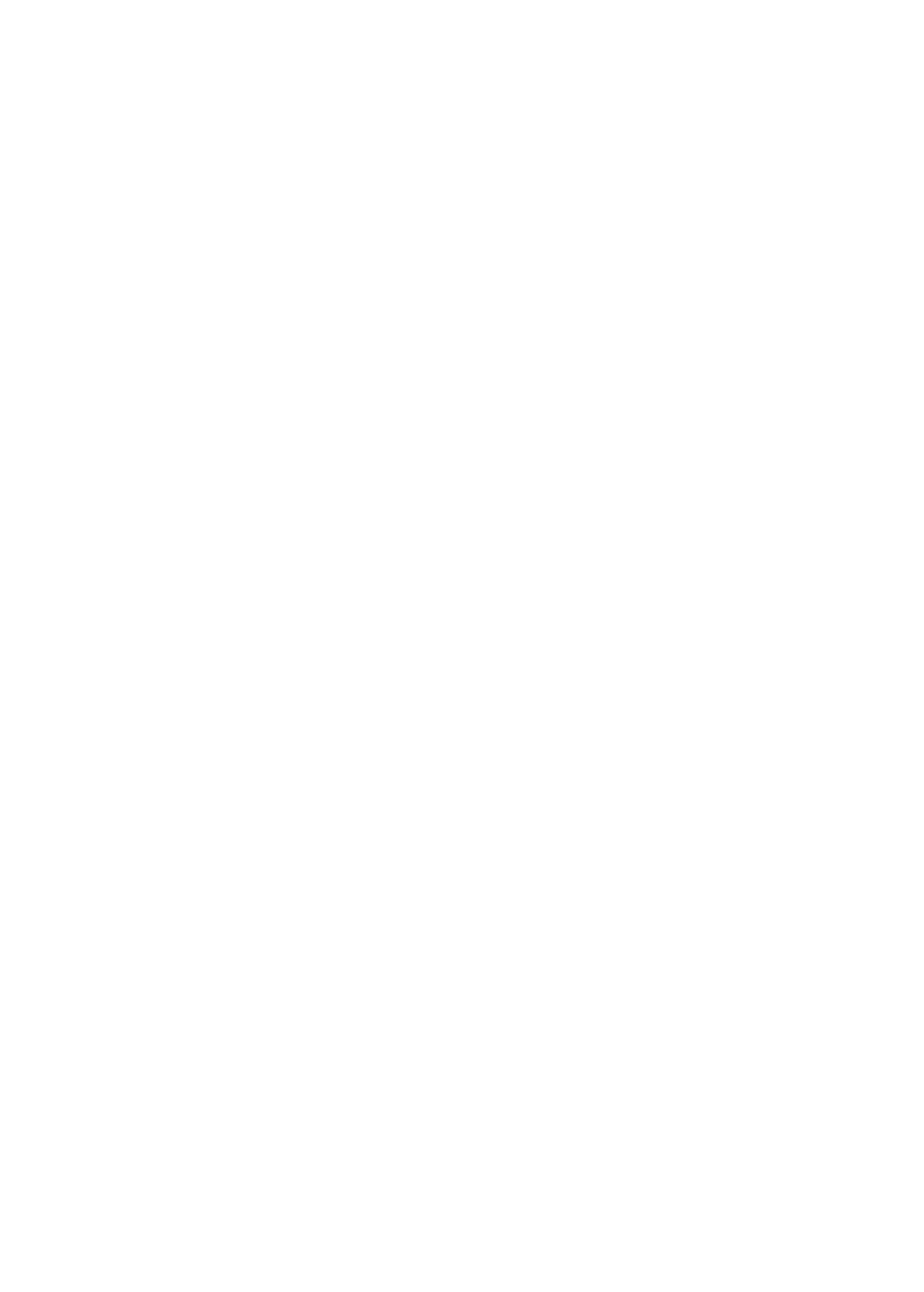### **Table of contents**

| 1              |      |                                              |  |
|----------------|------|----------------------------------------------|--|
|                | 1.1  |                                              |  |
|                | 1.2  |                                              |  |
|                | 1.3  |                                              |  |
|                | 1.4  |                                              |  |
| $\overline{2}$ |      |                                              |  |
|                | 2.1  |                                              |  |
|                | 2.2  |                                              |  |
| 3              |      |                                              |  |
|                | 3.1  |                                              |  |
| 4              |      |                                              |  |
|                | 4.1  |                                              |  |
|                | 4.2  |                                              |  |
|                | 4.3  |                                              |  |
|                | 4.4  |                                              |  |
| 5              |      |                                              |  |
|                | 5.1  |                                              |  |
|                | 5.2  |                                              |  |
|                | 5.3  |                                              |  |
|                | 5.4  |                                              |  |
|                | 5.5  |                                              |  |
|                | 5.6  |                                              |  |
|                | 5.7  |                                              |  |
|                | 5.8  | Storing and recalling measurements18         |  |
|                | 5.9  |                                              |  |
|                | 5.10 |                                              |  |
|                | 5.11 | Streaming measurement data using Bluetooth21 |  |
| 6              |      |                                              |  |
|                | 6.1  |                                              |  |
|                | 6.2  |                                              |  |
| 7              |      |                                              |  |
| 8              |      |                                              |  |
|                | 8.1  |                                              |  |
|                | 8.2  |                                              |  |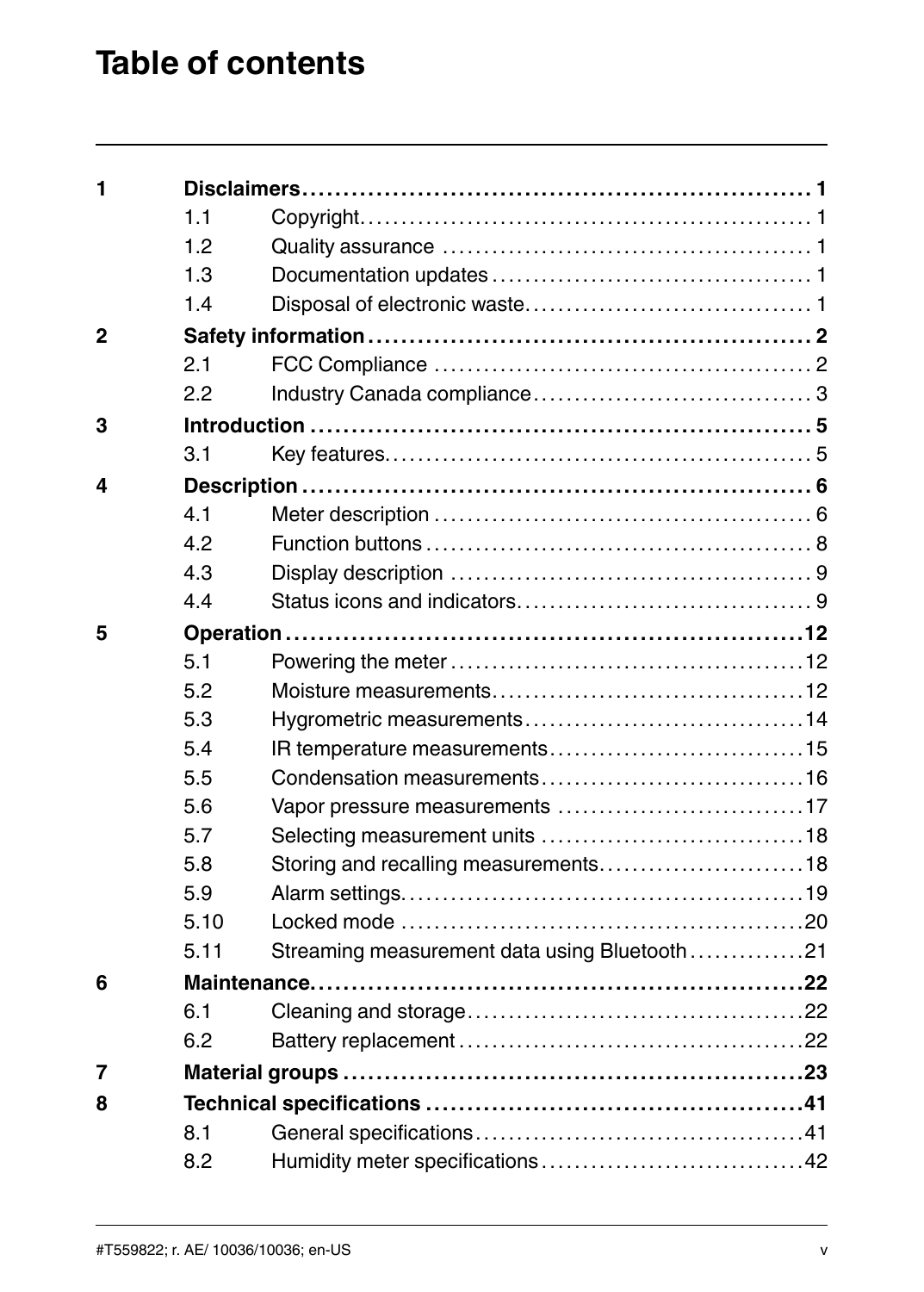|    | 8.3  |                                            |  |
|----|------|--------------------------------------------|--|
|    | 8.4  | Thermal measurement range specifications43 |  |
|    | 8.5  |                                            |  |
|    | 8.6  | Dew Point Temperature specifications43     |  |
|    | 8.7  |                                            |  |
|    |      |                                            |  |
| 9  |      |                                            |  |
| 10 |      |                                            |  |
|    | 10.1 | FLIR Global Limited Lifetime Warranty 45   |  |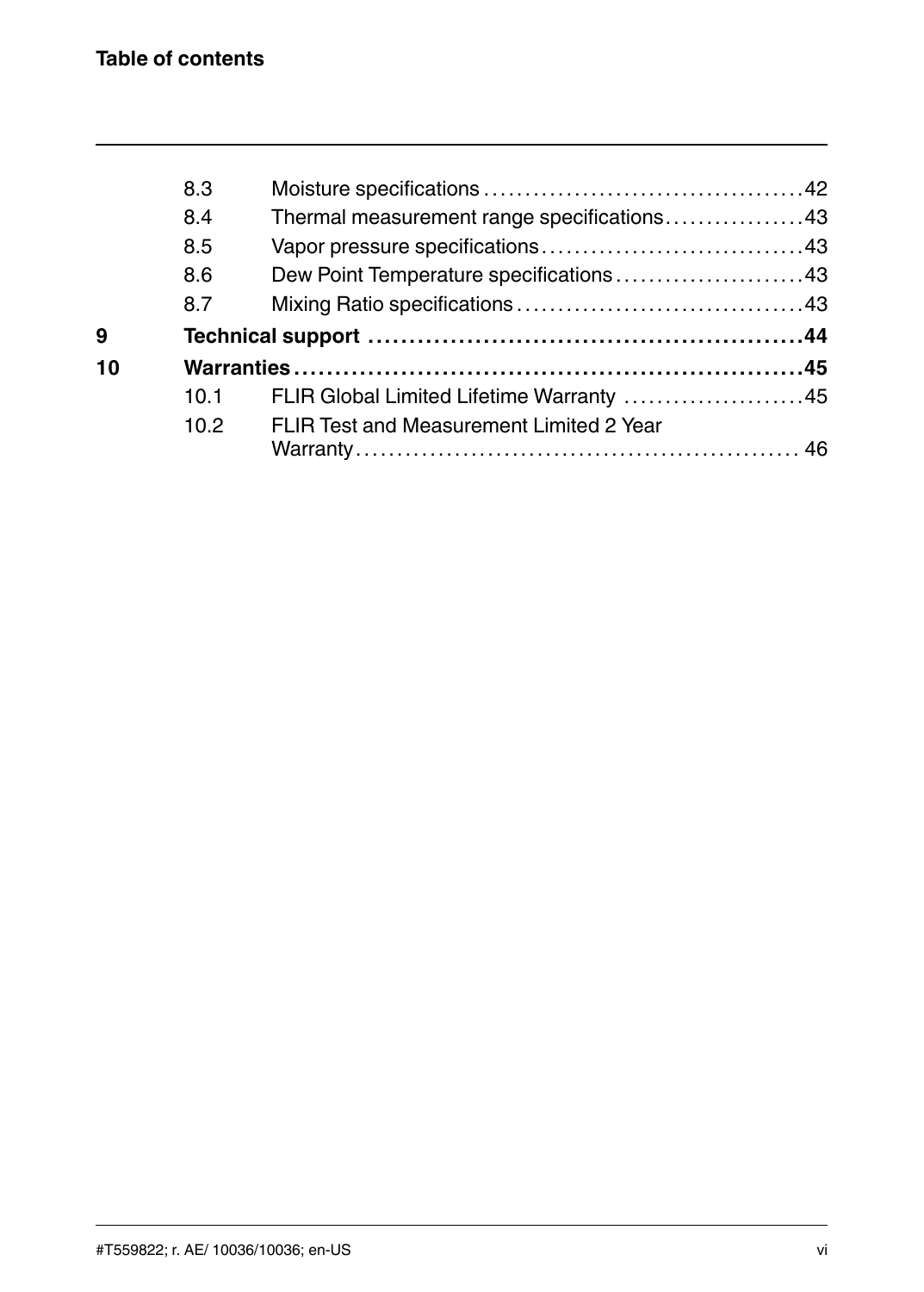#### <span id="page-6-1"></span><span id="page-6-0"></span>**1.1 Copyright**

© 2013, FLIR Systems, Inc. All rights reserved worldwide. No parts of the software including source code may be reproduced, transmitted, transcribed or translated into any language or computer language in any form or by any means, electronic, magnetic, optical, manual or otherwise, without the prior written permission of FLIR Systems.

The documentation must not, in whole or part, be copied, photocopied, reproduced, translated or transmitted to any electronic medium or machine readable form without prior consent, in writing, from FLIR Systems.

Names and marks appearing on the products herein are either registered trademarks or trademarks of FLIR Systems and/or its subsidiaries. All other trademarks, trade names or company names referenced herein are used for identification only and are the property of their respective owners.

#### <span id="page-6-2"></span>**1.2 Quality assurance**

The Quality Management System under which these products are developed and manufactured has been certified in accordance with the ISO 9001 standard.

FLIR Systems is committed to a policy of continuous development; therefore we reserve the right to make changes and improvements on any of the products without prior notice.

#### <span id="page-6-3"></span>**1.3 Documentation updates**

Our manuals are updated several times per year, and we also issue product-critical notifications of changes on a regular basis.

To access the latest manuals and notifications, go to the Download tab at:

http://support.flir.com

It only takes a few minutes to register online. In the download area you will also find the latest releases of manuals for our other products, as well as manuals for our historical and obsolete products.

#### <span id="page-6-4"></span>**1.4 Disposal of electronic waste**



As with most electronic products, this equipment must be disposed of in an environmentally friendly way, and in accordance with existing regulations for electronic waste.

Please contact your FLIR Systems representative for more details.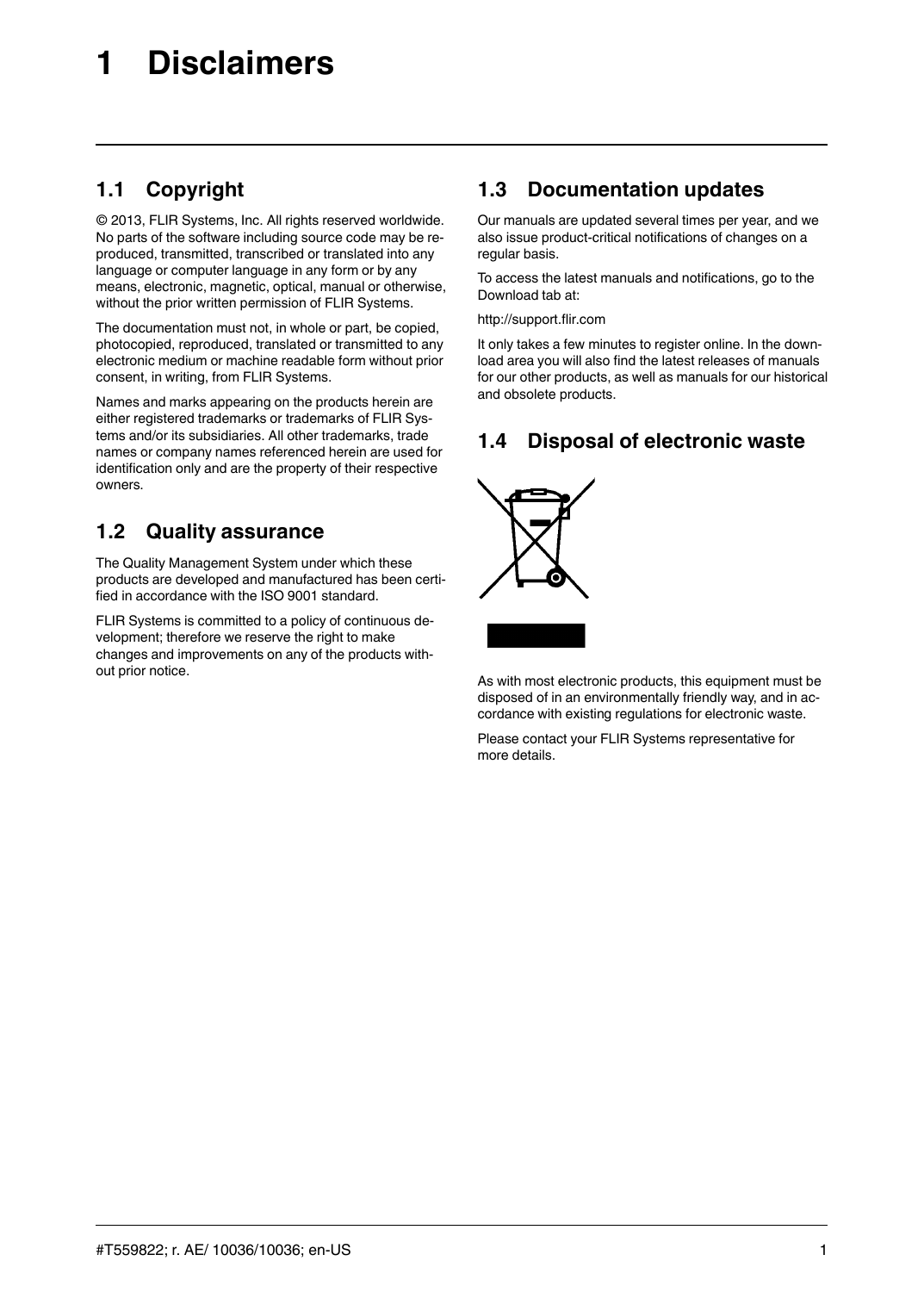### <span id="page-7-0"></span>**[2](#page-7-0) Safety [information](#page-7-0)**

#### **Note**

Before operating the device, you must read, understand, and follow all instructions, dangers, warnings, cautions, and notes.

#### **Note**

FLIR Systems reserves the right to discontinue models, parts or accessories, and other items, or to change specifications at any time without prior notice.



#### **WARNING**

Do not look directly into the laser beam. The laser beam can cause eye irritation.



#### **WARNING**

Do not use the laser pointer near explosive gases or in other possible explosive areas. Injury to persons can occur.

| <u> A</u>   | This symbol, adjacent to another symbol or terminal, indicates that<br>the user must refer to the manual for further information. |
|-------------|-----------------------------------------------------------------------------------------------------------------------------------|
| $\mathbb A$ | This symbol, adjacent to a terminal, indicates that, under normal<br>use, hazardous voltages may be present.                      |
|             | Double insulation.                                                                                                                |

#### <span id="page-7-1"></span>**2.1 FCC Compliance**

This device complies with part 15 of the FCC Rules. Operation is subject to the following two conditions:

- 1. This device may not cause harmful interference.
- 2. This device must accept any interference received, including interference that may cause undesired operation.

This equipment has been tested and found to comply with the limits for a Class B digital device, pursuant to part 15 of the FCC Rules. These limits are designed to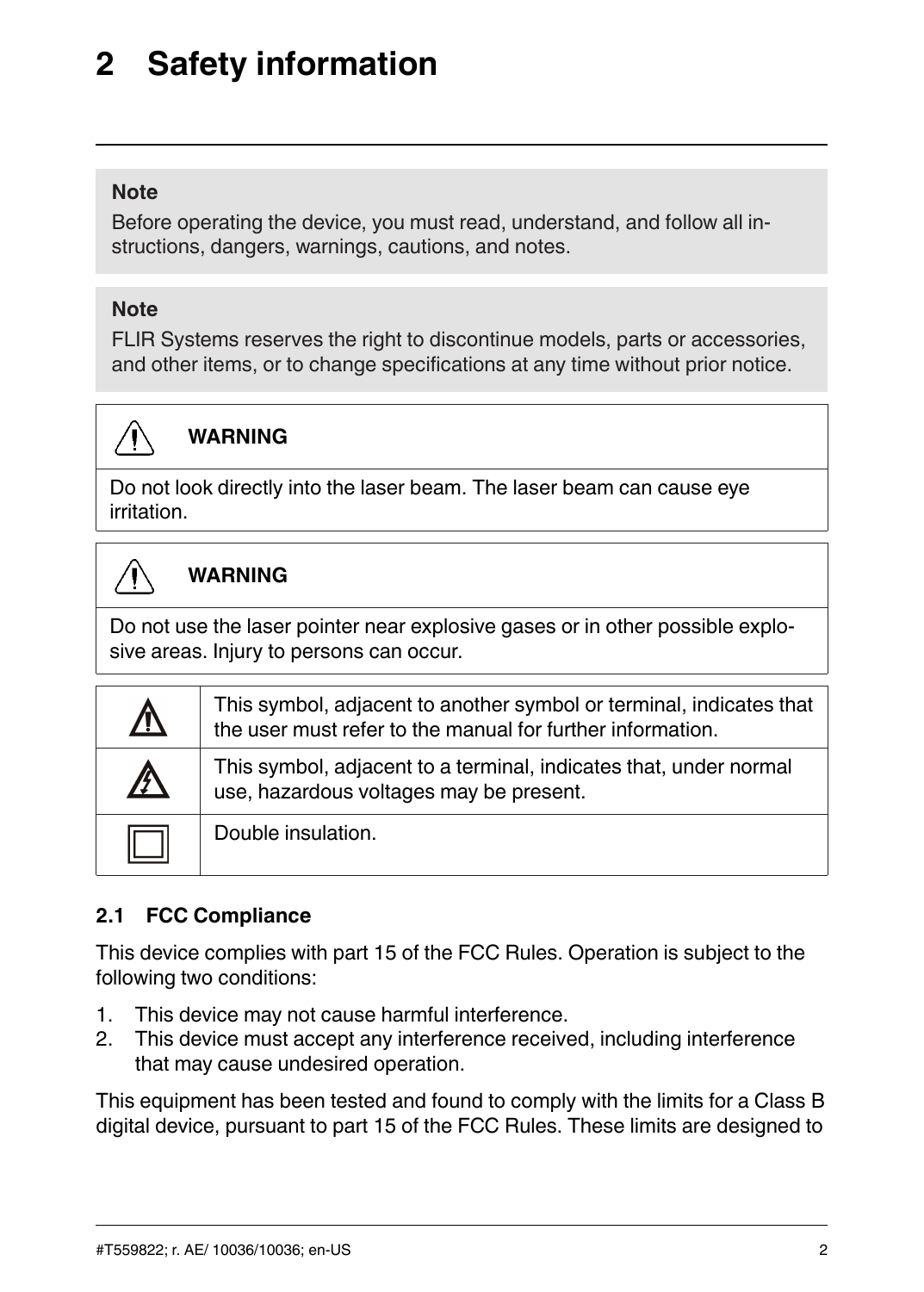provide reasonable protection against harmful interference in a residential installation. This equipment generates, uses, and can radiate radio frequency energy and, if not installed and used in accordance with the instructions, may cause harmful interference to radio communications. However, there is no guarantee that interference will not occur in a particular installation. If this equipment does cause harmful interference to radio or television reception, which can be determined by turning the equipment off and on, the user is encouraged to try to correct the interference by one or more of the following measures:

- Reorient or relocate the receiving antenna.
- Increase the separation between the equipment and receiver.
- Connect the equipment into an outlet on a circuit different from that to which the receiver is connected.
- Consult the dealer or an experienced radio/TV technician for help.

### **CAUTION**

Exposure to Radio Frequency Radiation.

To comply with FCC/IC RF exposure compliance requirements, a separation distance of at least 20 cm must be maintained between the antenna of this device and all persons. This device must not be co-located or operating in conjunction with any other antenna or transmitter.



#### **WARNING**

Changes or modifications not expressly approved by the party responsible for compliance could void the user's authority to operate the equipment.

#### <span id="page-8-0"></span>**2.2 Industry Canada compliance**

This device complies with Industry Canada licence-exempt RSS standard(s). Operation is subject to the following two conditions: (1) this device may not cause interference, and (2) this devicemust accept any interference, including interference that may cause undesired operation of thedevice.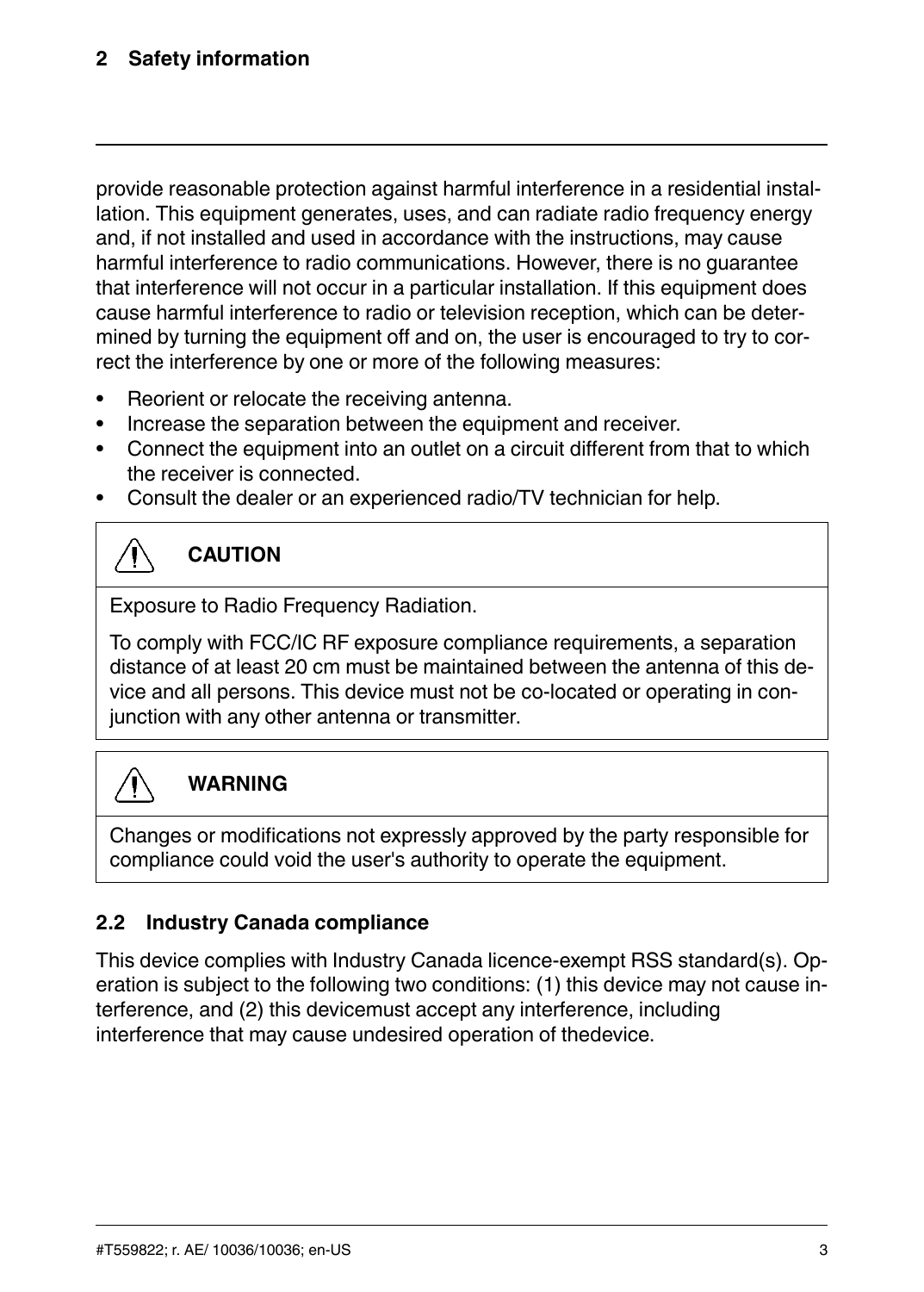#### **[2](#page-7-0) Safety [information](#page-7-0)**

### **CAUTION**

∕ Į`

Exposure to Radio Frequency Radiation.

To comply with RSS 102 RF exposure compliance requirements, for mobile configurations, a separation distance of at least 20 cm must be maintained between the antenna of this device and all persons. This device must not be colocated or operating in conjunction with any other antenna or transmitter.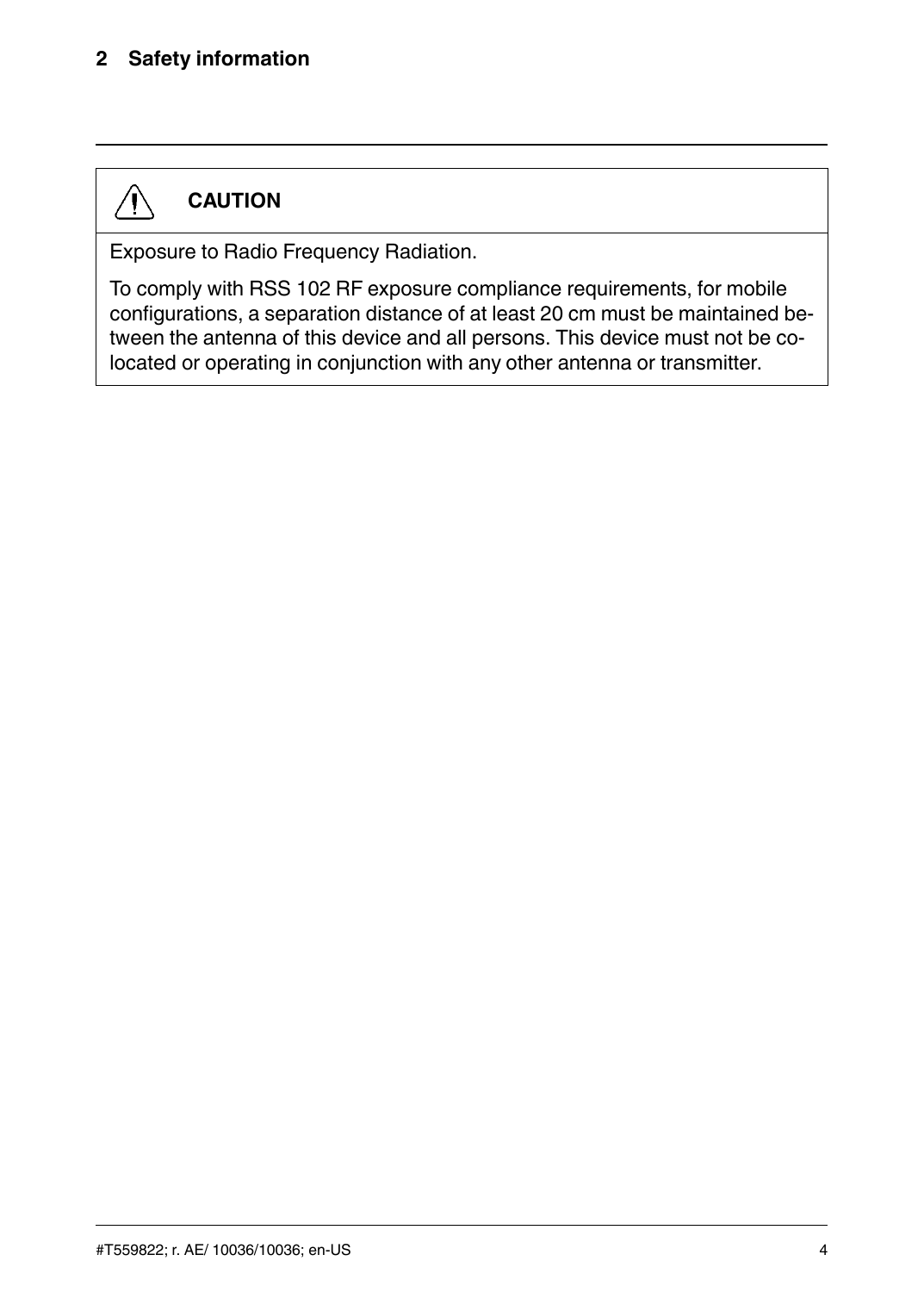### <span id="page-10-0"></span>**[3](#page-10-0) [Introduction](#page-10-0)**

Congratulations on your purchase of the FLIR MR77 with METERLiNK® Bluetooth capabilities for use with FLIR infrared (IR) cameras.

This pinless moisture meter incorporates a patented built-in IR thermometer and 20-point memory. You can monitor moisture in wood and other building materials with no surface damage with the pinless moisture sensor (pin-type moisture probe included), and measure humidity and air temperature with the built-in probe, plus non-contact IR temperature using its patented IR design. Advanced functions provide moisture content, dew point, and vapor pressure calculations.

This meter is shipped fully tested and calibrated and, with proper use, will provide years of reliable service.

#### <span id="page-10-1"></span>**3.1 Key features**

- Quickly indicates the moisture content of materials with pinless technology without damaging the surface.
- Optional remote pin-type probe (MR77-P) allows for moisture readings at different penetration levels (0.9 m (3′) cable length).
- Easy to read, large dual display with backlight feature.
- Simultaneously displays the percentage moisture content of wood or material being tested and the air temperature, IR temperature, or humidity.
- Uses a patented IR design to measure non-contact surface temperature, with an 8:1 distance-to-spot ratio and 0.95 fixed emissivity.
- Built-in humidity/temperature probe measures relative humidity and air temperature plus the mixing ratio and the dew point.
- Measures ambient and surface vapor pressure.
- Automatically calculates the differential temperature.
- Minimum/maximum and data hold modes.
- 20-point internal memory.
- Auto power off and low battery indication.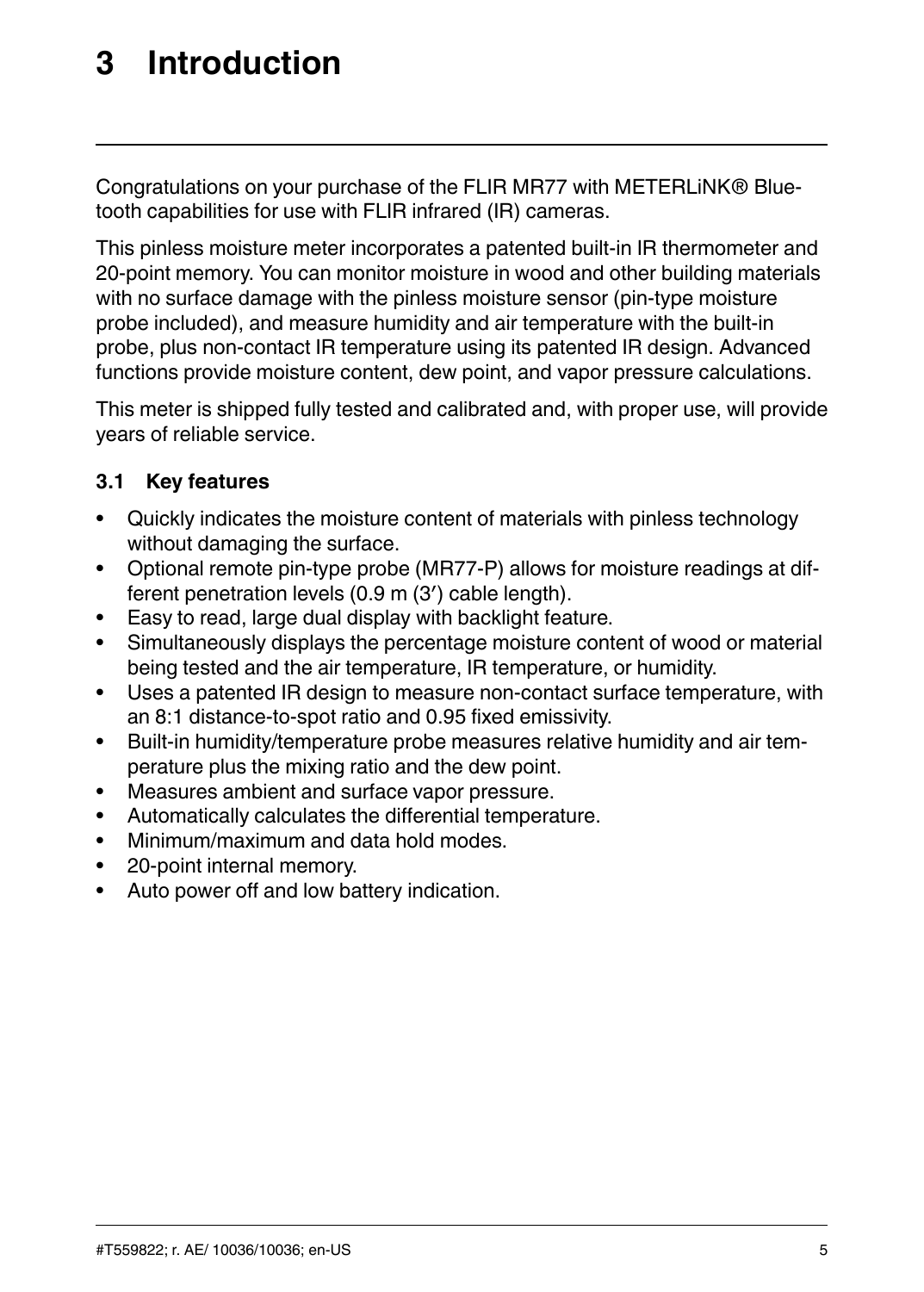### <span id="page-11-0"></span>**[4](#page-11-0) [Description](#page-11-0)**

<span id="page-11-1"></span>**4.1 Meter description**



**Figure 4.1** Front view

- 1. IR sensor.
- 2. Laser pointer diode.<br>3. Humidity sensor and
- Humidity sensor and thermometer.

#### **Note**

Protect the sensor with the protective cap when not in use.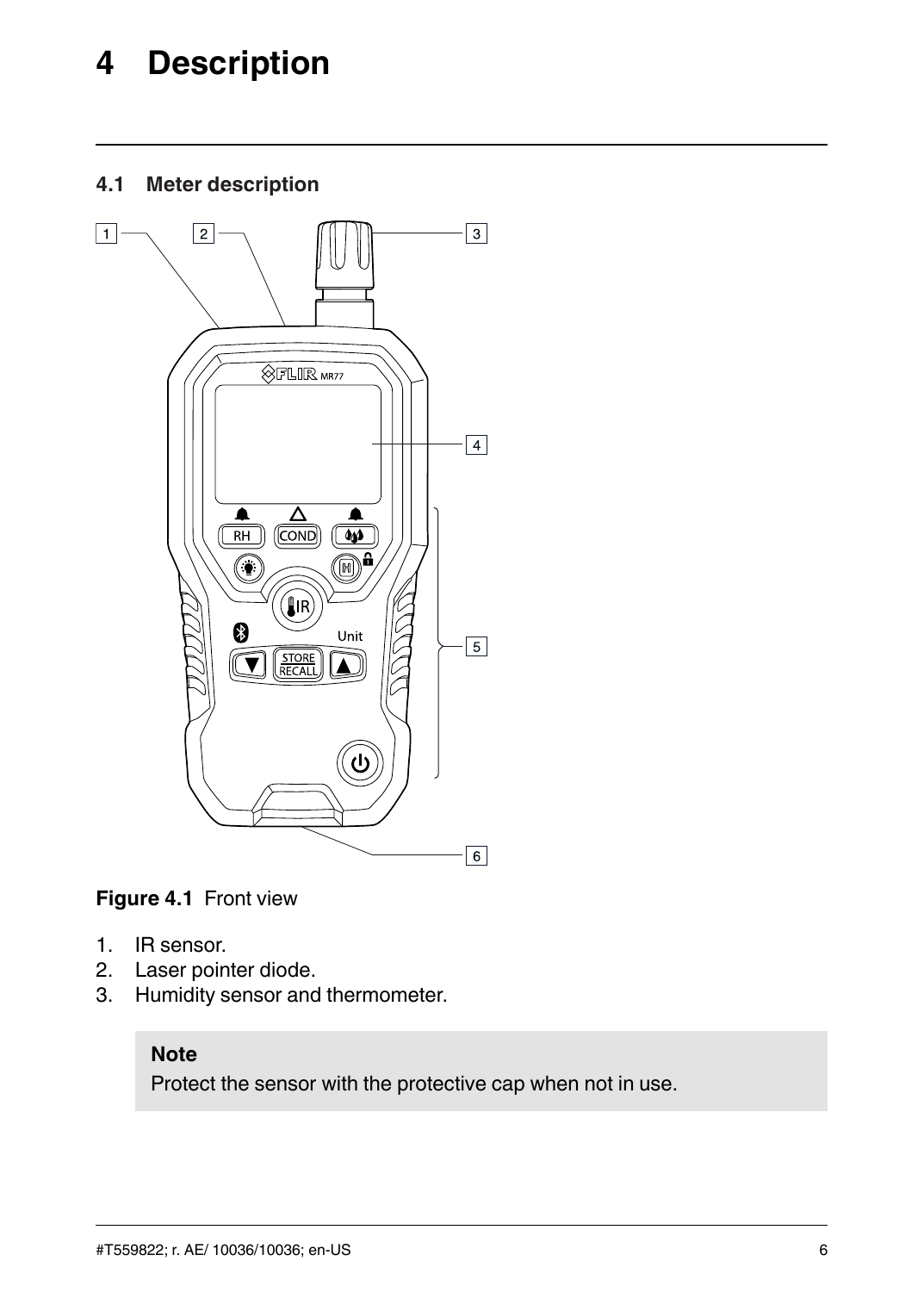- 4. LCD display.
- 5. Function buttons, see section 4.2 *[Function](#page-13-0) buttons*, page 8.
- 6. External pin probe connection jack (RJ45).



**Figure 4.2** Rear view

- 1. Internal moisture sensor.
- 2. Battery compartment.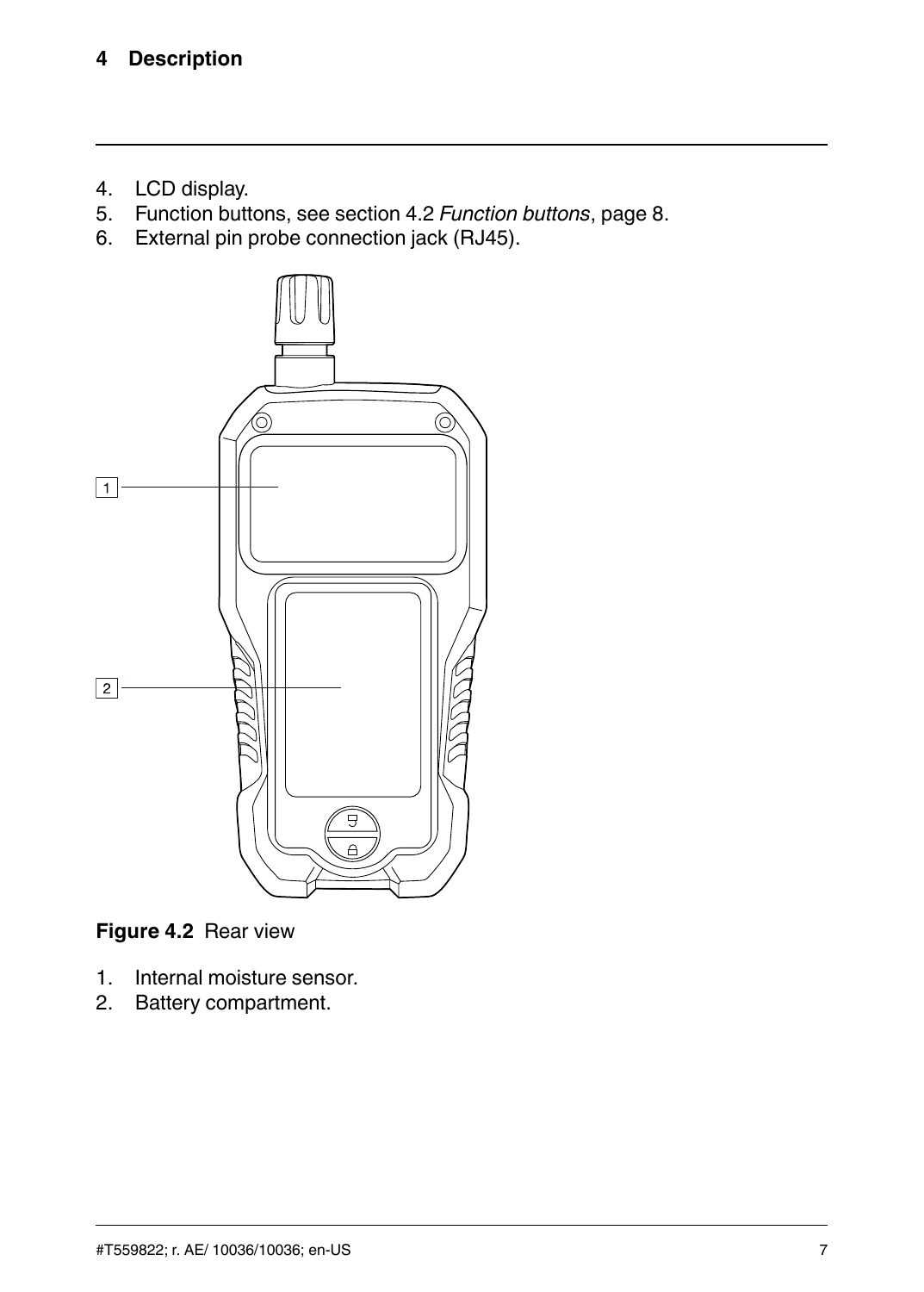#### <span id="page-13-0"></span>**4.2 Function buttons**

|     | Press the button to enter Hygrometer mode, see section 5.3<br>Hygrometric measurements, page 14.<br>Press the button repeatedly to cycle through the display of rel-<br>ative humidity, dew point temperature, and mix ratio.<br>Press and hold the button for 2 seconds to enter Humidity<br>alarm set mode, see section 5.9 Alarm settings, page 19.                                                                                        |
|-----|-----------------------------------------------------------------------------------------------------------------------------------------------------------------------------------------------------------------------------------------------------------------------------------------------------------------------------------------------------------------------------------------------------------------------------------------------|
| CON | Press the button to enter Condensation mode, see section<br>5.5 Condensation measurements, page 16.<br>Press the button repeatedly to toggle between Condensation<br>mode and Vapor pressure mode, see section 5.6 Vapor pres-<br>sure measurements, page 17.<br>When in Moisture mode, press and hold the button for 2 sec-<br>onds to toggle between the relative and absolute readings,<br>see section 5.2 Moisture measurements, page 12. |
|     | Press the button to enter Moisture mode, see section 5.2<br>Moisture measurements, page 12.<br>Press the button repeatedly to toggle between the internal<br>sensor and external pin probe measurements.<br>Press and hold the button for 2 seconds to enter Moisture<br>alarm set mode, see section 5.9 Alarm settings, page 19.                                                                                                             |
|     | Press the button to enable/disable the display backlight.                                                                                                                                                                                                                                                                                                                                                                                     |
|     | Press the button to toggle between Normal and Hold mode. In<br>Hold mode, the display freezes the last reading and continues<br>to display this value.<br>Press and hold the button for 5 seconds to toggle between<br>Normal and Locked mode, see section 5.10 Locked mode,<br>page 20.                                                                                                                                                      |
|     | Press and hold the button to enable IR temperature measure-<br>ments, see section 5.4 IR temperature measurements, page 15.                                                                                                                                                                                                                                                                                                                   |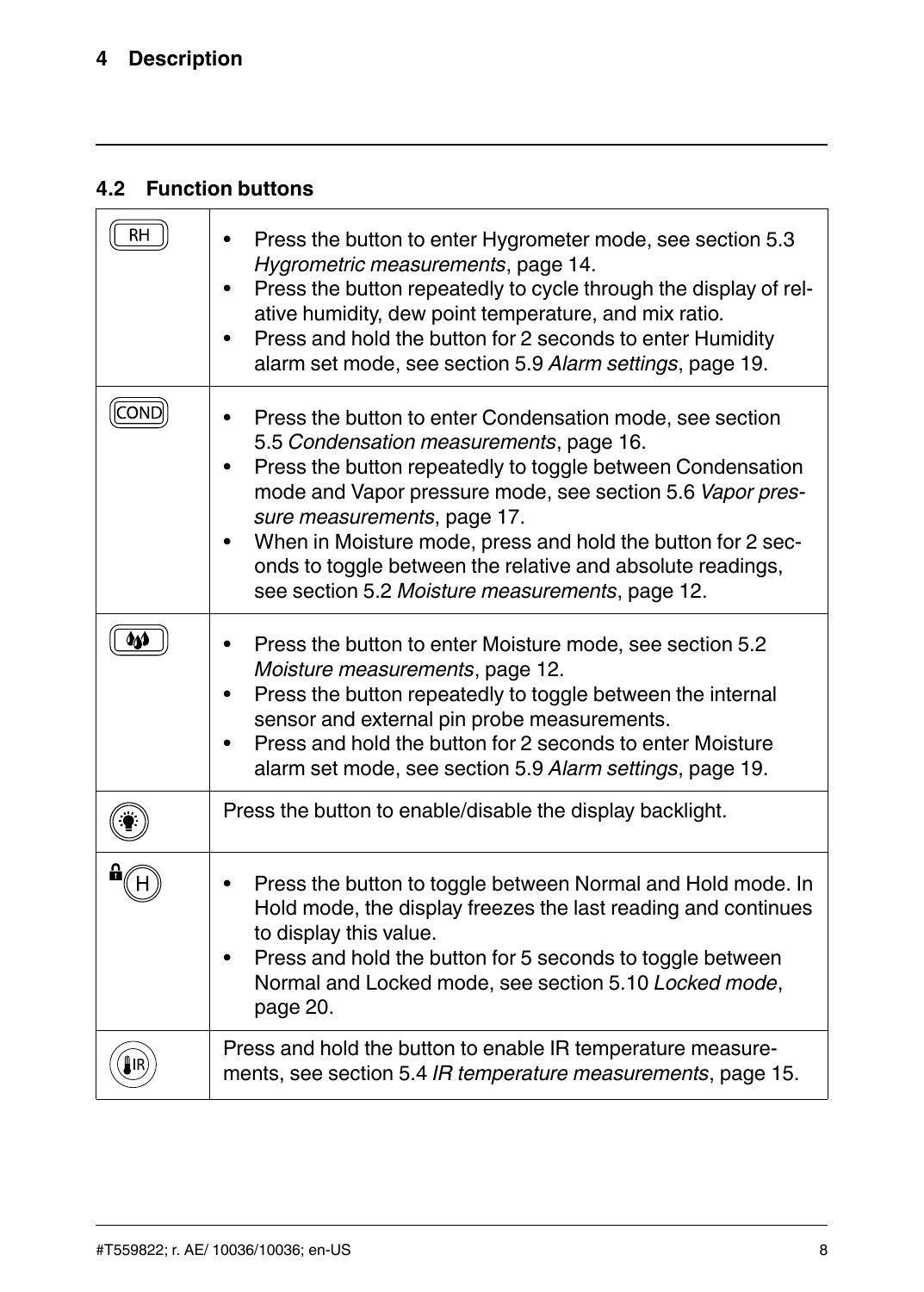#### **[4](#page-11-0) [Description](#page-11-0)**

| Press and hold the button for 2 seconds to change the unit<br>٠<br>setting. For more information, see section 5.7 Selecting meas-<br>urement units, page 18.<br>When in View data mode, press the button to step through the<br>$\bullet$<br>datalogger memory locations. |
|---------------------------------------------------------------------------------------------------------------------------------------------------------------------------------------------------------------------------------------------------------------------------|
| When in View data mode, press the button to step through the<br>datalogger memory locations.                                                                                                                                                                              |
| Press the button to capture and store the current readings. For<br>more information, see section 5.8 Storing and recalling measure-<br>ments, page 18.                                                                                                                    |
| Press the button to switch the meter on/off.                                                                                                                                                                                                                              |

#### <span id="page-14-0"></span>**4.3 Display description**



- 1. Main display.
- 2. Secondary display.<br>3. Bar graph (matches
- Bar graph (matches the reading on the main display).

#### <span id="page-14-1"></span>**4.4 Status icons and indicators**

| \$ | Indicates that METERLINK® (Bluetooth) communication is ac-<br>tive, see section 5.11 Streaming measurement data using Blue-<br>tooth, page 21. |
|----|------------------------------------------------------------------------------------------------------------------------------------------------|
| ∕ଛ | Indicates that the IR sensor and the laser pointer diode are active.                                                                           |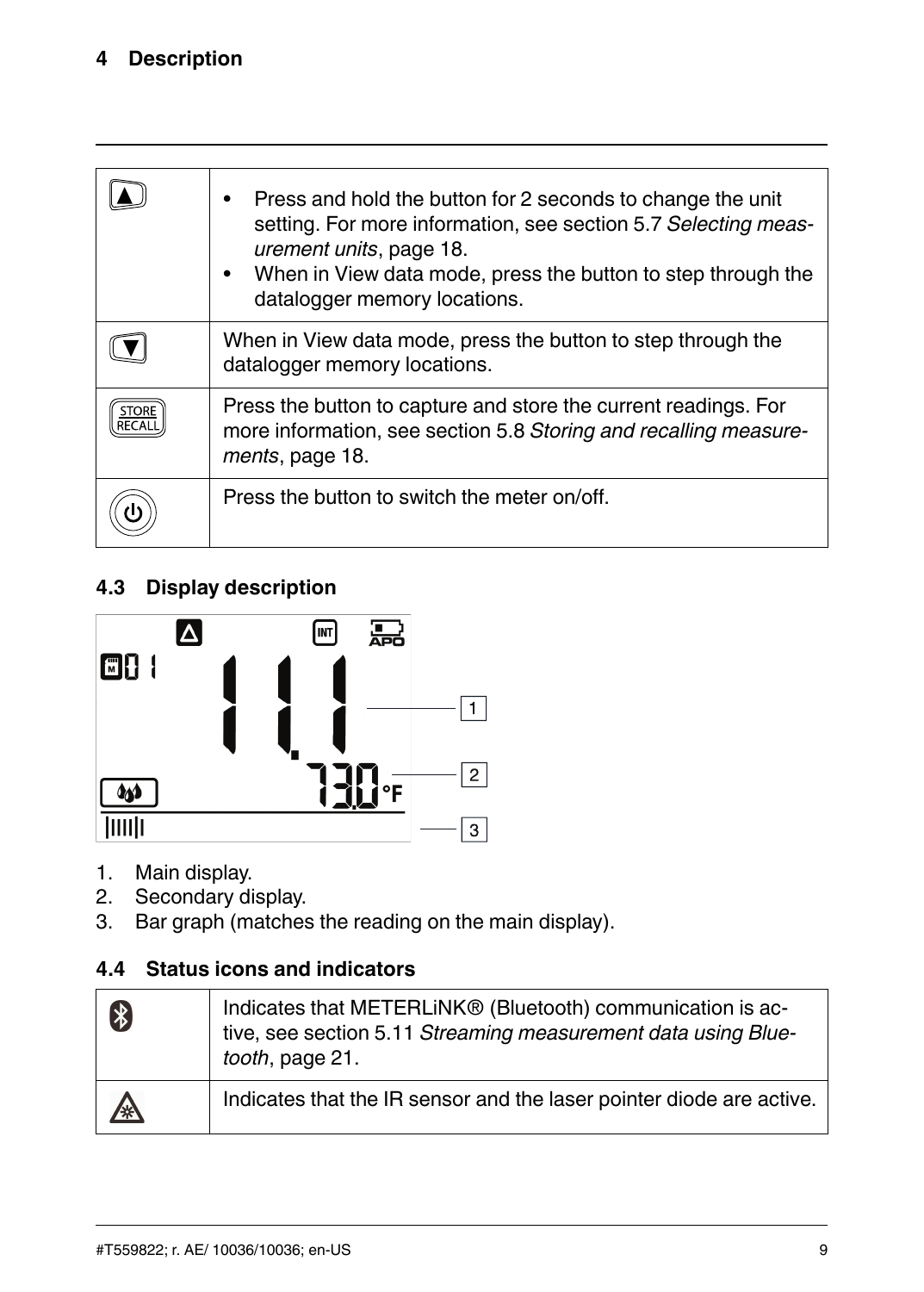|                                     | Indicates that the meter is displaying relative moisture measure-<br>ments (solid indicator) or absolute moisture measurements<br>(flashing indicator). |
|-------------------------------------|---------------------------------------------------------------------------------------------------------------------------------------------------------|
| H                                   | Indicates that the meter is in Hold mode.                                                                                                               |
| $\left[\widehat{\mathbf{v}}\right]$ | Indicates that the reading is lower than the Low alarm threshold.                                                                                       |
| $\boxed{\color{blue}\clubsuit}$     | Indicates that the reading is higher than the High alarm threshold.                                                                                     |
| $\vert \mathbf{H} \vert$            | Indicates that the meter is in Locked mode.                                                                                                             |
| INT                                 | Indicates that the internal moisture sensor is active.                                                                                                  |
| [ext]                               | Indicates that the external pin probe is active.                                                                                                        |
| כו                                  | Indicates the battery voltage status.                                                                                                                   |
| <b>APO</b>                          | Indicates that the auto power off function is enabled.                                                                                                  |
| EK                                  | Indicates the active datalogger memory location (1-20).                                                                                                 |
| <b>RH</b>                           | Indicates that the meter is in Hygrometer mode.                                                                                                         |
| DEW                                 | Indicates that the meter is displaying dew point temperature read-<br>ings on the main display.                                                         |
| <b>COND</b>                         | Indicates that the meter is in Condensation mode.                                                                                                       |
| കൃ                                  | Indicates that the meter is in Moisture mode.                                                                                                           |
| $\frac{M}{T}$                       | Indicates the number that represents the material group under<br>test, see section 7 Material groups, page 23.                                          |
| mBar<br>kPa                         | Indicates that the meter is displaying vapor pressure in millibar<br>(mBar) or in kilopascal (kPa) units.                                               |
| <b>GPP</b><br>g/kg                  | Indicates that the meter is displaying the mixing ratio in grains per<br>pound (GPP) or in grams per kilogram (g/kg) units.                             |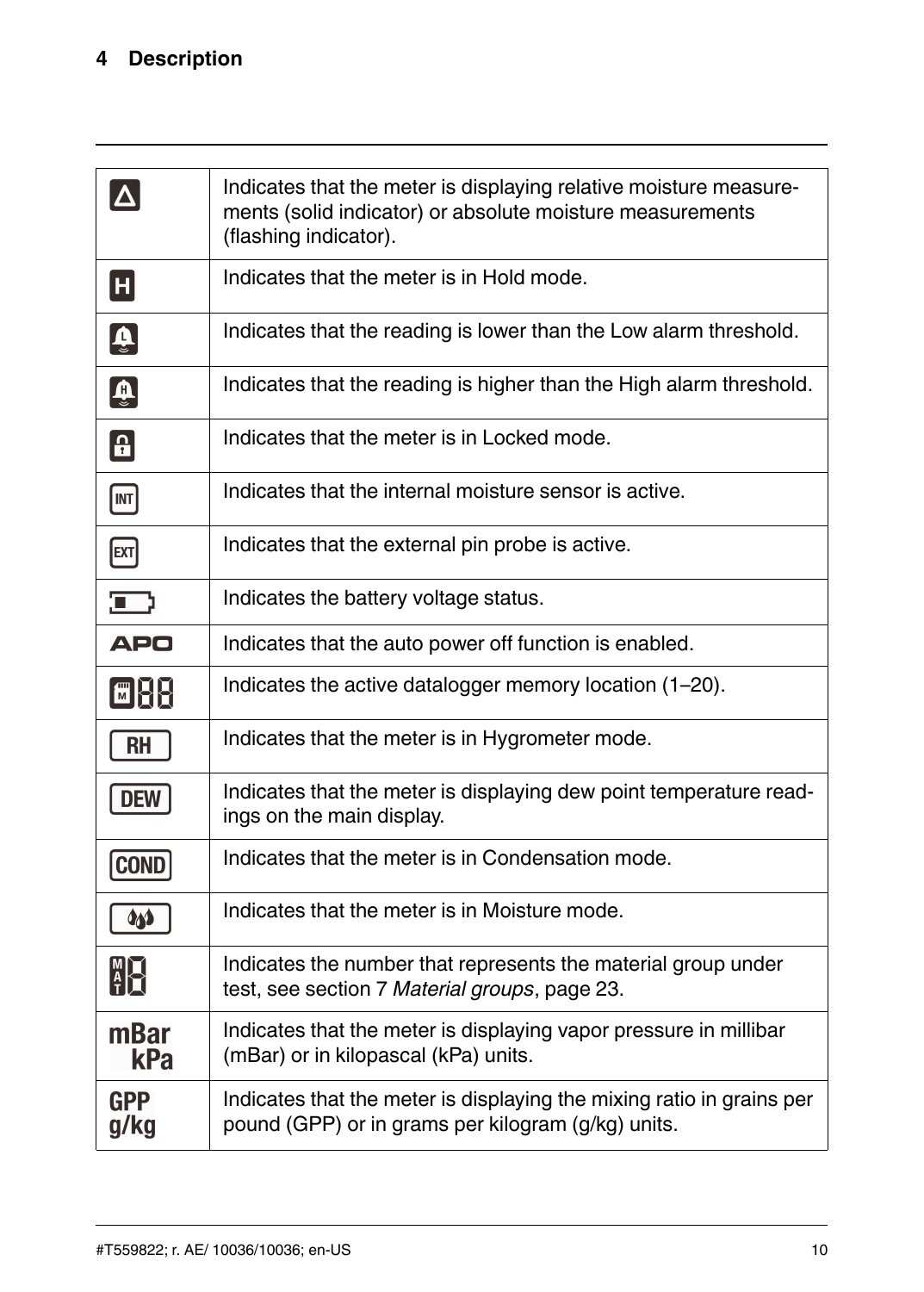#### **[4](#page-11-0) [Description](#page-11-0)**

| $\frac{0}{0}$ | Indicates that the meter is displaying relative humidity in percent<br>$(\%)$ units.      |
|---------------|-------------------------------------------------------------------------------------------|
| $^{\circ}$ C  | Indicates that the meter is displaying temperature in degrees Cel-<br>sius (°C) units.    |
| °F            | Indicates that the meter is displaying temperature in degrees Fah-<br>renheit (°F) units. |
| CAL<br>LH     | High/low calibration point.                                                               |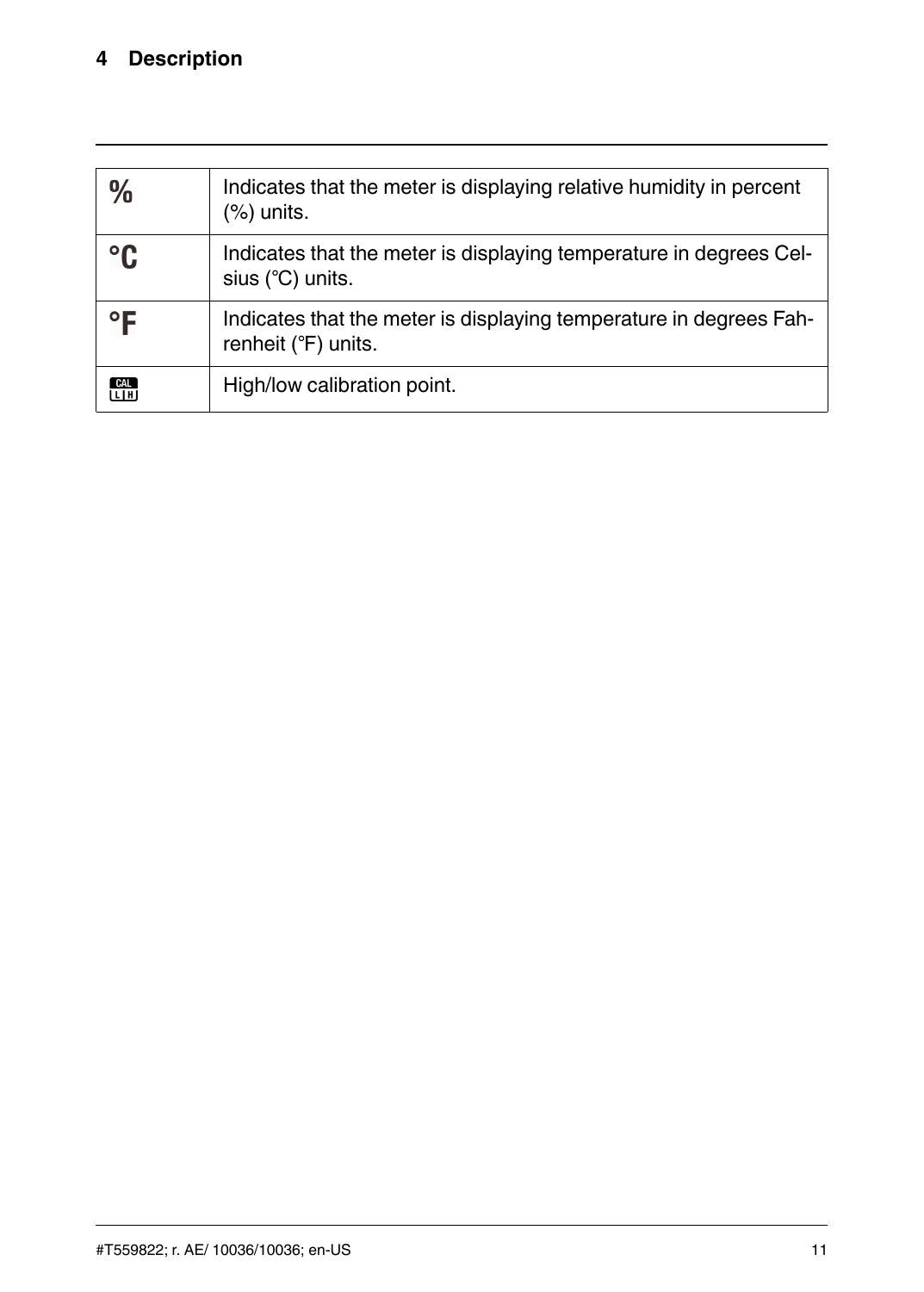## <span id="page-17-0"></span>**[5](#page-17-0) [Operation](#page-17-0)**

#### <span id="page-17-1"></span>**5.1 Powering the meter**

- 1. Remove the protective cap from the humidity sensor/thermometer assembly.
- 2. Press the  $\vee$  button to switch on the meter.
- 3. If the battery indicator  $\Box$  shows that the battery voltage is low or if the meter does not power on, replace the battery. See section 6.2 *Battery [replace](#page-27-2)ment*, [page](#page-27-2) 22.



4. Press the  $\vee$  button to switch off the meter.

#### <span id="page-17-3"></span>*5.1.1 Auto power off*

The meter enters sleep mode after 30 minutes of inactivity. The meter beeps three times 20 seconds before powering off. Press any function button to prevent the meter from powering off. The auto power off time-out is then reset.

#### 5.1.1.1 Disable auto power off

- 1. To disable the auto power off function, start with the meter switched off.
- 2. Simultaneously press and hold the  $\bigcup$  and  $\bigcup'$  buttons until the APO indicator disappears, indicating that the function is disabled.

#### <span id="page-17-2"></span>**5.2 Moisture measurements**

With the meter in Moisture mode, moisture measurements can be performed using either the internal moisture sensor or by connecting the external pin probe.

The internal moisture sensor can detect moisture to a depth of 19 mm (0.75″). The internal moisture reading can be relative or absolute.

The three-digit main display shows the moisture reading, and the four-digit secondary display shows the ambient air temperature. The bar graph matches the reading on the main display.

While in Moisture mode, IR measurements may also be performed, see section 5.4 *IR temperature [measurements](#page-20-0)*, page 15.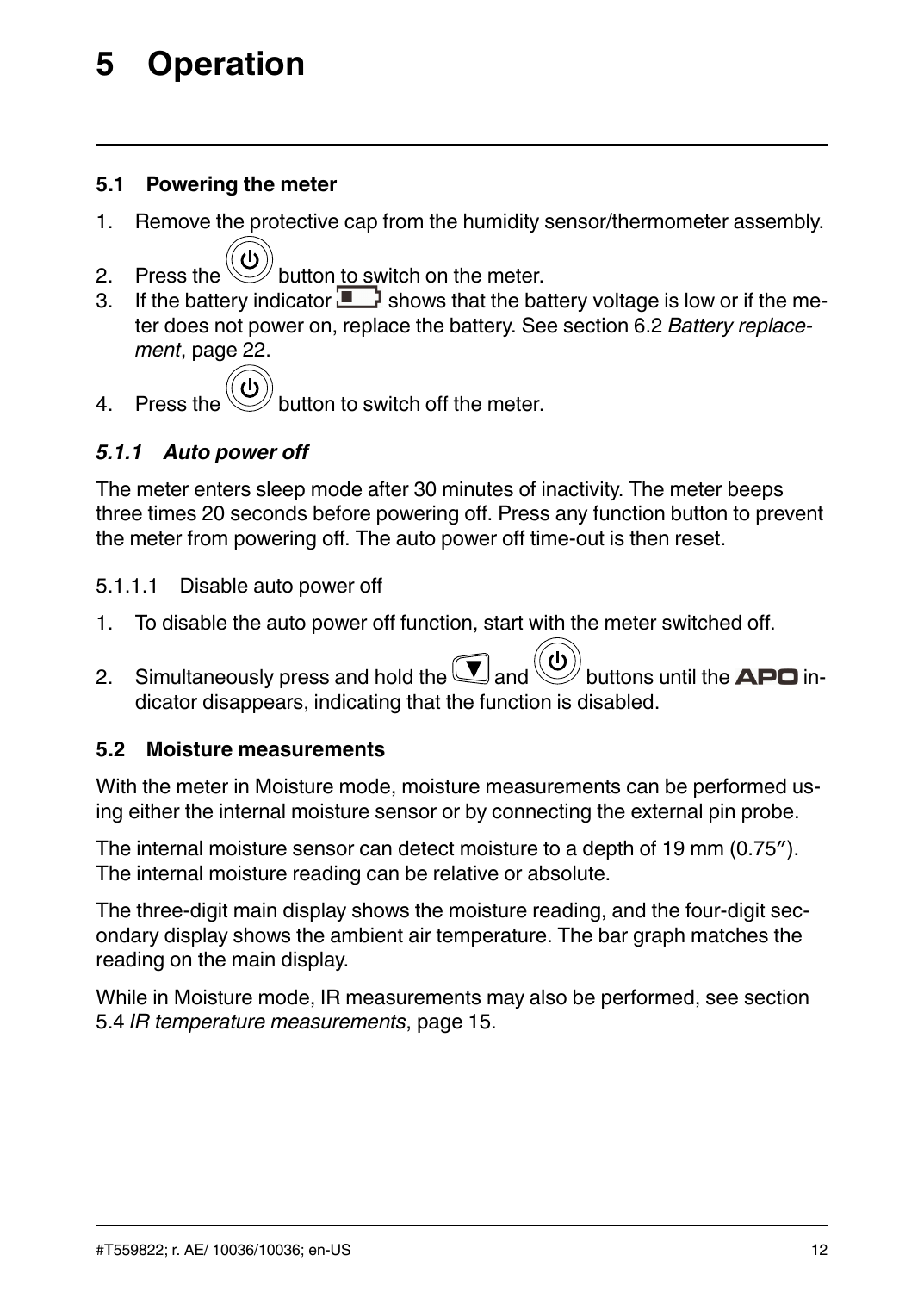#### *5.2.1 Internal moisture sensor*

1. Press the  $\left( \bigcirc \right)$  button to enter the Moisture mode.

The  $\Box$  and  $\Box$  indicators are displayed. The  $\Box$  indicator is also displayed, indicating that the meter is displaying relative measurements. The ambient temperature is displayed on the secondary display.

2. Place the internal moisture sensor (located on the rear side of the meter) on the surface of the material to be tested.

The relative moisture reading is displayed on the main display. No units of measurement are displayed.

- 3. Absolute or Zero Mode measurements. This mode allows measurements to be displayed as a difference between the actual reading and a stored reference reading. Follow the steps below.
	- 1. For best results, keep hands and other surfaces and objects away from the internal moisture sensor area when turning on the unit.
	- 2. Place the internal moisture sensor on the surface that will be the "reference" surface. Press and hold the  $\boxed{\text{COND}}$  button for 2 seconds until the indicator flashes. This will zero the meter at the reference value.
	- 3. Place the internal moisture sensor on the surface of the material to be tested. The measurement will be read as the offset value of your stored reference.
	- 4. Press and hold the  $\boxed{\text{COND}}$  button for 2 seconds to return to normal internal moisture measurement mode.

#### *5.2.2 External pin probe*

- 1. Connect the external pin probe to the EXT connection jack (located at the bottom of the meter).
- 2. Press the  $\boxed{44}$  button to enter the Moisture mode. The  $\boxed{44}$ displayed.
- 3. Press the **button** once more to activate external pin probe measurements. The  $\text{ext}$  indicator is displayed.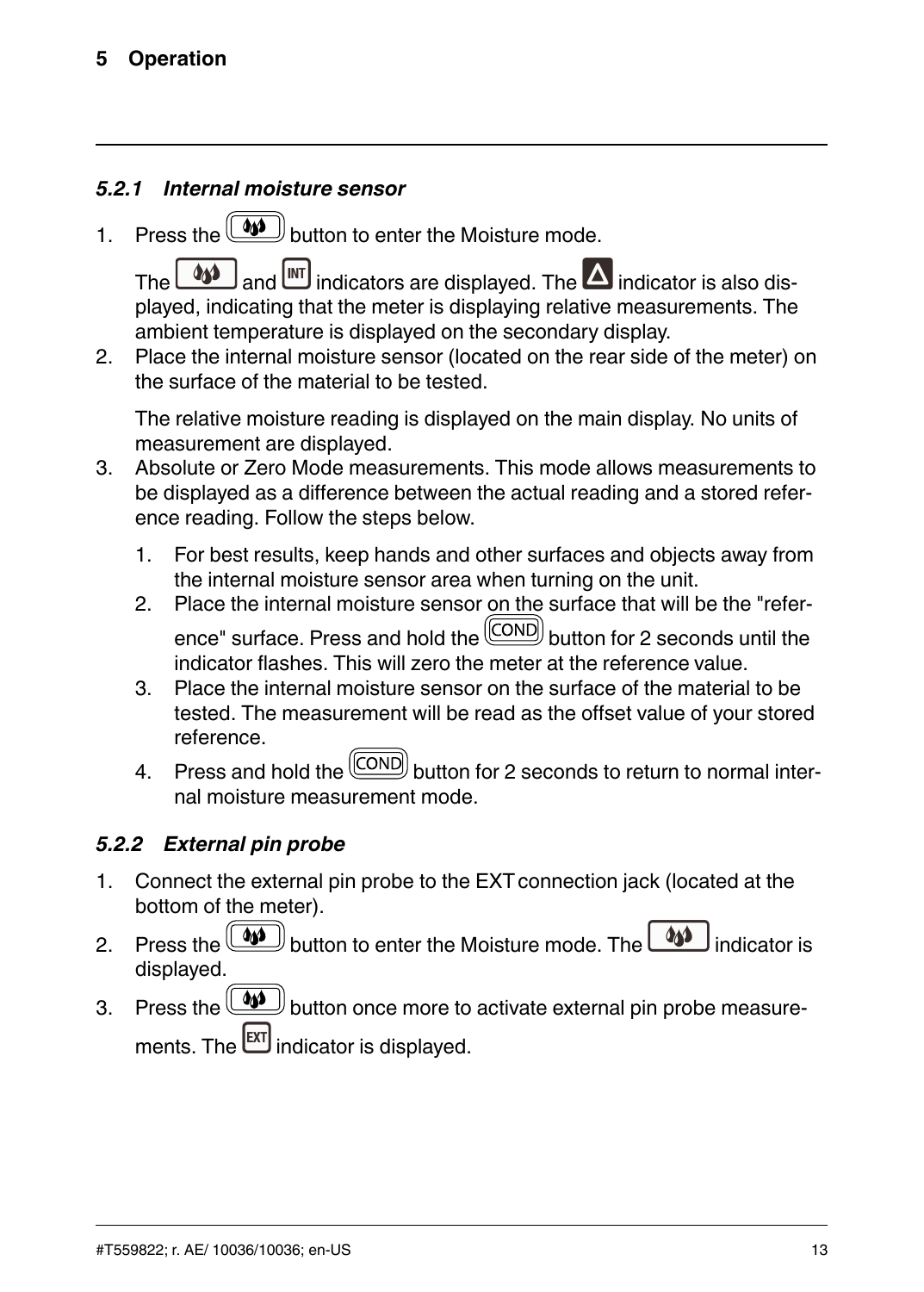4. The  $\mathbf{fl}$  indicator shows the currently selected material group number. Refer to section 7 *[Material](#page-28-0) groups*, page 23.

To change the material group number, do the following:

1. Press and hold the  $\left(\bigvee\right)$  and  $\left(\bigtriangleup\right)$  buttons for 2 seconds to enter the Material group selection mode.

 $\Pi$  indicator flashes.

- 2. Use the  $\left(\bigvee$  and  $\Delta\right)$  buttons to step through the nine material group numbers. **STORE**
- 3. Press the  $\text{RECAL}$  button to set the group and exit the Material group selection mode.
- 5. Press the probe pins into the material.

The moisture reading is displayed on the main display, in percent (%).

#### <span id="page-19-0"></span>**5.3 Hygrometric measurements**

In Hygrometer mode, the meter measures and displays the relative humidity, dew point temperature, mixing ratio, and ambient air temperature.

The three-digit main display shows the relative humidity, dew point temperature, or mixing ratio, and the four-digit secondary display shows the ambient air temperature. The bar graph matches the reading on the main display.

While in Hygrometer mode, IR measurements may also be performed, see section 5.4 *IR temperature [measurements](#page-20-0)*, page 15.

- 1. Press the  $\sqrt{\frac{RH}{H}}$  button to enter Hygrometer mode. The  $\sqrt{\frac{RH}{H}}$  indicator is displayed.
- 2. The relative humidity is displayed on the main display. The ambient air temperature is displayed on the secondary display.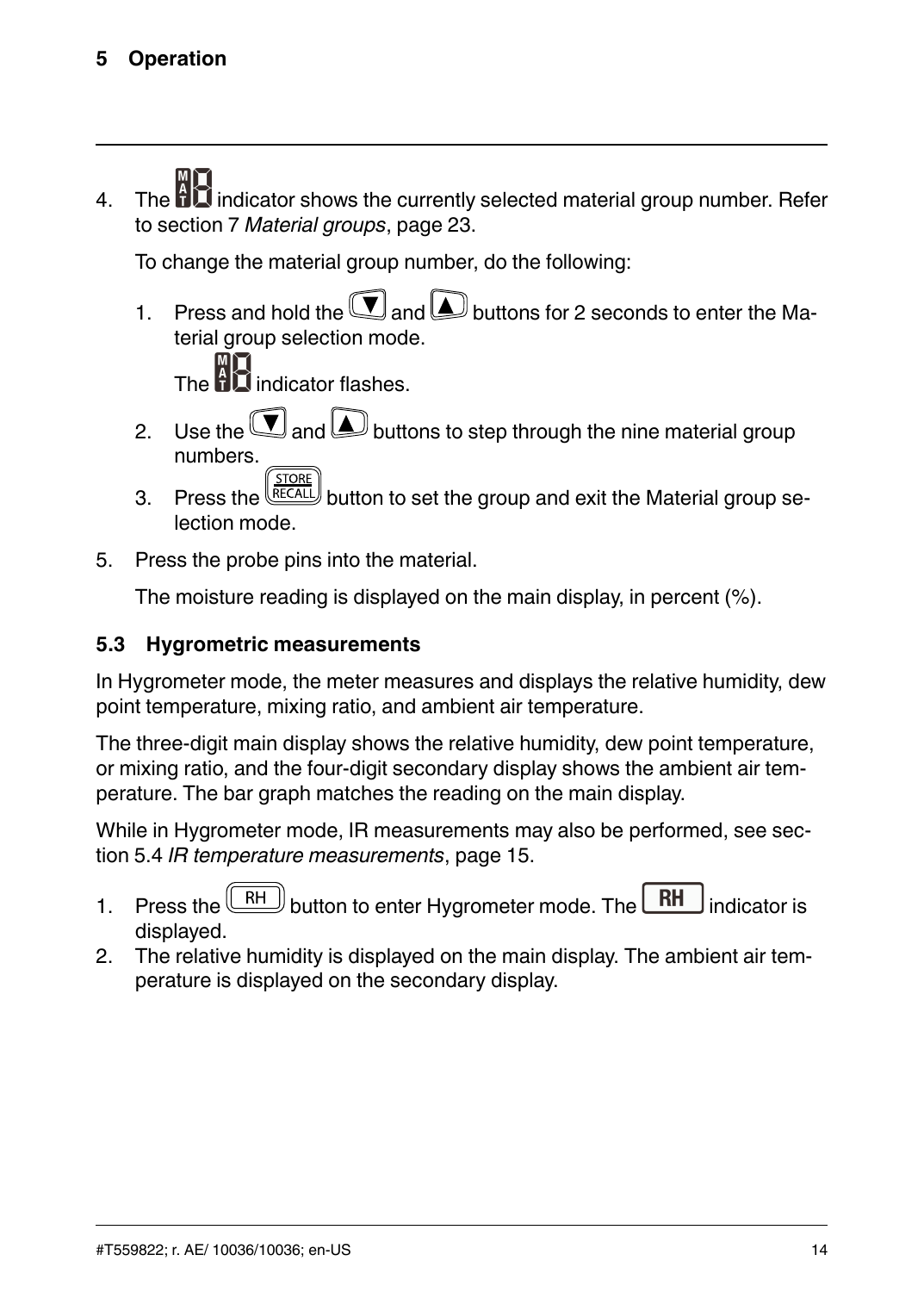#### **[5](#page-17-0) [Operation](#page-17-0)**

- 3. Press the  $\left(\begin{array}{c|c} RH \end{array}\right)$  button repeatedly to cycle through the display of relative humidity, dew point temperature, and mixing ratio.
	- Relative humidity: The  $\Box$  indicator is displayed and the reading is displayed in percent (%).
	- Dew point temperature: The **UEW** indicator is displayed and the reading is displayed in ℃ or ℉, depending on the unit setting.
	- Mixing ratio: The reading is displayed in grains per pound (GPP) or grams per kilogram (g/kg), depending on the unit setting.

#### <span id="page-20-0"></span>**5.4 IR temperature measurements**

IR temperature measurements can be performed in all operating modes.

The meter is equipped with a laser pointer diode, which is used as a targeting pointer for the IR temperature measurements. The target of the measurement should be larger than the size of the laser beam spot. As the distance from an object increases, the spot size of the area measured by the meter becomes larger. The meter's field of view ratio is 8:1, meaning that if the meter is 8 inches (20 cm) from the target, the diameter (spot) of the object under test must be at least 1 inch (2.54 cm). Refer to Figure [5.1.](#page-20-1)



<span id="page-20-1"></span>**Figure 5.1** IR spot-to-distance ratio

IR measurement notes:

- The object under test should be larger than the than the size of the laser beam spot.
- If the surface of the object under test is covered with frost, oil, grime, etc., clean the surface before measuring.
- If the surface of the object is highly reflective, apply masking tape or flat black paint to the surface before measuring.
- The meter may not make accurate measurements through transparent surfaces such as glass.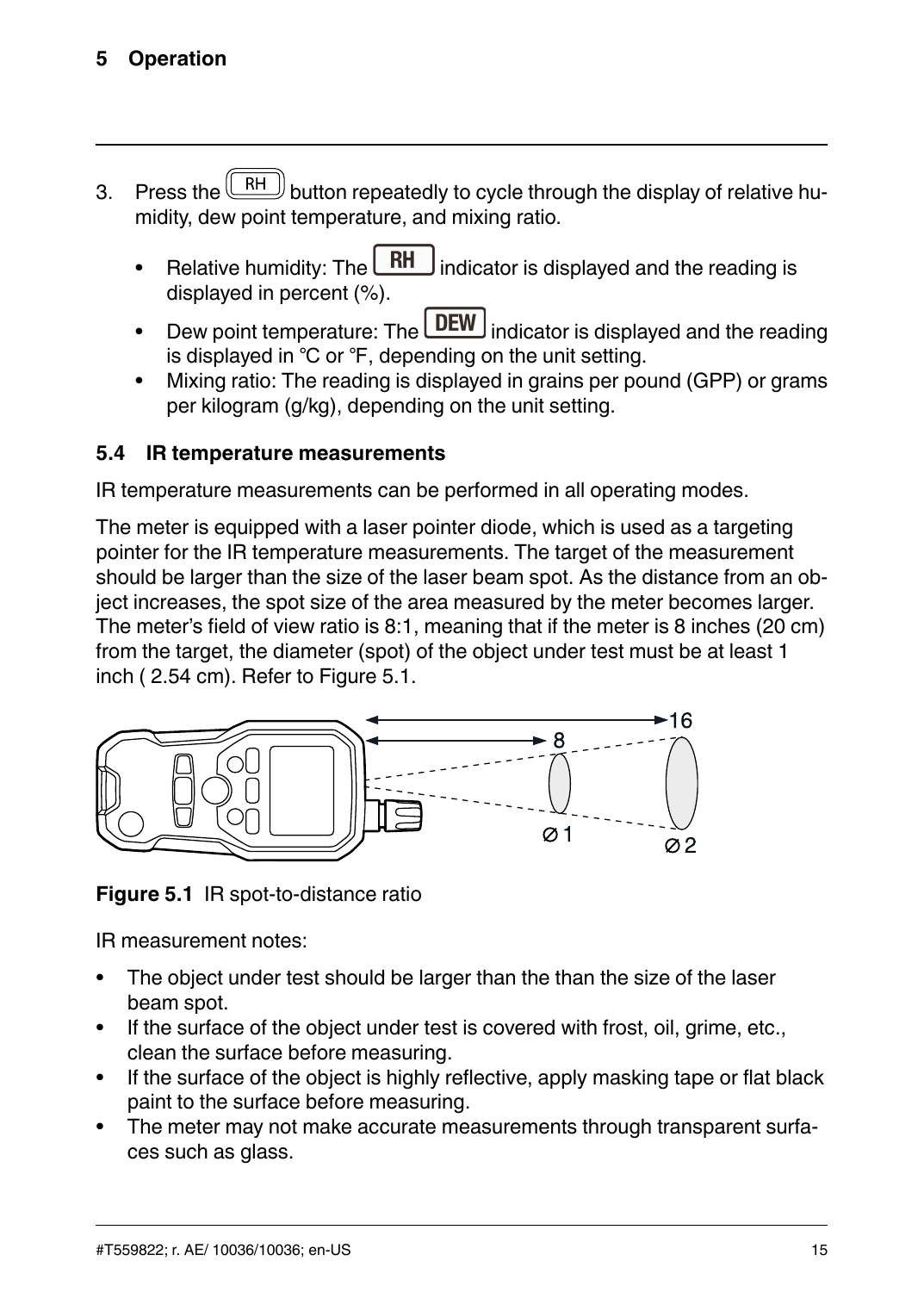- Steam, dust, smoke, etc., may obscure measurements.
- To find a hot spot, aim the meter outside the area of interest, then scan across (in an up and down motion) until the hot spot is located.



#### **WARNING**

Do not look directly into the laser beam. The laser beam can cause eye irritation.



#### **WARNING**

Do not use the laser pointer near explosive gases or in other possible explosive areas. Injury to persons can occur.

1. Press and hold the  $\vee$  button to enable the IR sensor and the laser pointer

diode. The  $\mathbb{A}$  indicator is displayed.

- 2. Aim the laser pointer at the surface to be measured. The IR temperature reading is displayed on the four-digit secondary display.
- 3. Release the  $\mathbb{U}$  button to disable the IR sensor and the laser pointer diode.

The last IR temperature reading remains on the display for 8 seconds; then

the meter returns to a display of the ambient air temperature, and the  $\mathbb{Z}^n$ dicator disappears.

#### <span id="page-21-0"></span>**5.5 Condensation measurements**

In Condensation mode, the meter determines whether a surface is at risk of condensation, based on measurements of the dew point temperature (relative humidity and ambient air temperature) and the IR temperature of the surface.

- 1. Press the  $\frac{(\text{COND})}{\text{bottom}}$  button to enter the Condensation mode. The **COND** indicator is displayed.
- 2. Aim the meter at the surface. Press and hold the  $\mathbb{C}$  button. The  $\mathbb{A}$  indicator is displayed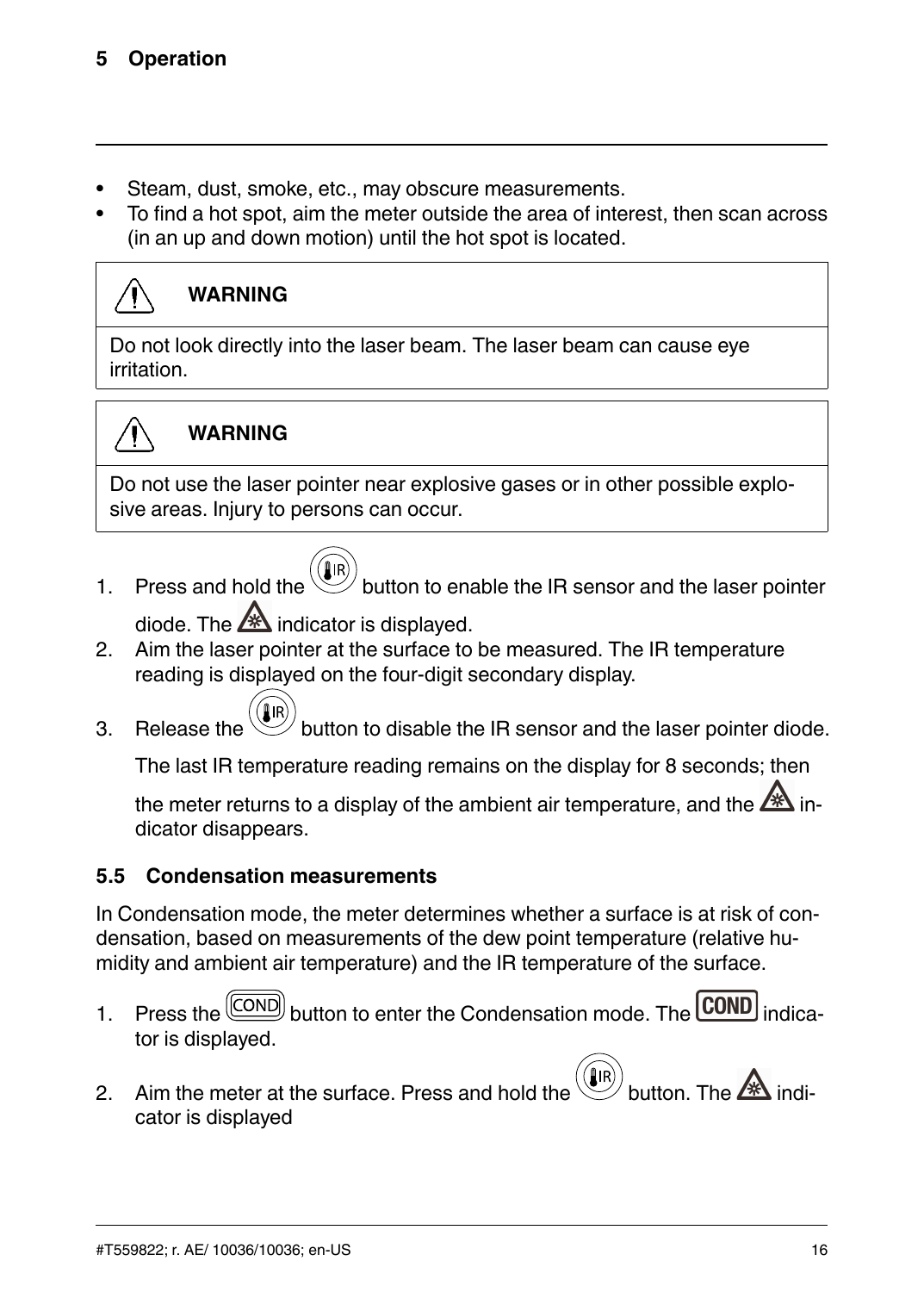- 3. The dew point temperature is displayed on the main display. The IR temperature of the surface is displayed on the secondary display. The bar graph indicates the level of risk for condensation:
	- If the IR temperature is more than 14℃ (25°F) above the dew point temperature, the bar graph is empty.
	- If the IR temperature is 3–14℃ (5–25℉) above the dew point temperature, the bar graph indicates a percentage of full scale.
	- If the IR temperature is less than 3℃ (5°F) above the dew point temperature, the bar graph is full.



4. Release the  $\mathbb{W}$  button to disable the IR sensor and the laser pointer diode.

The last IR temperature reading remains on the display for 8 seconds; then

the meter returns to a display of the ambient air temperature and the  $\mathbb{A}$  indicator disappears.

#### <span id="page-22-0"></span>**5.6 Vapor pressure measurements**

Vapor pressure measurement is a special variant of condensation measurement. The meter calculates the vapor pressure based on measurements of the relative humidity and the IR temperature of the surface.

- 1. Press the  $\boxed{\text{COND}}$  button to enter Condensation mode. The **COND** indicator is displayed. The unit of measurement on the main display is ℃ or ℉, depending on the unit setting.
- 2. Press the  $\boxed{\text{[COND]}}$  button once more to enter Vapor pressure mode. The unit of measure on the main display changes to kPa or mBar, depending on unit setting.
- 3. Aim the meter at the surface. Press and hold the
- 4. The vapor pressure is displayed on the main display. The IR temperature of the surface is displayed on the secondary display.
- 5. Release the button to disable the IR sensor and the laser pointer diode.

The last IR temperature reading remains on the display for 8 seconds; then

the meter returns to a display of the ambient air temperature and the  $\mathbb{A}$  indicator disappears.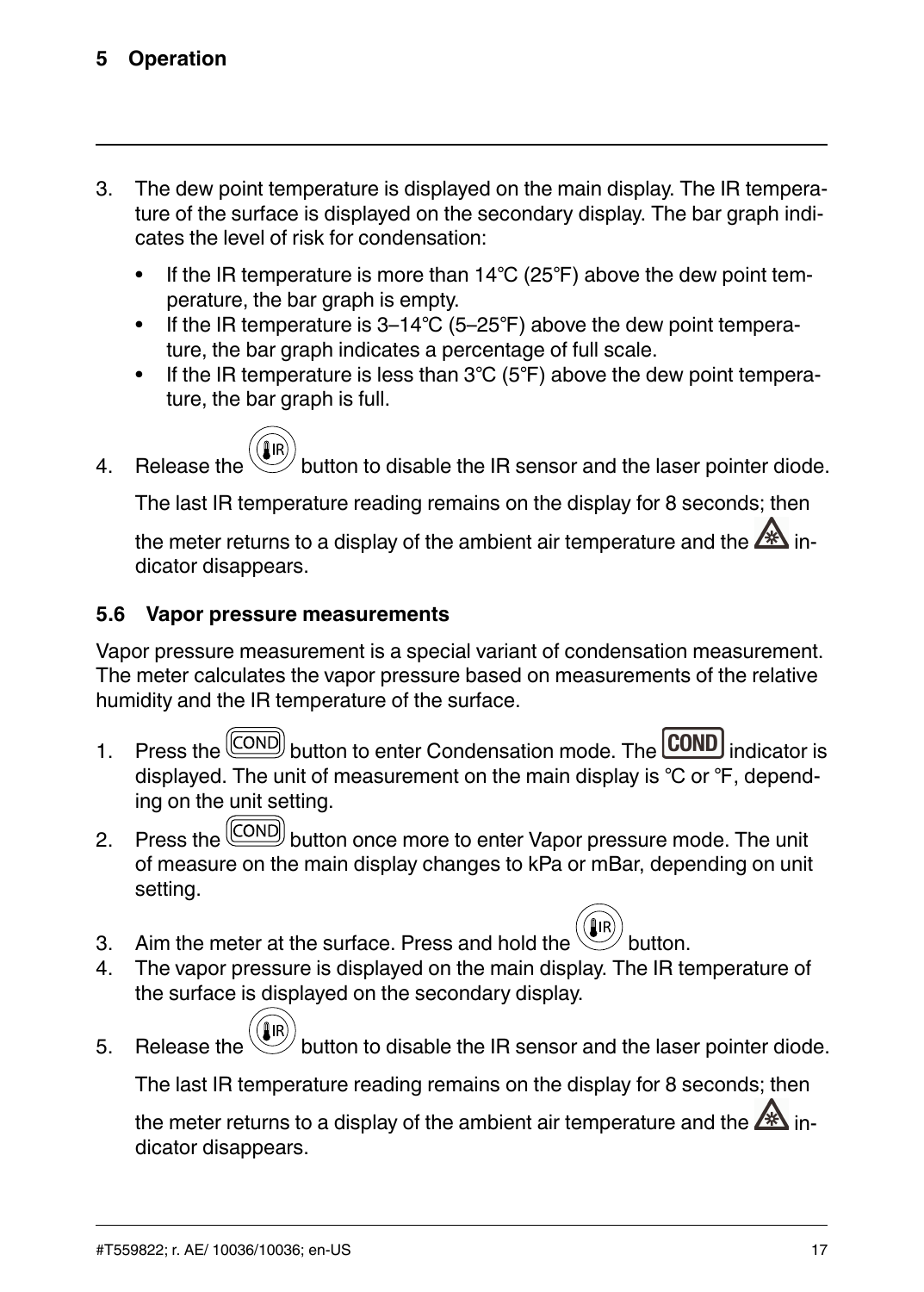#### **[5](#page-17-0) [Operation](#page-17-0)**

#### <span id="page-23-0"></span>**5.7 Selecting measurement units**

There are two sets of units; US and metric. The unit setting can be changed at any time in any mode, by pressing and holding the  $\bigsqcup$  button for 2 seconds.

The unit setting applies to all modes. It is *not* possible to, for example, display moisture in g/kg while showing temperature in ℉.

US unit setting:

- Temperature is displayed in degrees Fahrenheit (℉).
- Mixing ratio is displayed in grains per pound (GPP).
- Vapor pressure is displayed in millibars (mBar).

#### Metric unit setting:

- Temperature is displayed in degrees Celsius (℃).
- Mixing ratio is displayed in grams per kilogram (g/kg).
- Vapor pressure is displayed in kilopascals (kPa).

#### <span id="page-23-1"></span>**5.8 Storing and recalling measurements**

#### *5.8.1 Datalogger memory locations*

The meter has 20 datalogger memory locations for the storage of measurement data. Each memory location stores the current readings for all operating modes, with the current unit settings. Thus, each location contains moisture, humidity, ambient temperature, and IR temperature data.

#### *5.8.2 Storing a measurement*

1. Press the  $\frac{\text{NOR}}{\text{RECAAL}}$  button to capture and store the currently displayed readings.

The data is saved to the memory location shown by the indicator. The memory location indicator then advances to the next location. When the 20 memory locations are full, the meter overwrites saved readings, starting with memory location 1.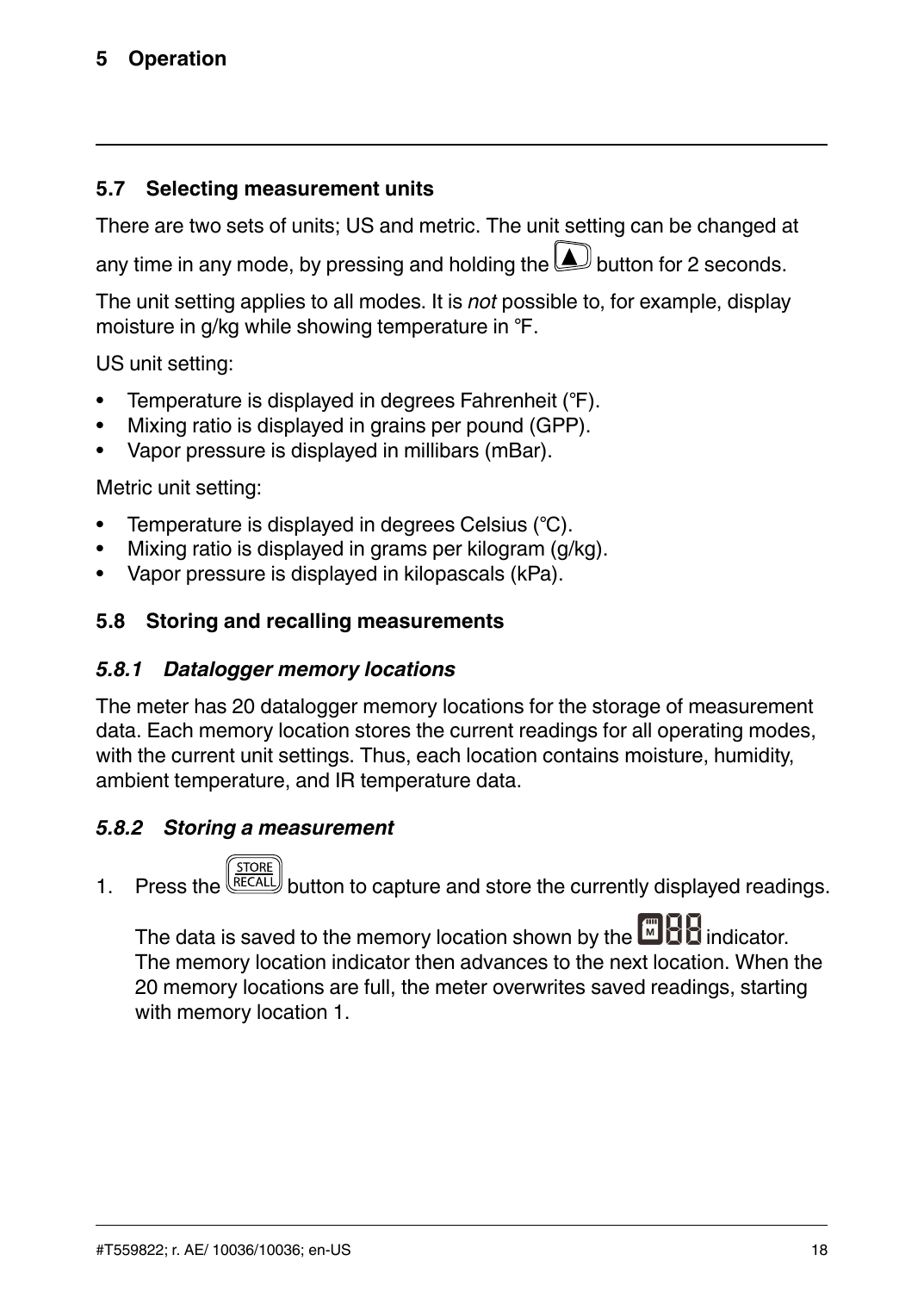#### *5.8.3 View data*

1. Press and hold the  $\frac{\left(\frac{310R_E}{RECALL}\right)}{2}$  button for 2 seconds to enter View data mode.

The  $\Box$   $\Box$  indicator flashes, and the data stored in that location is displayed.

- 2. Press the  $\bigcup$  or  $\bigsqcup$  button to step through the memory locations.
- 3. Press the  $\overline{\text{[RH]}}, \overline{\text{[COND]}}$ , or  $\boxed{\bullet \bullet}$  button to display the stored data for the different modes.
- $\frac{\sqrt{310\text{ke}}}{\text{BECAL}}$  button for 2 seconds until a single beep sounds to exit View data mode.

#### *5.8.4 Clearing the data from memory*

#### **Note**

To avoid deleting valuable data when done viewing your data, advance the memory to an empty location before exiting this mode.

- 1. Press and hold the  $\frac{\left(\frac{510RE}{RECALL}\right)}{BHL}$  button for 2 seconds to enter View data mode.
- 2. In View data mode, press and hold the  $\triangle$  and  $\Box$  buttons simultaneously for 3 seconds to clear all data.

#### <span id="page-24-0"></span>**5.9 Alarm settings**

High and low alarm thresholds can be set for moisture and humidity measurements. If either of the thresholds is exceeded during the measurement, the meter beeps and the corresponding alarm indicator is displayed: the low alarm indicator

or the high alarm indicator



The default setting for the moisture and humidity alarms is off.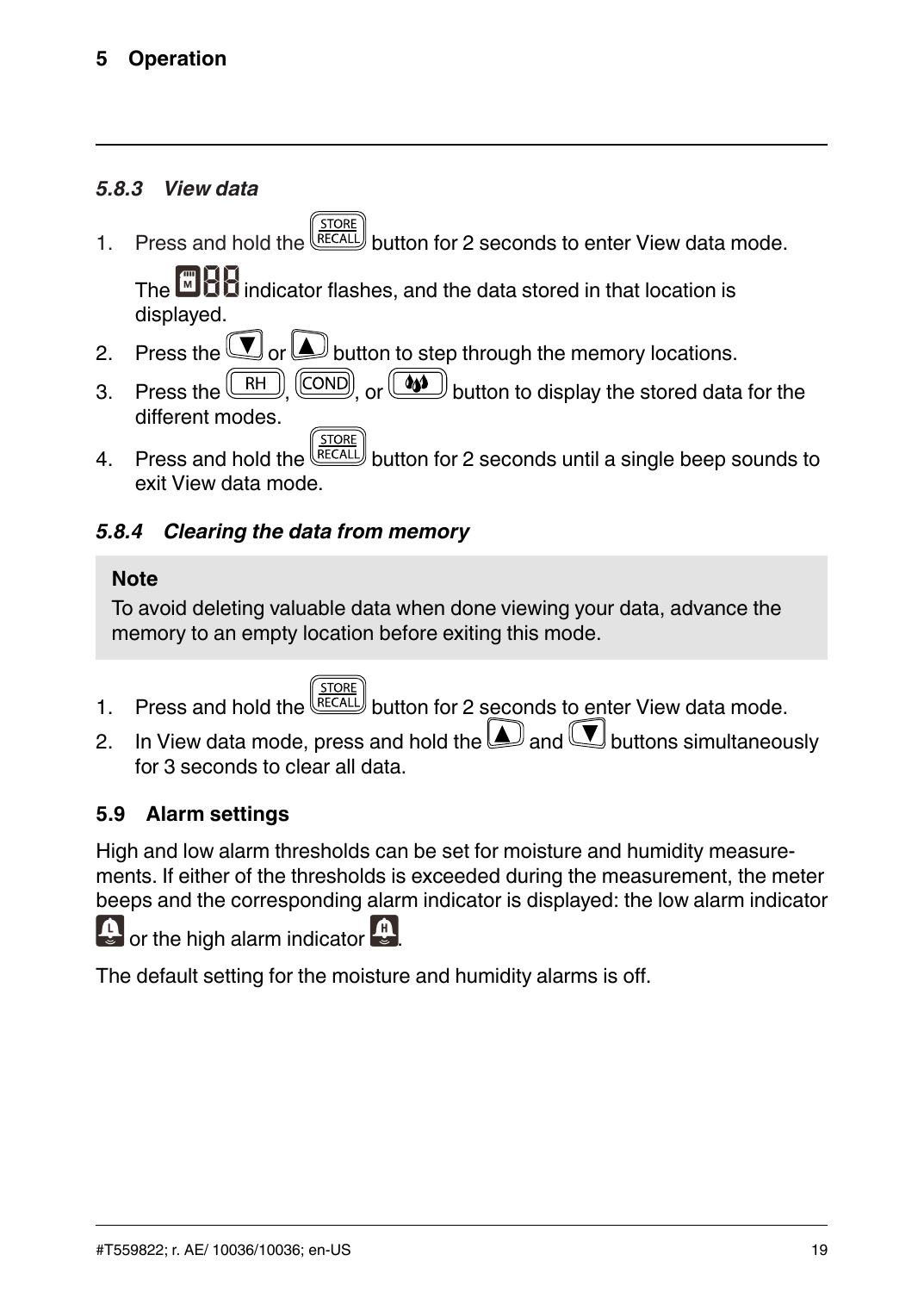- 1. To enter the alarm set mode, do one of the following:
	- To enter the Moisture alarm set mode, press and hold the  $\boxed{\color{red}\textcircled{\color{black}44}}$ for 2 seconds.
	- To enter the Humidity alarm set mode, press and hold the  $\Box$ for 2 seconds.

The current high threshold or *OFF* (if the alarm is disabled) is flashing on the main display.

2. To switch from *OFF* to the numerical display, momentarily press both the  $\left(\mathbf{V}\right)$  and  $\left(\mathbf{A}\right)$  buttons simultaneously.

- 3. Use the  $\left(\bigcup_{a}$  and  $\bigsqcup_{b}$  buttons to adjust the high alarm threshold.
- 4. To disable the high alarm, simultaneously press the  $\left(\mathbf{V}\right)$  and  $\Delta$  buttons.
- 5. When the desired high alarm threshold (or *OFF*) is displayed, press the STORE<br>RECALL

button to save the value.

The current low threshold or *OFF* (if the alarm is disabled) is now flashing on the main display.

- 6. To switch from *OFF* to the numerical display, simultaneously press the and  $\Box$  buttons.
- 7. Use the  $\Box$  and buttons to adjust the low alarm threshold. The low alarm value cannot exceed the high alarm value.
- 8. To disable the low alarm, simultaneously press the  $\left(\bigvee\right)$  and  $\bigtriangleup$  buttons.
- 9. When the desired low alarm threshold (or *OFF*) is displayed, press the **STORE** RECALI

button to save the value and exit the alarm set mode.

#### <span id="page-25-0"></span>**5.10 Locked mode**

In Locked mode, the meter ignores all button presses except The auto power off function, see section 5.1.1 *Auto [power](#page-17-3) off*, page 12, is disabled in Locked mode.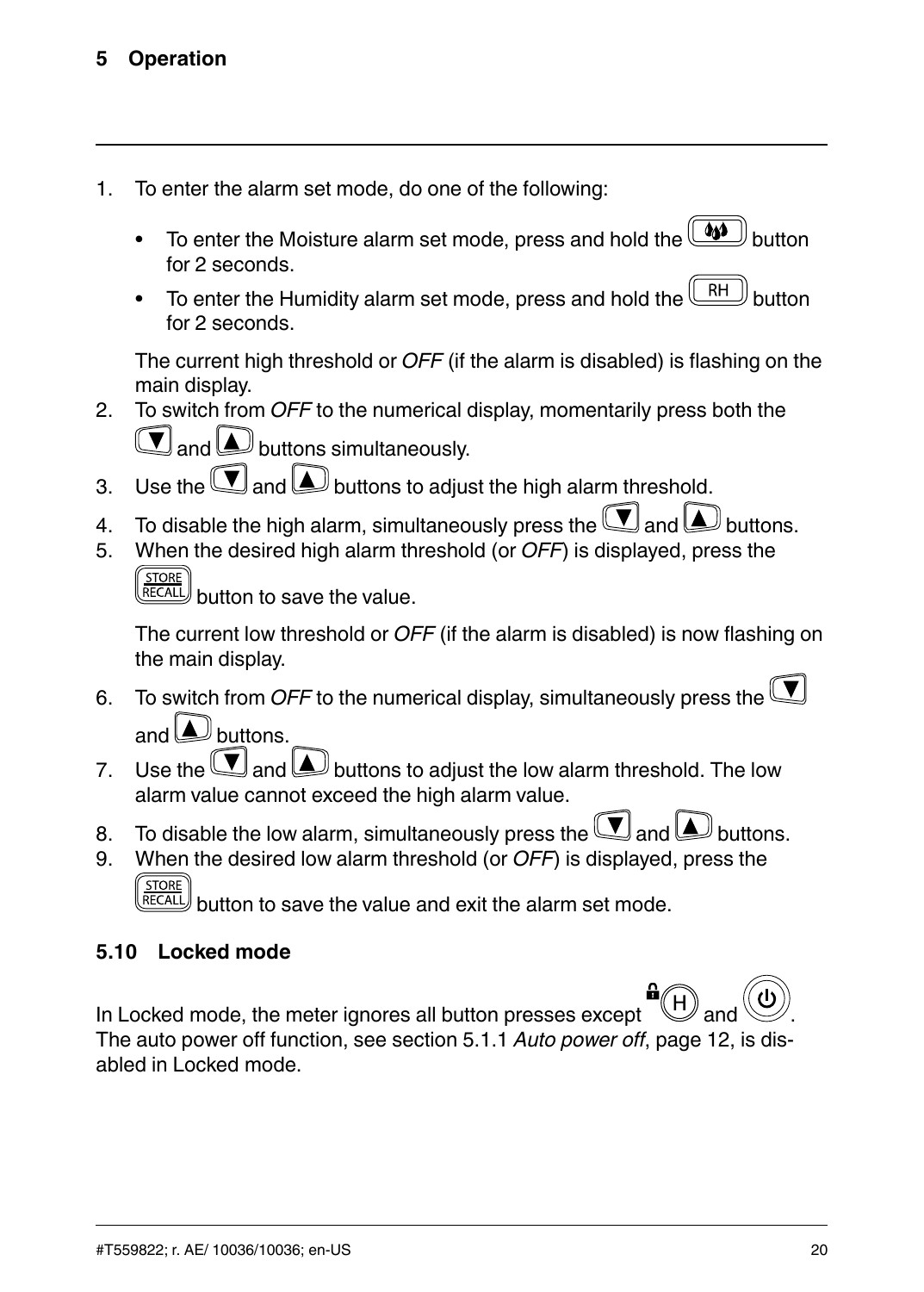#### **[5](#page-17-0) [Operation](#page-17-0)**

1. To enter Locked mode, press and hold the  $\begin{pmatrix} \mathbf{B} \\ \mathbf{B} \end{pmatrix}$  button for 5 seconds. The  $\left| \cdot \right|$  indicator is displayed. 2. To exit Locked mode, press and hold the  $\bigoplus_{k=1}^{\text{unif}}$  button for 5 seconds once again.

#### <span id="page-26-0"></span>**5.11 Streaming measurement data using Bluetooth**

#### *5.11.1 General*

Some IR cameras from Flir Systems support Bluetooth communication and to those cameras you can stream measurement data from the meter. The data is then merged into the result table in the IR image.

Streaming measurement data is a convenient way to add important information to an IR image. For example, when identifying a water leakage in a wall, you may want to know the humidity in the wall.

The Bluetooth range is 10m (32ft) maximum.

#### *5.11.2 Procedure*

- 1. Pair the IR camera with the instrument. Refer to the camera manual for information on how to pair Bluetooth devices.
- 2. Turn on the camera.
- 3. Turn on the meter.
- 4. Press and hold the **button** on the meter to enable Bluetooth.
- 5. Take a measurement reading. Results from the meter will now automatically be displayed in the result table in the top left corner of the IR camera screen.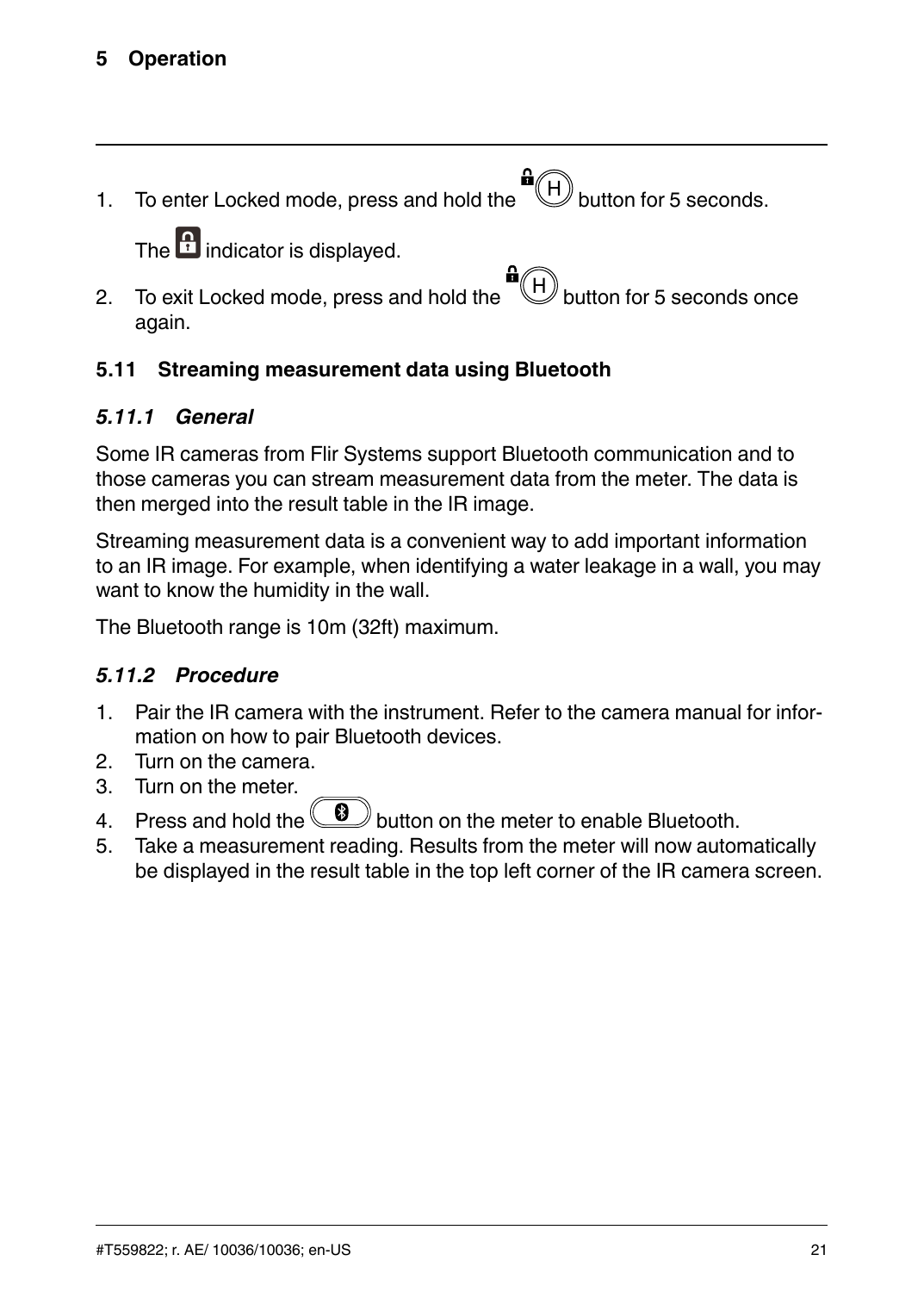### <span id="page-27-0"></span>**[6](#page-27-0) [Maintenance](#page-27-0)**

#### <span id="page-27-1"></span>**6.1 Cleaning and storage**

Clean the meter with a damp cloth and mild detergent; do not use abrasives or solvents.

If the meter is not to be used for an extended period, remove the battery and store it separately.

#### <span id="page-27-2"></span>**6.2 Battery replacement**

- 1. Switch off the meter before attempting to replace the battery.
- 2. Turn the half turn screw so that the UNLOCK symbol is facing up and then lift open the battery compartment.
- 3. Replace the standard 9 V battery.
- 4. Secure the battery compartment cover.

#### *6.2.1 Disposal of electronic waste*



As with most electronic products, this equipment must be disposed of in an environmentally friendly way, and in accordance with existing regulations for electronic waste.

Please contact your FLIR Systems representative for more details.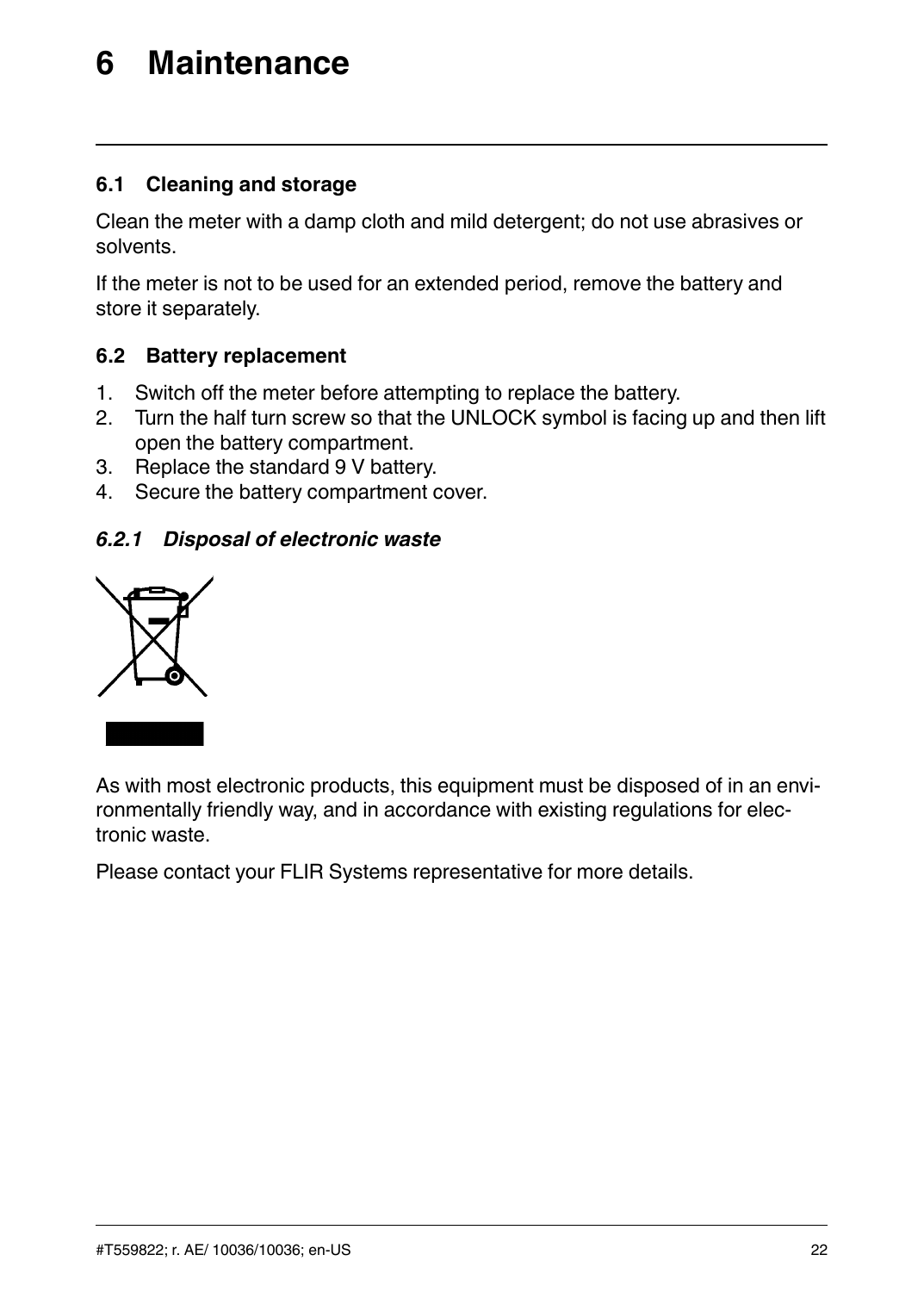### <span id="page-28-0"></span>**[7](#page-28-0) [Material](#page-28-0) groups**

The tables below list woods types along with the material group number that should be selected for each type.

| Abura              | $\overline{\mathbf{4}}$ |
|--------------------|-------------------------|
| Afara              | 1                       |
| Aformosa           | 6                       |
| Afzelia            | $\overline{\mathbf{4}}$ |
| Agba               | 8                       |
| Amboyna            | 6                       |
| Ash, American      | $\overline{2}$          |
| Ash, European      | 1                       |
| Ash, Japanese      | 1                       |
| Ayan               | 3                       |
| Baguacu, Brazilian | 5                       |
| Balsa              | 1                       |
| Banga Wanga        | 1                       |
| Basswood           | 6                       |
| Beech, European    | 3                       |
| <b>Berlina</b>     | $\overline{2}$          |
| Binvang            | 4                       |
| Birch, European    | 8                       |
| Birch, Yellow      | 1                       |
| <b>Bisselon</b>    | 4                       |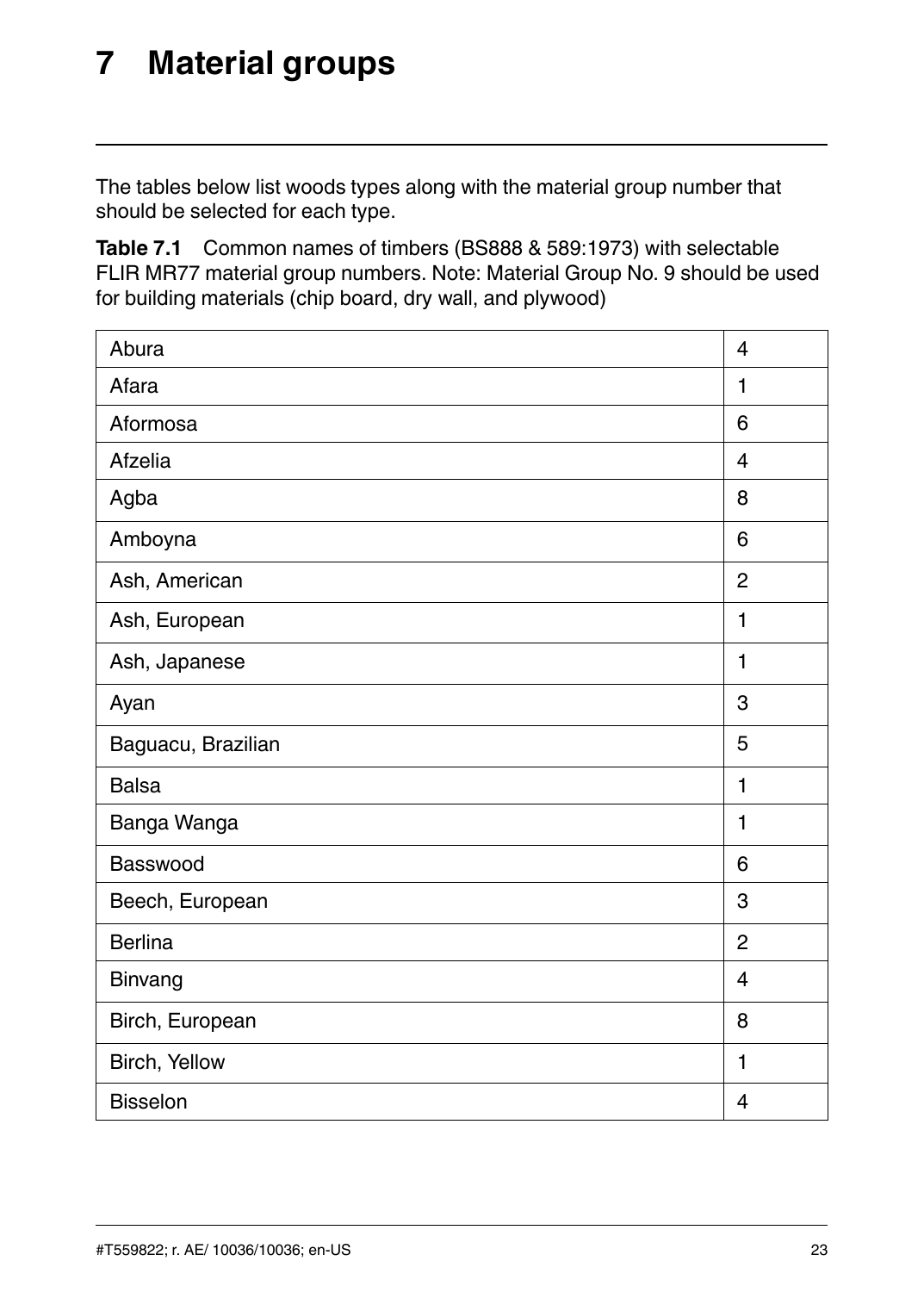| Bitterwood                   | 5              |
|------------------------------|----------------|
| Blackbutt                    | 3              |
| Bosquiea                     | 1              |
| Boxwood, Maracaibo           | 1              |
| Camphorwood, E African       | 3              |
| Canarium, African            | $\overline{2}$ |
| Cedar, Japanese              | $\overline{2}$ |
| Cedar, West Indian           | 8              |
| Cedar, Western Red           | 3              |
| Cherry, European             | 8              |
| Chestnut                     | 3              |
| Coachwood                    | 6              |
| Cordia, American Light       | 5              |
| Cypress, E African           | 1              |
| Cypress, Japanese (18-28%mc) | 3              |
| Cypress, Japanese (8-18%mc)  | 8              |
| Dahoma                       | $\blacksquare$ |
| Danta                        | 3              |
| Douglas Fir                  | 2              |
| Elm, English                 | 4              |
| Elm, Japanese Grey Bark      | $\overline{2}$ |
| Elm, Rock                    | 4              |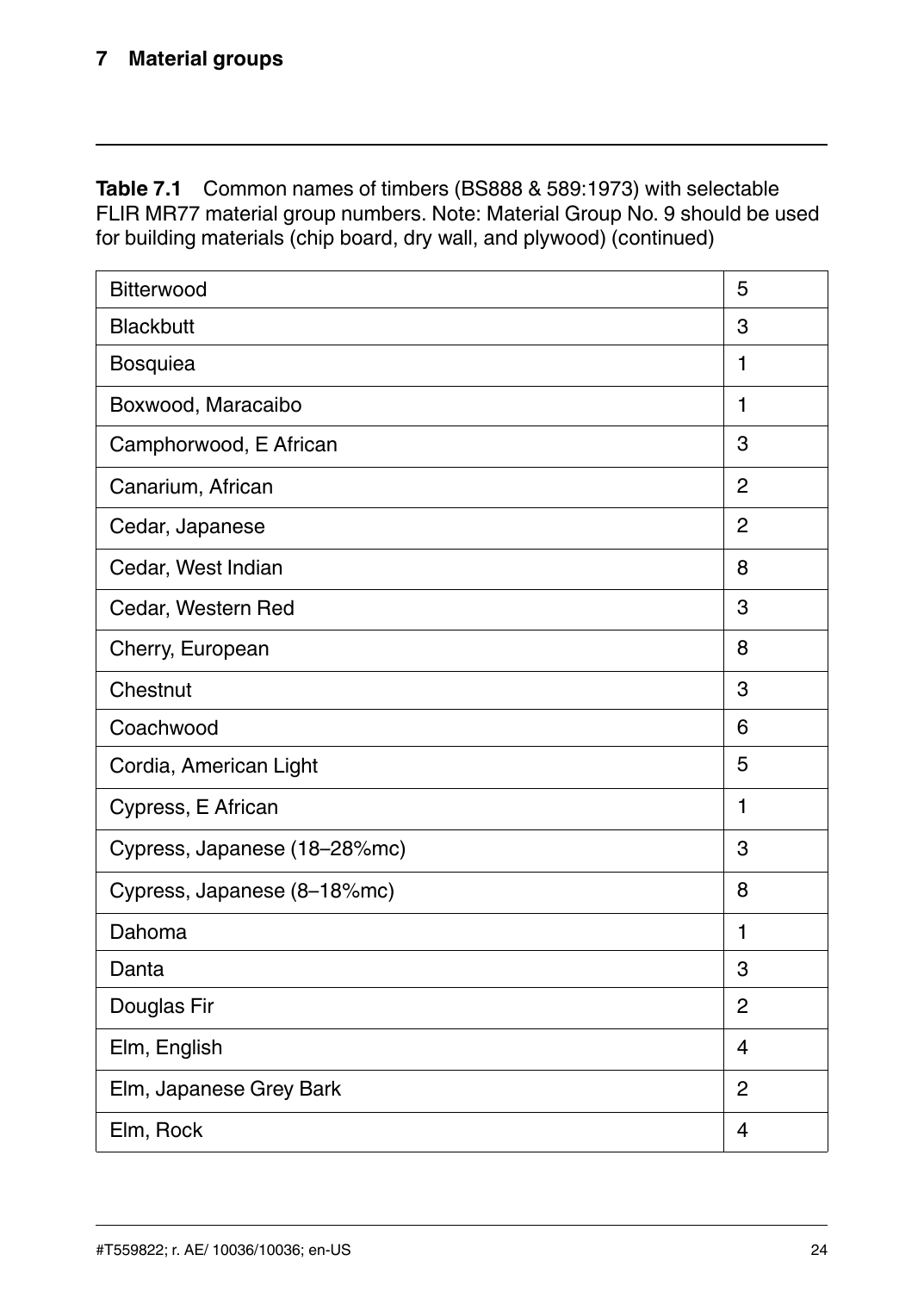| Elm, White          | 4              |
|---------------------|----------------|
| <b>Empress Tree</b> | 8              |
| Erimado             | 5              |
| Fir, Douglas        | $\overline{2}$ |
| Fir, Grand          | $\blacksquare$ |
| Fir, Noble          | 8              |
| Gegu, Nohor         | $\overline{7}$ |
| Greenheart          | 3              |
| Guarea, Black       | 8              |
| Guarea, White       | $\overline{7}$ |
| Gum, American Red   | 1              |
| Gum, Saligna        | $\overline{2}$ |
| Gum, Southern       | $\overline{2}$ |
| Gum, Spotted        | $\blacksquare$ |
| Gurjun              | $\blacksquare$ |
| Hemlock, Western    | 3              |
| Hiba                | 8              |
| Hickory             | 5              |
| Hyedunani           | $\overline{2}$ |
| Iroko               | 5              |
| Ironbank            | $\overline{2}$ |
| Jarrah              | 3              |
| Jelutong            | 3              |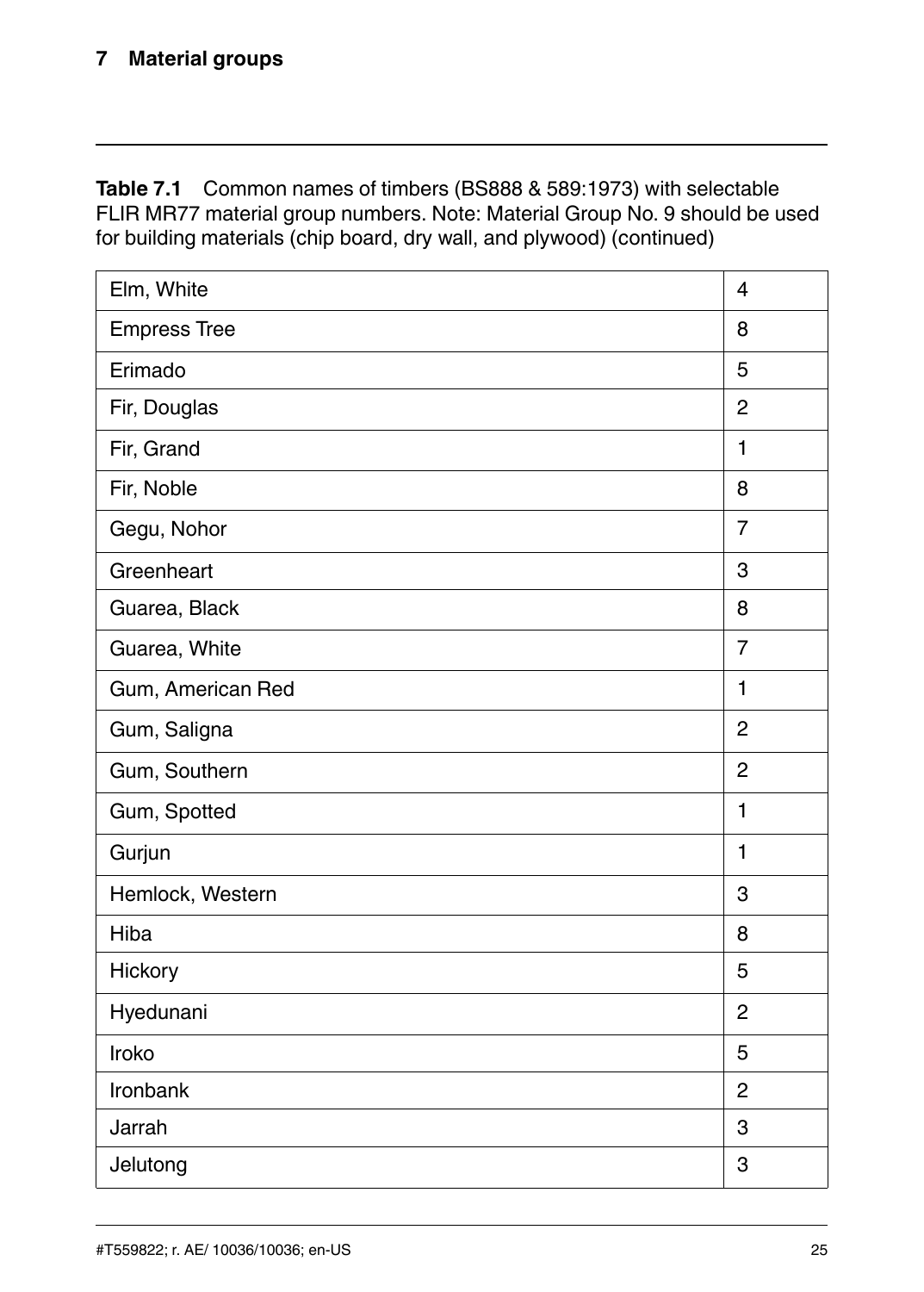| Kapur                     | 1                       |
|---------------------------|-------------------------|
| Karri                     | 1                       |
| Kauri, New Zealand        | $\overline{\mathbf{4}}$ |
| Kauri, Queensland         | 8                       |
| Keruing                   | 5                       |
| Kuroka                    | 1                       |
| Larch, European           | 3                       |
| Larch, Japanese           | 3                       |
| Larch, Western            | 5                       |
| Lime                      | $\overline{\mathbf{4}}$ |
| Loliondo                  | 3                       |
| Mahogany, African         | 8                       |
| Mahogany, West Indian     | $\overline{2}$          |
| Makore                    | $\overline{2}$          |
| Mansonia                  | $\overline{2}$          |
| Maple, Pacific            | 1                       |
| Maple, Queensland         | $\overline{2}$          |
| Maple, Rock               | 1                       |
| Maple, Sugar              | 1                       |
| Matai                     | 4                       |
| Meranti, Red (dark/light) | $\overline{2}$          |
| Meranti, White            | $\overline{2}$          |
| Merbau                    | $\overline{2}$          |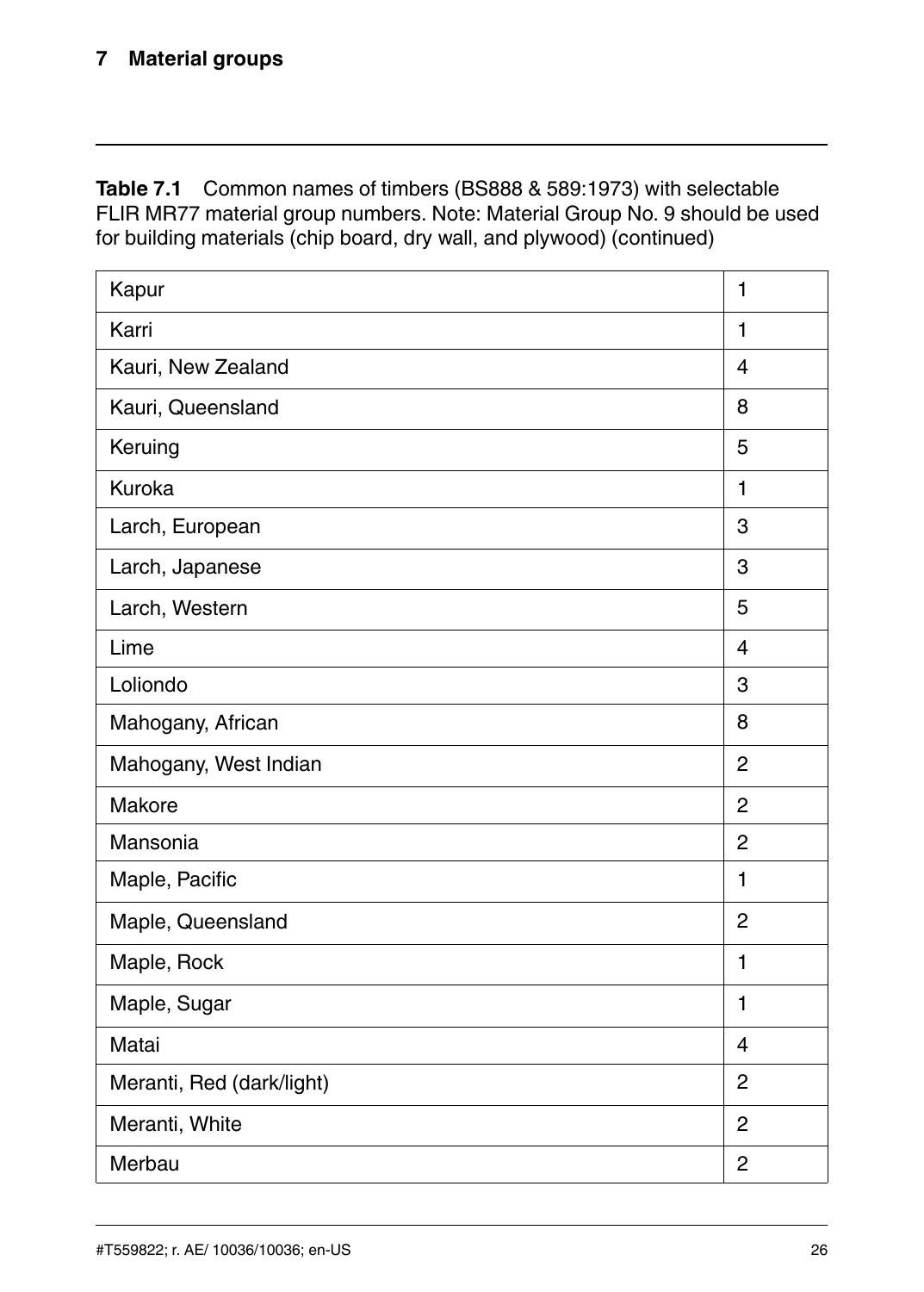| Missanda            | 3                       |
|---------------------|-------------------------|
| Muhuhi              | 8                       |
| Muninga             | 6                       |
| Musine              | 8                       |
| Musizi              | 8                       |
| Myrtle, Tasmanian   | 1                       |
| Naingon             | 3                       |
| Oak, American Red   | 1                       |
| Oak, American White | 1                       |
| Oak, European       | 1                       |
| Oak, Japanese       | $\blacksquare$          |
| Oak, Tasmanian      | 3                       |
| Oak, Turkey         | $\overline{\mathbf{4}}$ |
| Obeche              | 6                       |
| Odoko               | $\overline{\mathbf{4}}$ |
| Okwen               | $\overline{2}$          |
| Olive, E African    | $\overline{2}$          |
| Olivillo            | 6                       |
| Opepe               | $\overline{7}$          |
| Padang              | 1                       |
| Padauk, African     | 5                       |
| Panga Panga         | $\blacksquare$          |
| Persimmon           | 6                       |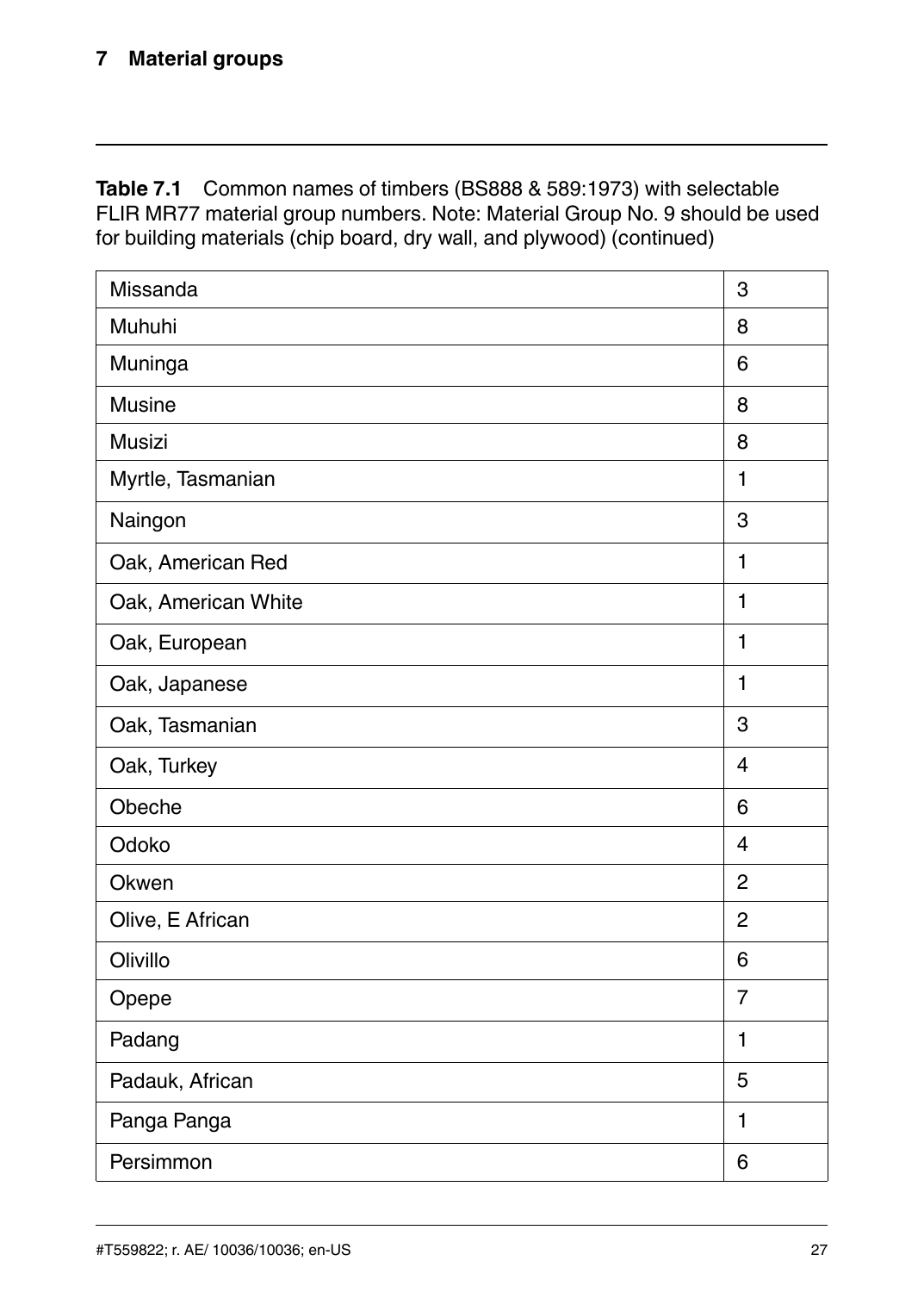| Pillarwood               | 5                       |
|--------------------------|-------------------------|
| Pine, American Long Leaf | 3                       |
| Pine, American Pitch     | 3                       |
| Pine, Bunya              | $\overline{2}$          |
| Pine, Caribbean Pitch    | 3                       |
| Pine, Corsican           | 3                       |
| Pine, Hoop               | 3                       |
| Pine, Huon               | $\overline{2}$          |
| Pine, Japanese Black     | $\overline{2}$          |
| Pine, Kauri              | $\overline{\mathbf{4}}$ |
| Pine, Lodgepole          | 1                       |
| Pine, Maritime           | $\overline{2}$          |
| Pine, New Zealand White  | $\overline{2}$          |
| Pine, Nicaraguan Pitch   | 3                       |
| Pine, Parana             | $\overline{2}$          |
| Pine, Ponderosa          | 3                       |
| Pine, Radiata            | 3                       |
| Pine, Red                | $\overline{2}$          |
| Pine, Scots              | 1                       |
| Pine, Sugar              | 3                       |
| Pine, Yellow             | 1                       |
| Poplar, Black            | 1                       |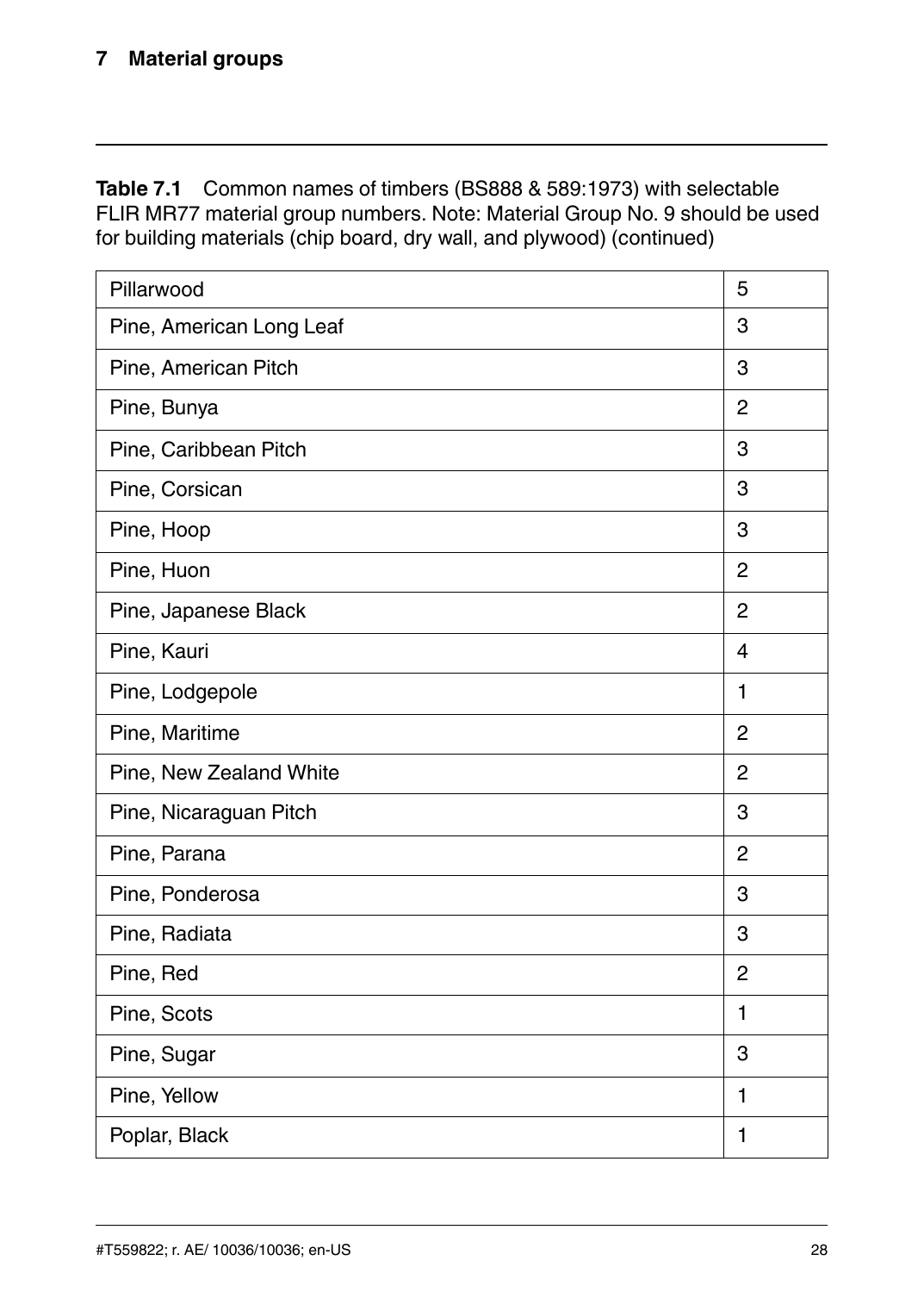| Pterygota, African          | 1              |
|-----------------------------|----------------|
| Pyinkado                    | 4              |
| Queensland Kauri            | 8              |
| Queensland Walnut           | 3              |
| Ramin                       | 6              |
| Redwood, Baltic (European)  | 1              |
| Redwood, Californian        | $\overline{2}$ |
| Rosewood, Indian            | 1              |
| Rubberwood                  | $\overline{7}$ |
| Santa Maria                 | $\overline{7}$ |
| Sapele                      | 3              |
| Sen                         | $\mathbf{1}$   |
| Seraya, Red                 | 3              |
| Silky Oak, African          | 3              |
| Silky Oak, Australian       | 3              |
| Spruce, Japanese (18-28%mc) | 3              |
| Spruce, Japanese (8-18%mc)  | 8              |
| Spruce, Norway (European)   | 3              |
| Spruce, Sitka               | 3              |
| Sterculia, Brown            | 1              |
| Stringybark, Messmate       | 3              |
| Stringybark, Yellow         | 3              |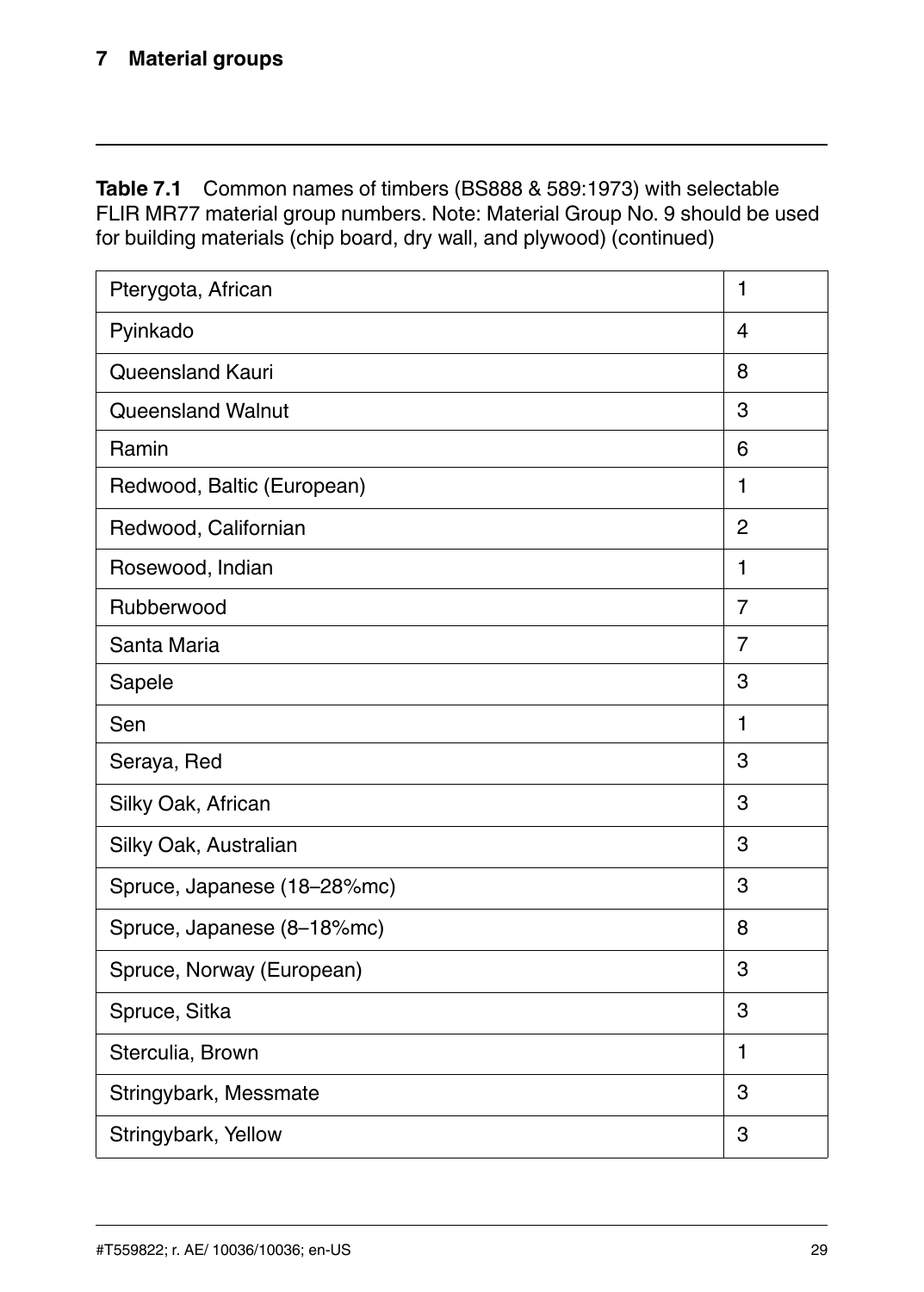| Sycamore           | 5              |
|--------------------|----------------|
| Tallowwood         | 1              |
| Teak               | 5              |
| Totara             | 4              |
| Turpentine         | 3              |
| Utile              | 8              |
| Walnut, African    | 8              |
| Walnut, American   | 1              |
| Walnut, European   | 3              |
| Walnut, New Guinea | $\overline{2}$ |
| Walnut, Queensland | 3              |
| Wandoo             | 8              |
| Wawa               | 6              |
| Whitewood          | 3              |
| Yew                | 3              |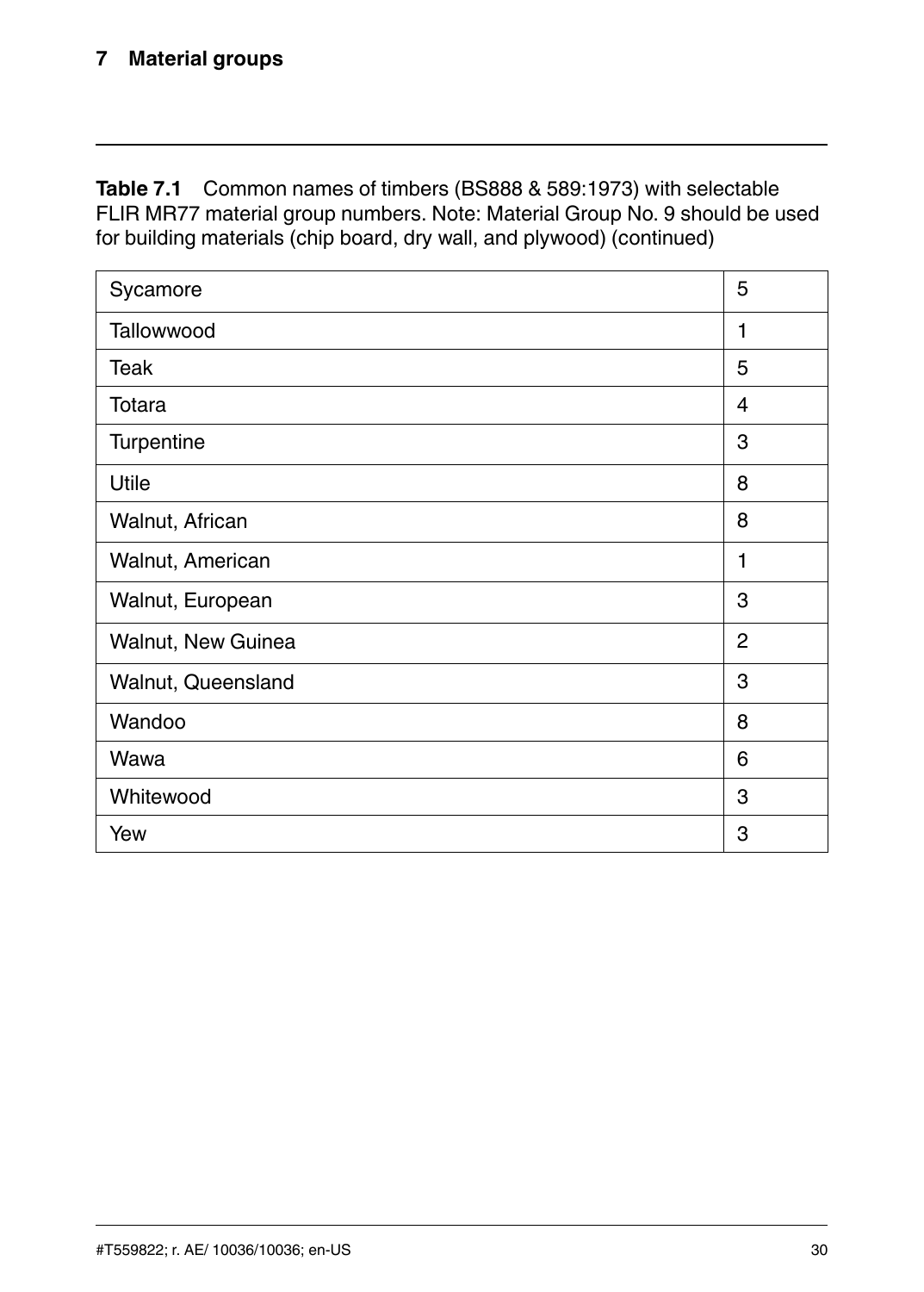| Abies alba                   | 1              |
|------------------------------|----------------|
| Abies grandis                | 1              |
| Abies procera                | 8              |
| Acanthopanex ricinifolius    | 1              |
| Acer macrophyllum            | 1              |
| Acer pseudoplatanus          | 5              |
| Acer saccharum               | 1              |
| Aetoxicon punctatum          | 6              |
| Aformosia elata              | 6              |
| Afzelia spp                  | 4              |
| Agathis australis            | 4              |
| Agathis palmerstoni          | 8              |
| Agathis robusta              | 8              |
| Amblygonocarpus andogensis   | $\mathbf{1}$   |
| Amblygonocarpus obtusungulis | 1              |
| Araucaria angustifolia       | $\overline{2}$ |
| Araucaria bidwilli           | $\mathfrak{p}$ |
| Araucaria cunninghamii       | 3              |
| Berlinia grandiflora         | $\overline{2}$ |
| Berlinia spp                 | $\overline{2}$ |
| Betula alba                  | 8              |
| Betula alleghaniensis        | 8              |
| Betula pendula               | 8              |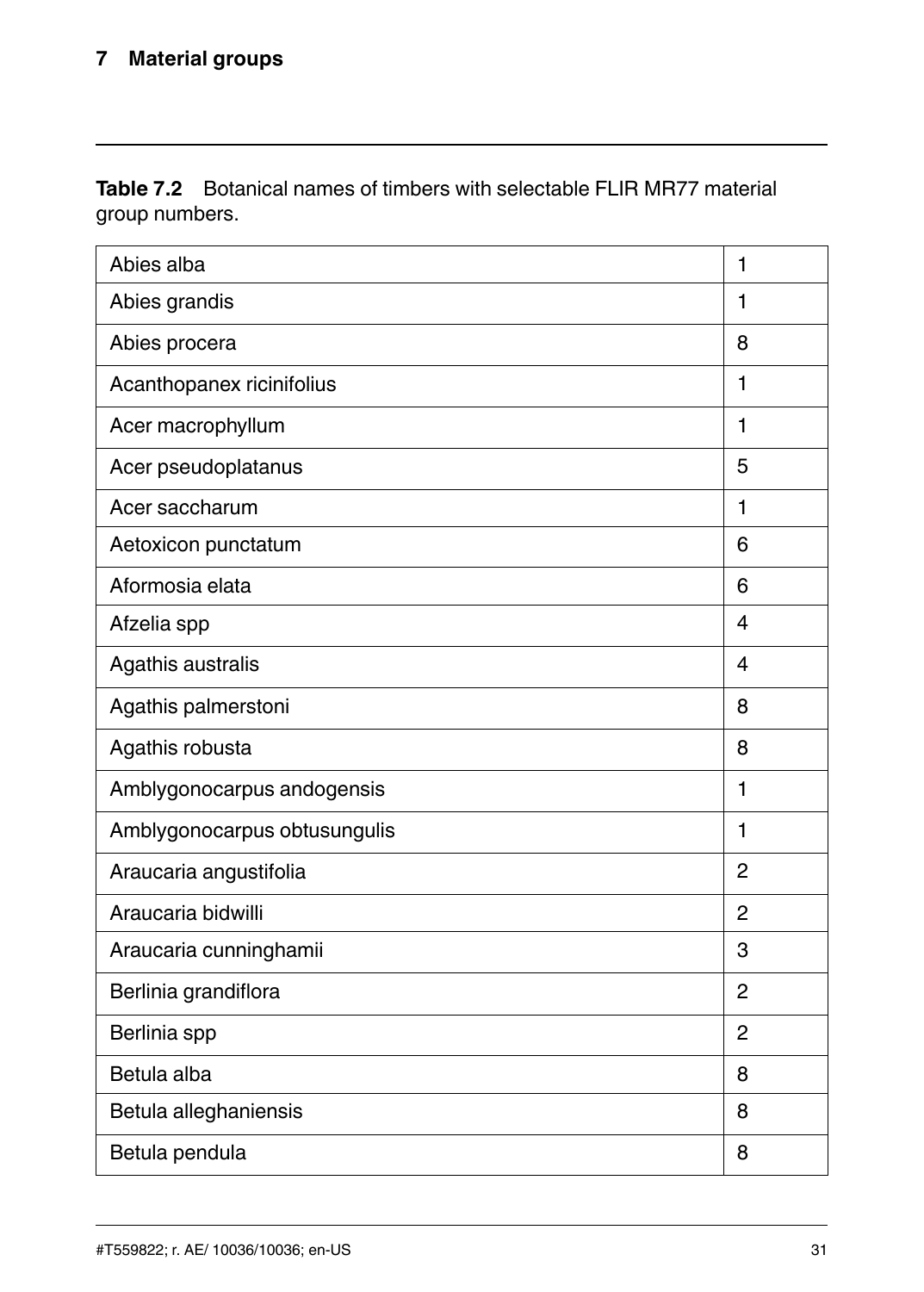| Betula spp                   | 8              |
|------------------------------|----------------|
| Bosquiera phoberos           | 1              |
| Brachylaena hutchinsii       | 8              |
| Brachystegia spp             | $\overline{2}$ |
| Calophyllum brasiliense      | $\overline{7}$ |
| Canarium schweinfurthii      | $\overline{2}$ |
| Cardwellia sublimes          | 3              |
| Carya glabra                 | 5              |
| Cassipourea elliotii         | 5              |
| Cassipourea melanosana       | 5              |
| Castanea sutiva              | 3              |
| Cedrela odorata              | 8              |
| Ceratopetalum apetala        | 6              |
| Chamaecyparis spp (18-28%mc) | 3              |
| Chamaecyparis spp (8-18%mc)  | 8              |
| Chlorophora excelsa          | 5              |
| Cordia alliodora             | 5              |
| Croton megalocarpus          | 8              |
| Cryptomelia japonica         | $\overline{2}$ |
| Cupressus spp                | 1              |
| Dacryium franklinii          | $\overline{2}$ |
| Dalbergia latifolia          | 1              |
| Diospyros virginiana         | 6              |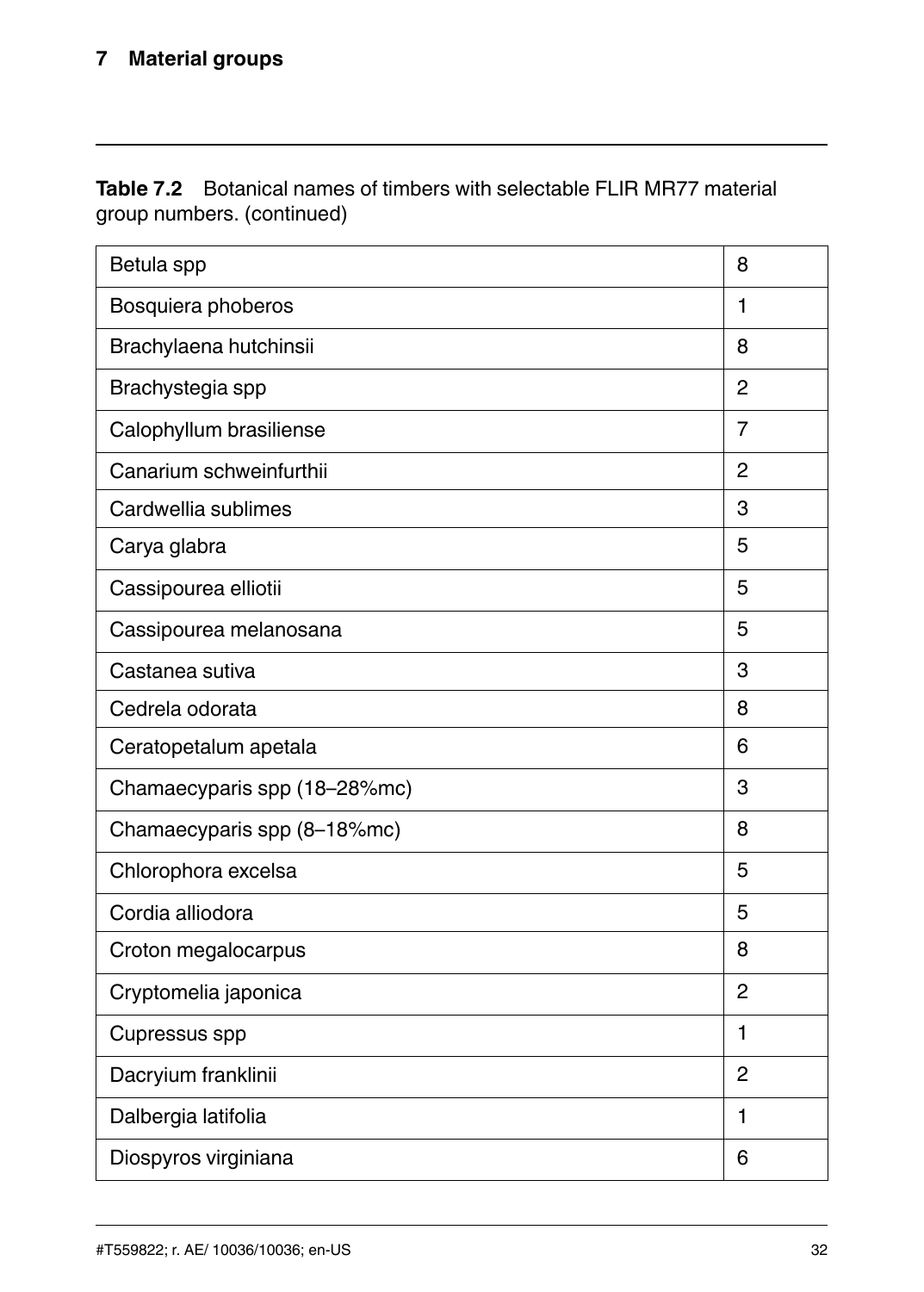| Dipterocarpus (Keruing)     | 5              |
|-----------------------------|----------------|
| Dipterocarpus zeylanicus    | 1              |
| Distemonanthus benthamianus | 3              |
| Dracontomelium mangiferum   | $\mathfrak{p}$ |
| Dryobanalops spp            | 1              |
| Dyera costulata             | 3              |
| Endiandra palmerstoni       | 3              |
| Entandrophragma angolense   | $\overline{7}$ |
| Entandrophragma cylindricum | 3              |
| Entandrophragma utile       | 8              |
| Erythrophleum spp           | 3              |
| Eucalyptus acmenicides      | 3              |
| Eucalyptus crebra           | $\overline{2}$ |
| Eucalyptus diversicolor     | 1              |
| Eucalyptus globulus         | $\mathfrak{p}$ |
| Eucalyptus maculate         | 1              |
| Eucalyptus marginata        | 3              |
| Eucalyptus microcorys       | 1              |
| Eucalyptus obliqua          | 3              |
| Eucalyptus pilularis        | 3              |
| Eucalyptus saligna          | $\overline{2}$ |
| Eucalyptus wandoo           | 8              |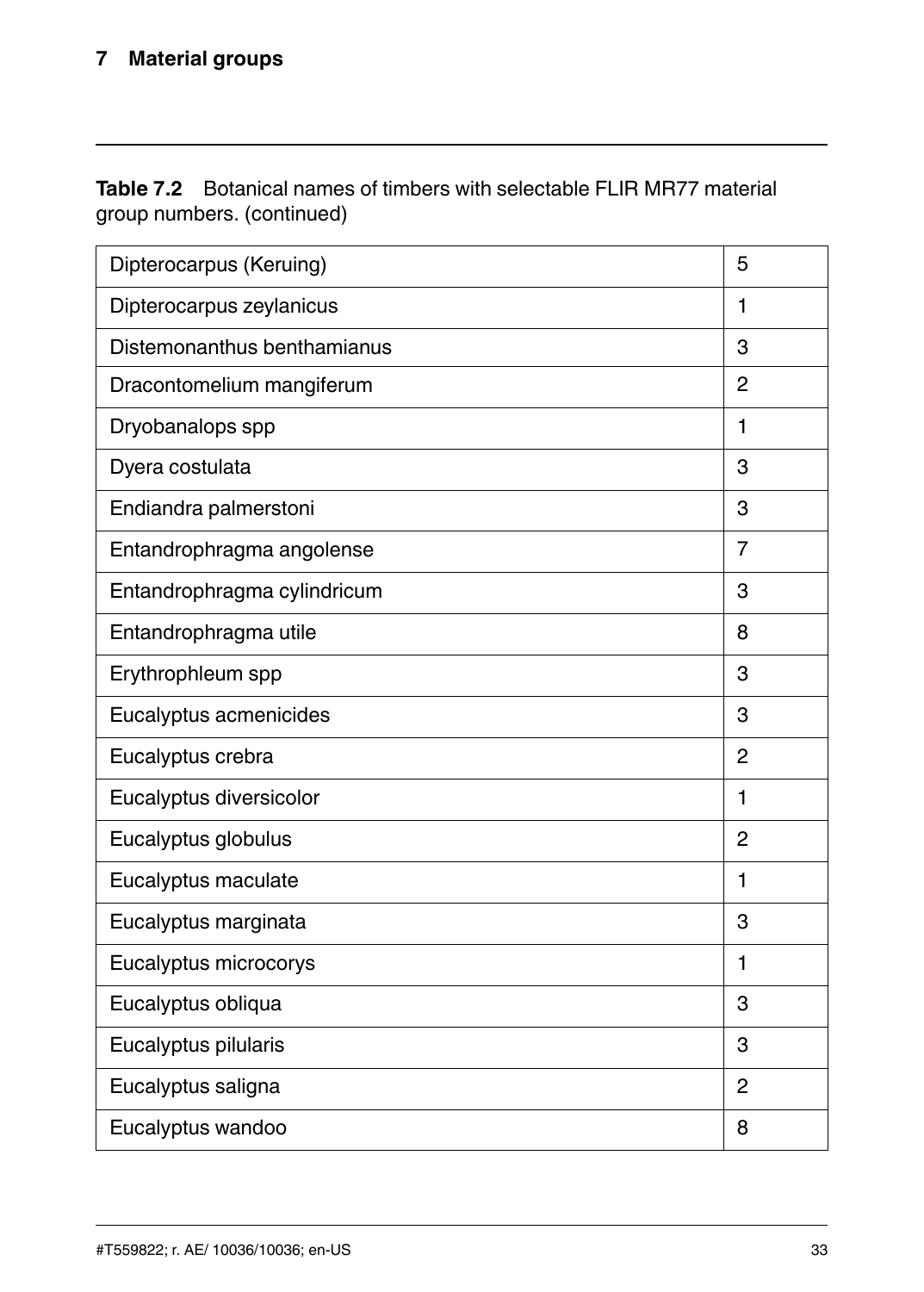| Fagus sylvatica               | 3                       |
|-------------------------------|-------------------------|
| Flindersia brayleyana         | $\overline{2}$          |
| Fraxinus Americana            | $\overline{2}$          |
| Fraxinus excelsior            | $\mathbf{1}$            |
| Fraxinus japonicus            | 1                       |
| Fraxinus mardshurica          | 1                       |
| Gonystylus macrophyllum       | 6                       |
| Gossweilodendron balsamiferum | 8                       |
| Gossypiospermum proerox       | $\mathbf{1}$            |
| Grevillea robusta             | 3                       |
| Guarea cedrata                | $\overline{7}$          |
| Guarea thomsonii              | 8                       |
| Guibortia ehie                | $\overline{2}$          |
| Hevea brasilensis             | $\overline{7}$          |
| Intsia bijuga                 | 2                       |
| Juglans nigra                 | 1                       |
| Juglans regia                 | 3                       |
| Khaya ivorensis               | 8                       |
| Khaya senegalensis            | $\overline{\mathbf{4}}$ |
| Larix decidua                 | 3                       |
| Larix kaempferi               | 3                       |
| Larix leptolepis              | 3                       |
| Larix occidentalis            | 5                       |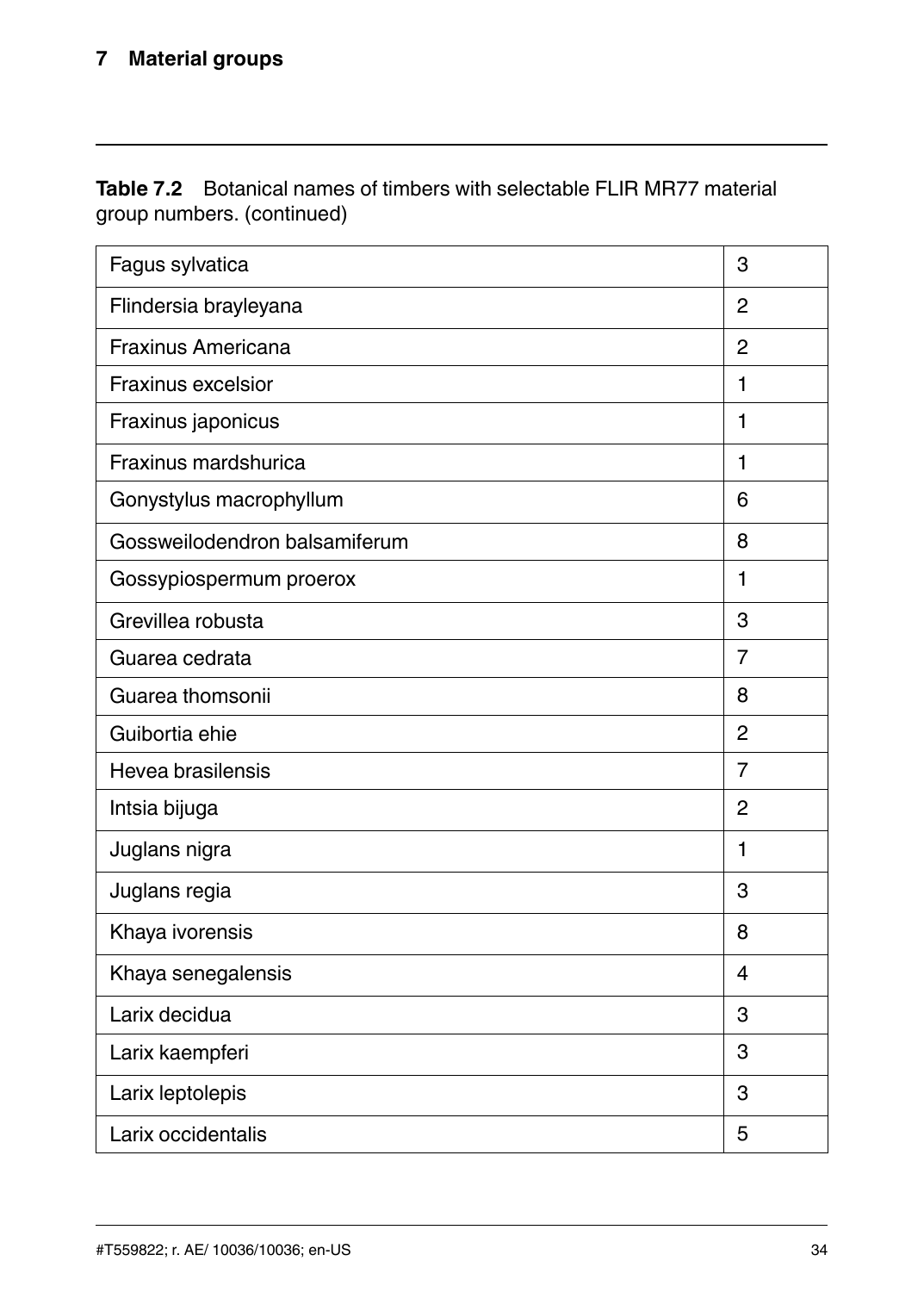| Liquidamper styraciflua    | $\mathbf{1}$   |
|----------------------------|----------------|
| Lovoa klaineana            | 8              |
| Lovoa trichiloides         | 8              |
| Maesopsis eminii           | 8              |
| Mansonia altissima         | $\mathfrak{p}$ |
| Millettia stuhimannii      | 1              |
| Mimusops heckelii          | $\overline{2}$ |
| Mitragyna ciliata          | 4              |
| Nauclea diderrichii        | $\overline{7}$ |
| Nesogordonia papaverifera  | 3              |
| Nothofagus cunninghamii    | 1              |
| Ochroma lagopus            | 1              |
| Ochroma pyramidalis        | 1              |
| Ocotea rodiaei             | 3              |
| Ocotea usambarensis        | 3              |
| Octomeles sumatrana        | 4              |
| Olea hochstetteri          | $\overline{2}$ |
| Olea welwitschii           | 3              |
| Palaquium spp              | $\mathbf{1}$   |
| Paulownia tomentosa        | 8              |
| Pericopsis elata           | 6              |
| Picaenia excelsa           | 3              |
| Picea abies                | 3              |
| Picea jezoensis (18-28%mc) | 3              |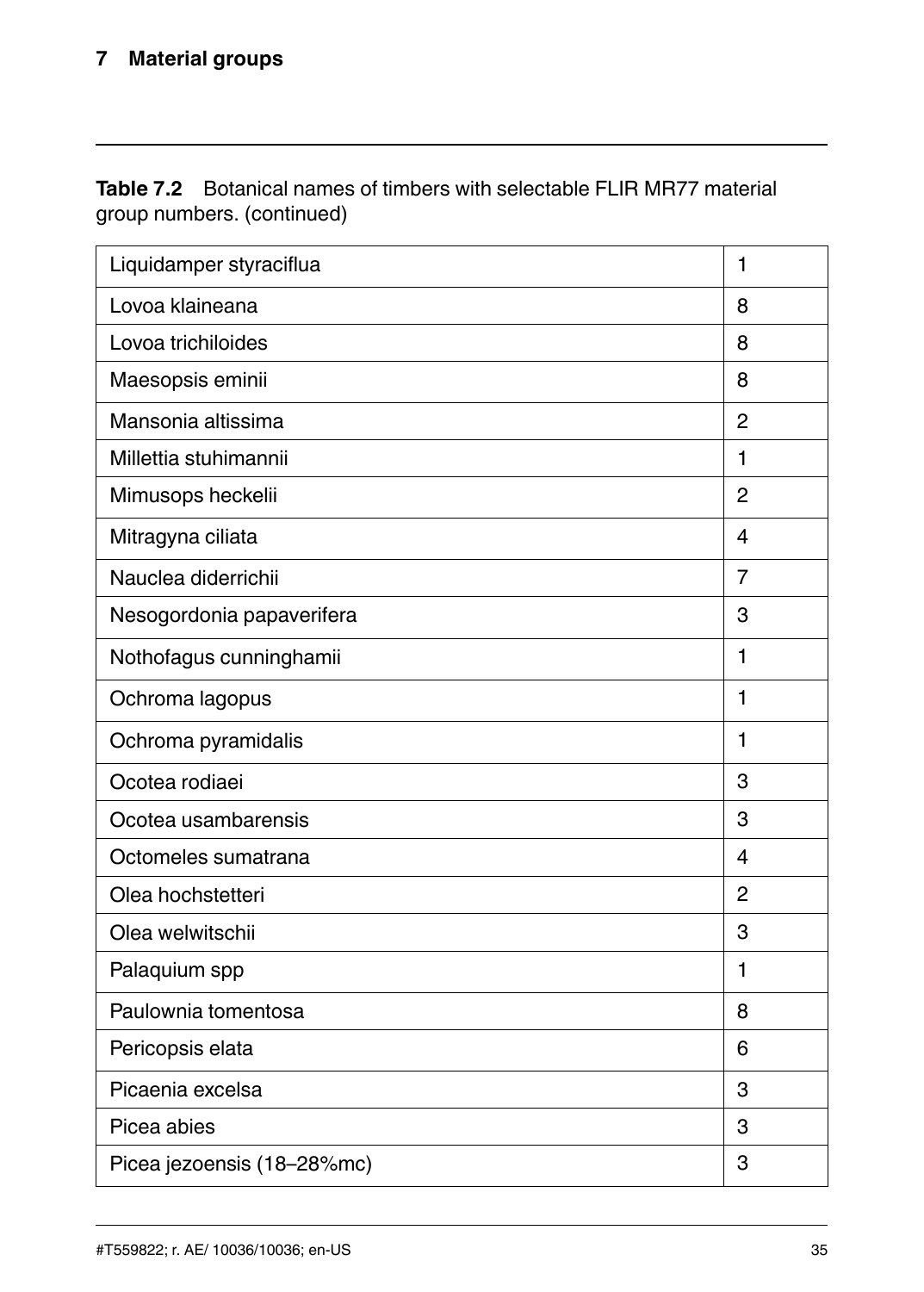| Picea jezoensis (8-18%mc) | 8              |
|---------------------------|----------------|
| Picea sitchensis          | 3              |
| Pinus caribaea            | 3              |
| Pinus contorta            | 1              |
| Pinus lampertiana         | 3              |
| Pinus nigra               | 3              |
| Pinus palustris           | 3              |
| Pinus pinaster            | $\overline{2}$ |
| Pinus ponderosa           | 3              |
| Pinus radiate             | 3              |
| Pinus spp                 | $\overline{2}$ |
| Pinus strobus             | 1              |
| Pinus sylvestris          | 1              |
| Pinus thunbergii          | $\overline{2}$ |
| Pipadeniastrum africanum  | 1              |
| Piptadenia africana       | $\mathbf{1}$   |
| Podocarpus dacrydiodes    | $\overline{2}$ |
| Podocarpus spicatus       | 3              |
| Podocarpus totara         | 4              |
| Populus spp               | 1              |
| Prunus avium              | 8              |
| Pseudotsuga menzesii      | $\overline{2}$ |
| Pterocarpus angolensis    | 6              |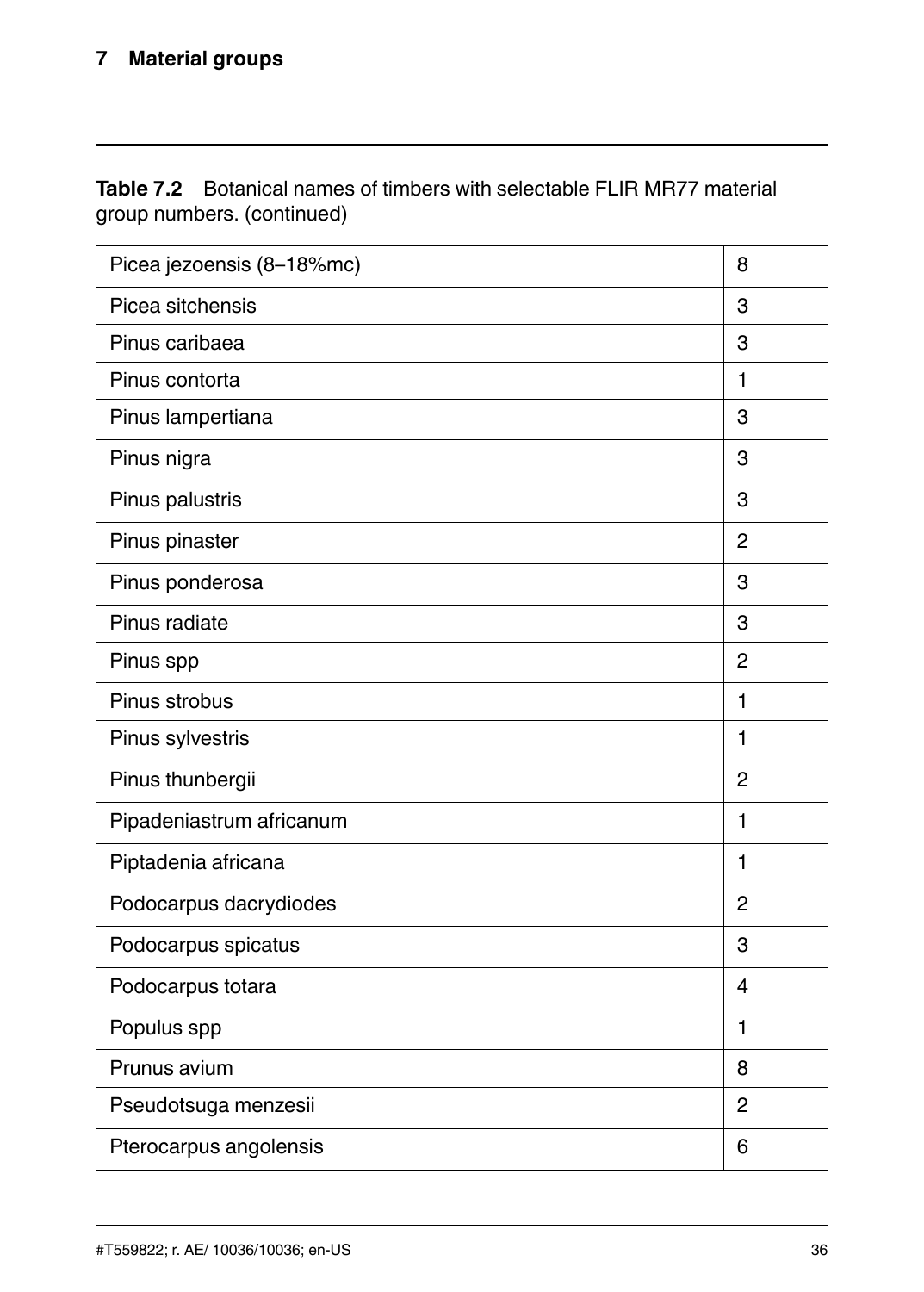| Pterocarpus indicus       | 6                       |
|---------------------------|-------------------------|
| Pterocarpus soyauxii      | 5                       |
| Pterygota bequaertii      | 1                       |
| Quercus cerris            | 4                       |
| Quercus delegatensis      | 3                       |
| Quercus gigantean         | 3                       |
| Quercus robur             | 1                       |
| Quercus spp               | $\mathbf{1}$            |
| Ricinodendron heudelotti  | 5                       |
| Sarcocephalus diderrichii | $\overline{7}$          |
| Scottellia coriacea       | $\overline{\mathbf{4}}$ |
| Sequoia sempervirens      | $\overline{2}$          |
| Shorea smithiana          | 3                       |
| Shorea spp                | $\overline{2}$          |
| Sterculia rhinopetala     | 1                       |
| Swietenia candollei       | 1                       |
| Swietenia mahogani        | $\overline{2}$          |
| Syncarpia glomulifera     | 3                       |
| Syncarpia laurifolia      | 3                       |
| <b>Tarrietia utilis</b>   | 3                       |
| Taxus baccata             | 3                       |
| Tectona grandis           | 5                       |
| Terminalia superba        | 1                       |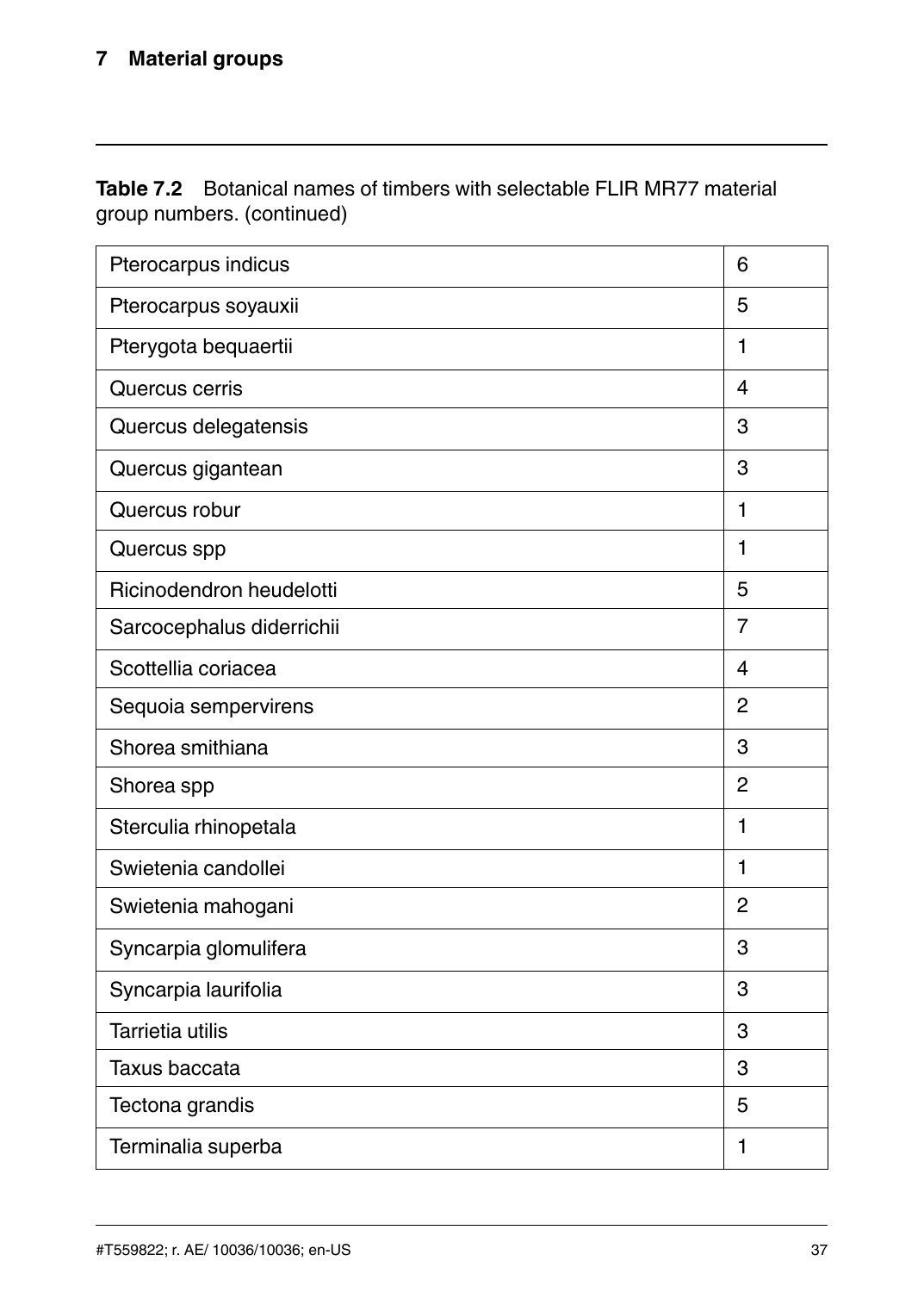| Thuja plicata            | 3              |
|--------------------------|----------------|
| Thujopsis dolabrat       | 8              |
| Tieghamella heckelii     | $\overline{2}$ |
| Tilia americana          | 6              |
| Tilia vulgaris           | 4              |
| Triploehiton scleroxylon | 6              |
| Tsuga heterophylia       | 3              |
| Ulmus americana          | 4              |
| Ulmus procera            | 4              |
| Ulmus thomasii           | 4              |
| Xylia dolabriformis      | 4              |
| Zelkova serrata          | 2              |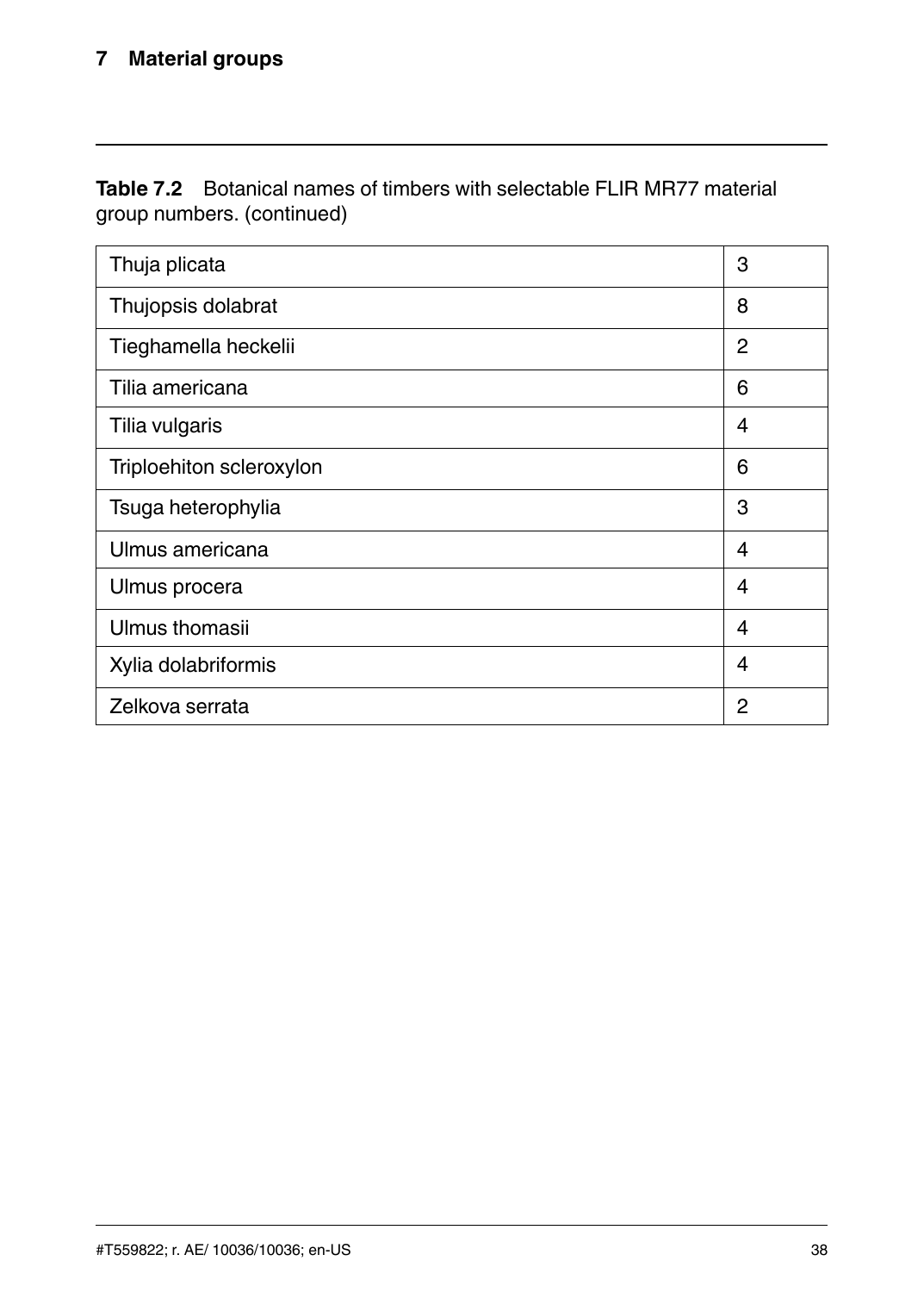The table below shows the material group numbers and the moisture range (scale) for each group in Table 7.3

| ω                        | ×,                                      | $\blacksquare$ | 8.5                | 9.4      | 10.5 | 11.5          | 12.5               | 13.5           | 14.4           | 14.9          | 15.3           | 16.1           | 16.7          | 17.2 |
|--------------------------|-----------------------------------------|----------------|--------------------|----------|------|---------------|--------------------|----------------|----------------|---------------|----------------|----------------|---------------|------|
| $\infty$                 | 10.5                                    | $\overline{1}$ | 11.6               | 12.2     | 13.4 | 14.3          | 15.1               | $\frac{6}{1}$  | $\overline{a}$ | 17.7          | 18.5           | 19.1           | 80            | 21.3 |
| Ľ                        | Ξ                                       | 11.5           | 12.1               | 12.7     | 13.4 | $\frac{4}{4}$ | ю<br>$\frac{4}{1}$ | 15             | 15.6           | $\frac{6}{1}$ | 16.6           | $\overline{1}$ | 17.6          | 18.4 |
| ဖ                        | L                                       | 7.4            | $\overline{\circ}$ | 8.8      | 9.7  | 10.5          | 11.2               | 11.8           | 12.6           | 13.2          | 13.9           | 14.5           | 15.2          | 16.1 |
| 5                        | $\overline{2}$                          | 7.5            | 7.9                | 8.6      | 9.5  | 10.5          | 11.2               | 11.8           | 12.5           | <u>بہ</u>     | 14.3           | $\frac{10}{1}$ | $-5.9$        | 16.9 |
| 4                        | $\infty$                                | 9.3            | 9.7                | 10.4     | 11.3 | 12.1          | 12.7               | 13.4           | 14.1           | 14.8          | 15.7           | 16.3           | 16.9          | 17.8 |
| ო                        | თ                                       | 10.5           | 10.9               | 11.5     | 12.6 | 13.7          | 14.5               | 15.5           | 16.7           | 17.5          | 18.8           | 19.7           | ត             | 22.6 |
| N                        | 8.2                                     | $\frac{0}{1}$  | 10.8               | 717      | 12.7 | 13.6          | 14.5               | 15.3           | 16.3           | 16.9          | 17.7           | 18.2           | $\frac{6}{1}$ | 20   |
|                          |                                         | $\infty$       | σ                  | <u>۽</u> | Ξ    | 얻             | ဗ္                 | $\overline{4}$ | $\frac{15}{1}$ | $\frac{6}{1}$ | $\overline{1}$ | $\frac{8}{1}$  | စ္            | 20   |
| Material Wood Group Nos. | %WME (percent wood moisture equivalent) |                |                    |          |      |               |                    |                |                |               |                |                |               |      |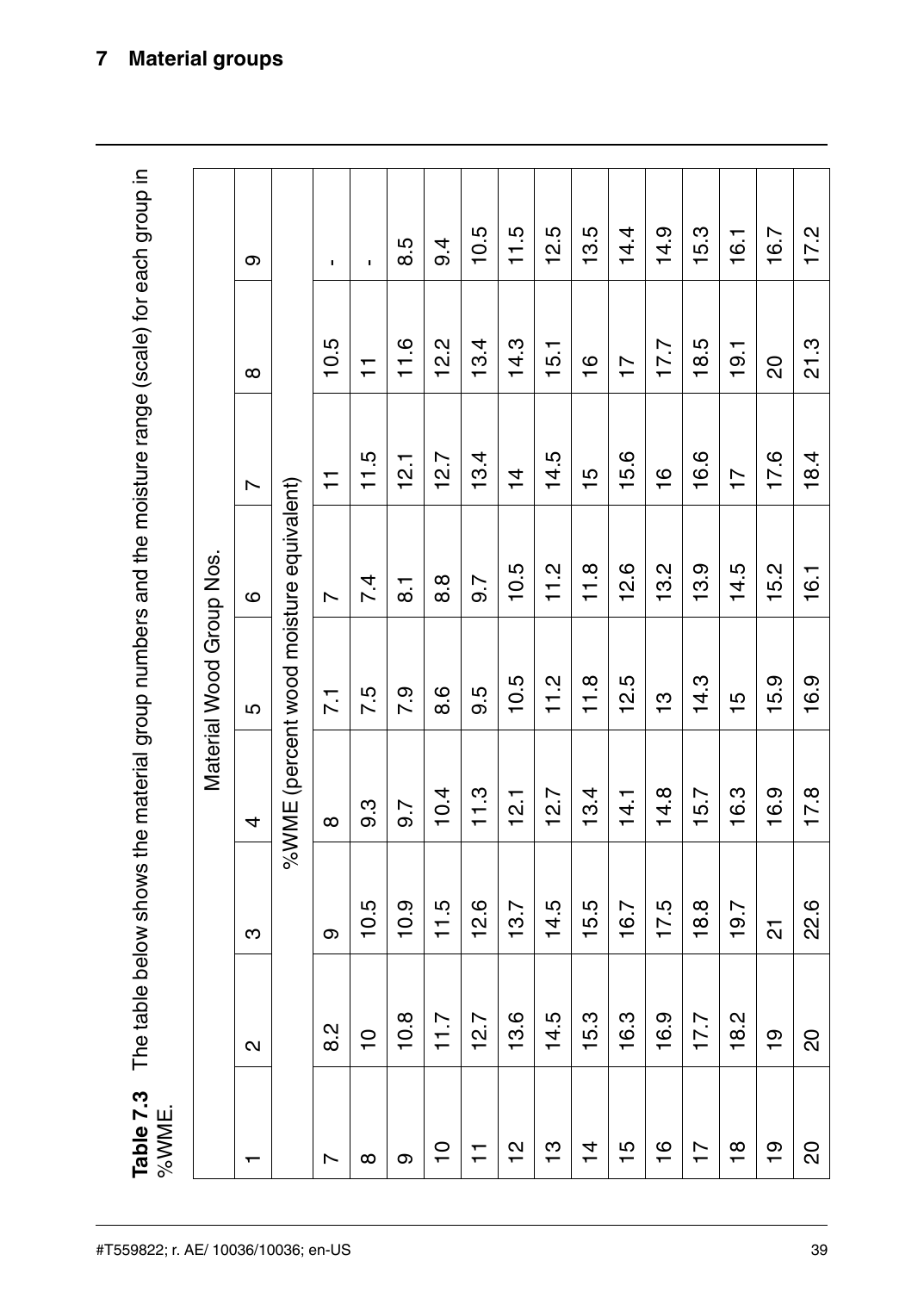The table below shows the material group numbers and the moisture range (scale) for each group in  $\alpha$  MME  $\alpha$  continued) Table 7.3

| %WME. (continued) | Table 7.3 The table below shows the material group numbers and the moisture range (scale) for each group in |      |      |      |         |        |      |      |
|-------------------|-------------------------------------------------------------------------------------------------------------|------|------|------|---------|--------|------|------|
| 십                 | 20.8                                                                                                        | 23.5 | 18.5 | 17.6 | 16.8    | -<br>이 | 22.3 | 18.3 |
| ଧ୍ୟ               | 21.5                                                                                                        | 24.5 | 29.3 | 18.3 | 17.4    | 19.7   | 23.2 | 19.1 |
| 23                | 22.9                                                                                                        | 26.4 | 20.2 | 19.8 | 18.6    | 21.2   | 25.3 | 19.9 |
| 24                | 23.5                                                                                                        | 27.4 | 20.8 | 20.4 | ٥Ļ      | 22     | 25.8 | 20.5 |
| 25                | 24.2                                                                                                        | 27.8 | 21.2 | ត    | 19.4    | 22.7   | 26.3 | ≈23  |
| 88                | 25.3                                                                                                        | 89   | 22.4 | 22.3 | 20.1    | 23.9   | 27.3 |      |
| 27                | 26.5                                                                                                        |      | 23.3 | 23.4 | 20.8    | 24.7   | 28.1 | ı    |
| 88                | 88                                                                                                          | ı    | 24.4 | 24.8 | 21.7    | 25.9   |      |      |
| ႙ၟ                | 29.6                                                                                                        |      | 25.6 | 26.3 | .<br>23 | 27.1   |      | ı    |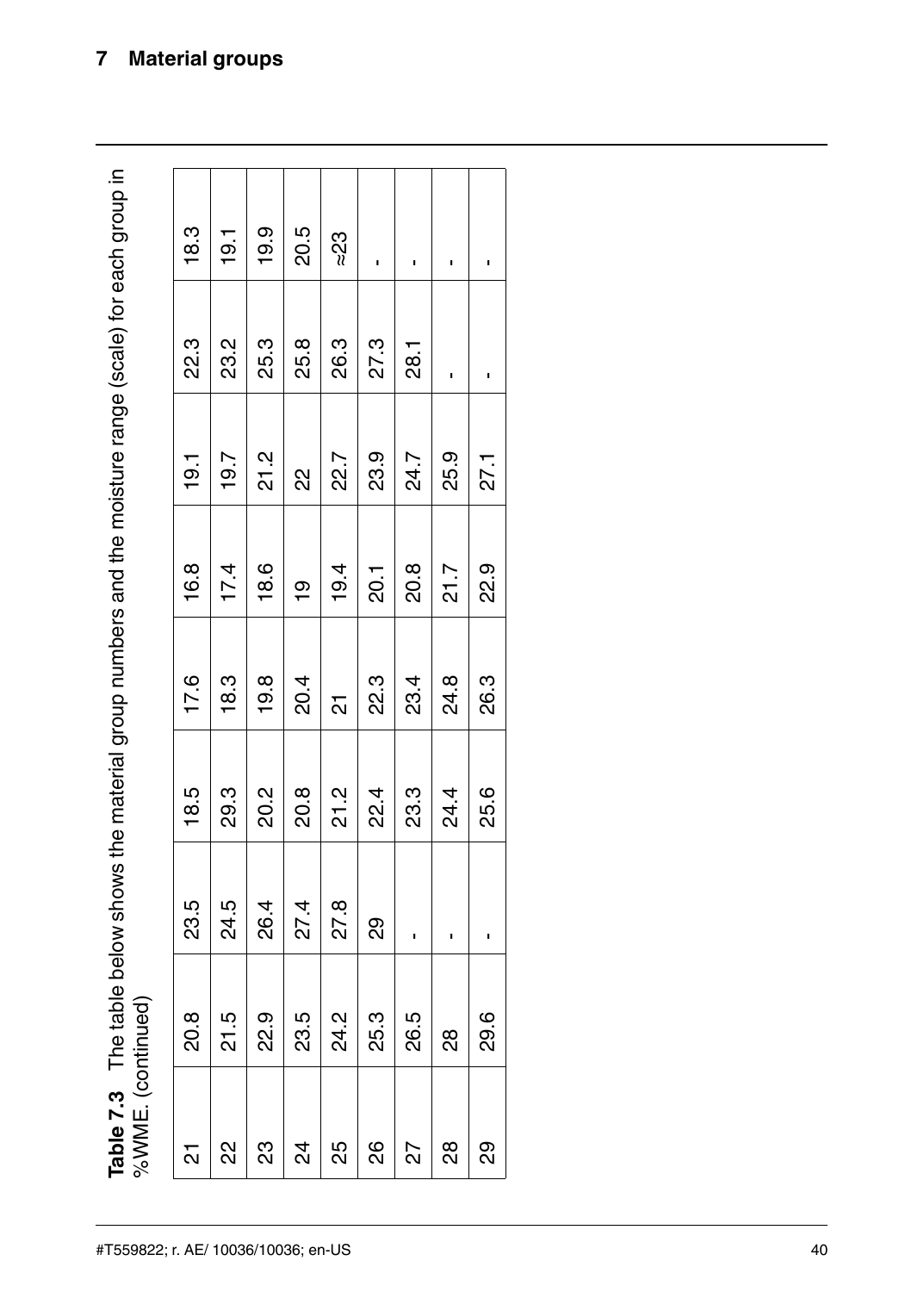### <span id="page-46-0"></span>**[8](#page-46-0) Technical [specifications](#page-46-0)**

Accuracy specifications for all measurement ranges are applicable under the following ambient conditions: 18℃ to 28℃ (64.4℉ to 82.4℉); <80% RH.

| Display               | 3-digit 15 mm (0.6") main display<br>4-digit 6 mm (0.24") secondary<br>display<br>10-segment bar graph<br>Memory counter                                                                                        |
|-----------------------|-----------------------------------------------------------------------------------------------------------------------------------------------------------------------------------------------------------------|
| Controls              | 7 dedicated function buttons:<br>moisture, relative humidity, con-<br>densation, hold/lock, up (f), down<br>$(\Downarrow)$ , store/recall<br>4 auxiliary buttons: IR, Bluetooth,<br>backlight/work light, power |
| Other indications     | 24 icon-style locations $+ 2$ -digit<br>memory indicator<br>Piezo beeper (85 dBA)                                                                                                                               |
| Sample rate           | 2 per second                                                                                                                                                                                                    |
| <b>Backlight</b>      | White LED                                                                                                                                                                                                       |
| Internal memory       | (1) storage location                                                                                                                                                                                            |
| Power supply          | $1 \times 9$ V battery (MN1604 or<br>equivalent)                                                                                                                                                                |
| <b>Battery life</b>   | 100 hours, using alkaline batteries,<br>with no backlight/work light use                                                                                                                                        |
| Auto power off (APO)  | After 30 minutes (nominal) inactivity,<br>with audible pre-alert; reset when the<br>power button is pressed. Disable<br>function supported                                                                      |
| APO quiescent current | 50 µA maximum                                                                                                                                                                                                   |

#### <span id="page-46-1"></span>**8.1 General specifications**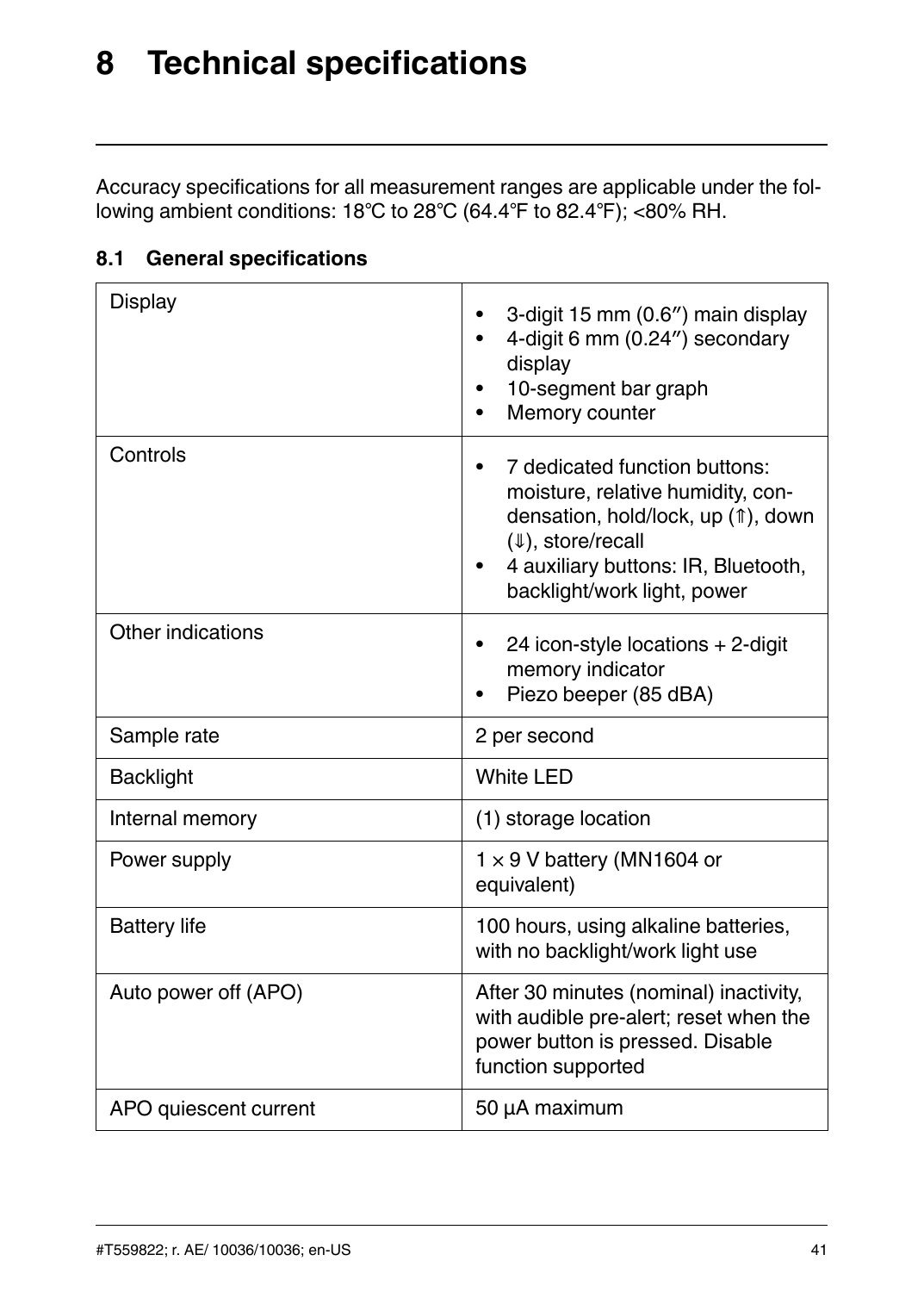| Operating temperature         | 0 to 50°C (32 to 122°F)                                                                        |
|-------------------------------|------------------------------------------------------------------------------------------------|
| Storage temperature           | $-10$ to 60°C (14 to 140°F)                                                                    |
| Operating humidity            | 90%, 0 to 30°C (32 to 86°F)<br>75%, 30 to 40°C (86 to 104°F)<br>45%, 40 to 50°C (104 to 122°F) |
| Storage humidity              | 90% maximum                                                                                    |
| Dimensions (excluding sensor) | 139 mm $\times$ 72 mm $\times$ 42 mm (5.4" $\times$<br>$2.8'' \times 1.7''$                    |
| Weight                        | 0.29 kg (0.65 lb.), including batteries                                                        |
| <b>Bluetooth range</b>        | 10 m $(32 \text{ ft})$ maximum                                                                 |
| Agency approvals              | <b>FCC Class B</b>                                                                             |

#### <span id="page-47-0"></span>**8.2 Humidity meter specifications**

| <b>Function</b>         | Range      | Accuracy (of reading) |
|-------------------------|------------|-----------------------|
| Relative humidity       | $0 - 10%$  | $\pm 3\%$             |
| measurement             | $10 - 90%$ | ±2.5%                 |
| 20 to 30°C (68 to 86°F) | $90 - 99%$ | $\pm 3\%$             |

#### <span id="page-47-1"></span>**8.3 Moisture specifications**

| <b>Function</b>         | Range      | Accuracy (of reading) |
|-------------------------|------------|-----------------------|
| Pin moisture            | 0-99% WME  | ±5%                   |
| Pin-less moisture range | $0 - 99.9$ | Relative measurement  |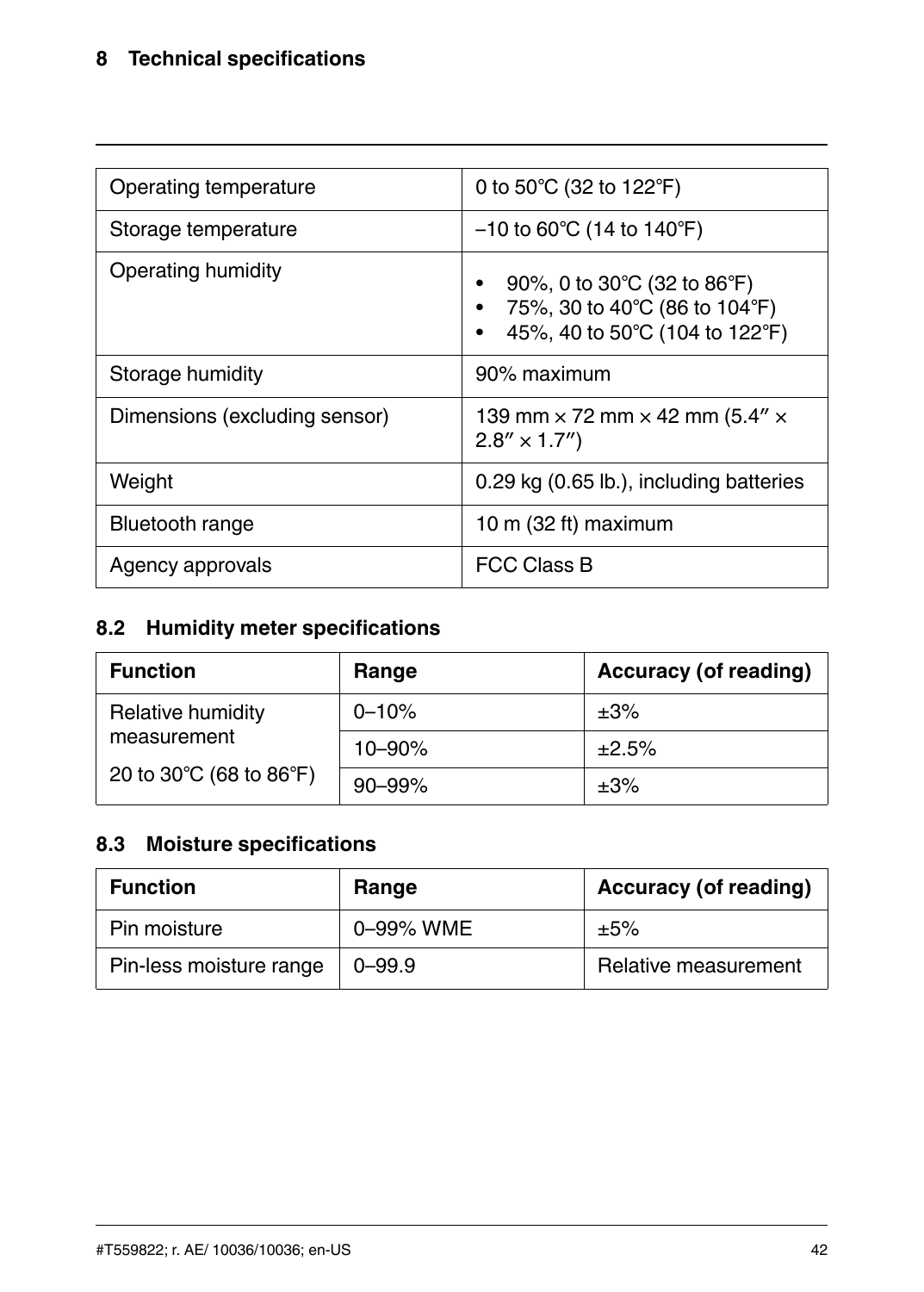#### <span id="page-48-0"></span>**8.4 Thermal measurement range specifications**

| <b>Function</b>      | <b>IR</b> range               | Accuracy (of reading)                                               |
|----------------------|-------------------------------|---------------------------------------------------------------------|
| IR temperature (8:1  | $-20$ to 0°C ( $-4$ to 32°F)  | $\pm 5^{\circ}$ C ( $\pm 9^{\circ}$ F)                              |
| ratio)               | 1 to 200°C (33 to<br>392°F)   | Greater of $\pm 3.5\%$ or<br>$\pm 5^{\circ}$ C ( $\pm 9^{\circ}$ F) |
| <b>IR Emissivity</b> | 0.95 (fixed)                  |                                                                     |
| Sensor temperature   | -28 to 77°C (-18 to<br>170°F) | ±2 °C (3.6 °F)                                                      |

#### <span id="page-48-1"></span>**8.5 Vapor pressure specifications**

| <b>Function</b>                                             | Range            | Accuracy (of reading)                |
|-------------------------------------------------------------|------------------|--------------------------------------|
| Vapor pressure<br>measurement<br>$-1$ to 60°C (30 to 140°F) | $0.0 - 20.0$ kPa | Greater of $\pm 2.0\%$ or 0.2<br>kPa |

#### <span id="page-48-2"></span>**8.6 Dew Point Temperature specifications**

| <b>Function</b>                | Range                           | Accuracy (of reading)                                       |
|--------------------------------|---------------------------------|-------------------------------------------------------------|
| Dew Point Temperature<br>range | -30 to 100 °C (-22 to<br>199°F) | Calculated from %RH<br>and Air temperature<br>measurements. |

#### <span id="page-48-3"></span>**8.7 Mixing Ratio specifications**

| <b>Function</b>    | Range                         | Accuracy (of reading)                                       |
|--------------------|-------------------------------|-------------------------------------------------------------|
| Mixing Ratio range | 0-999 GPP (0 to 160 g/<br>kg) | Calculated from %RH<br>and Air temperature<br>measurements. |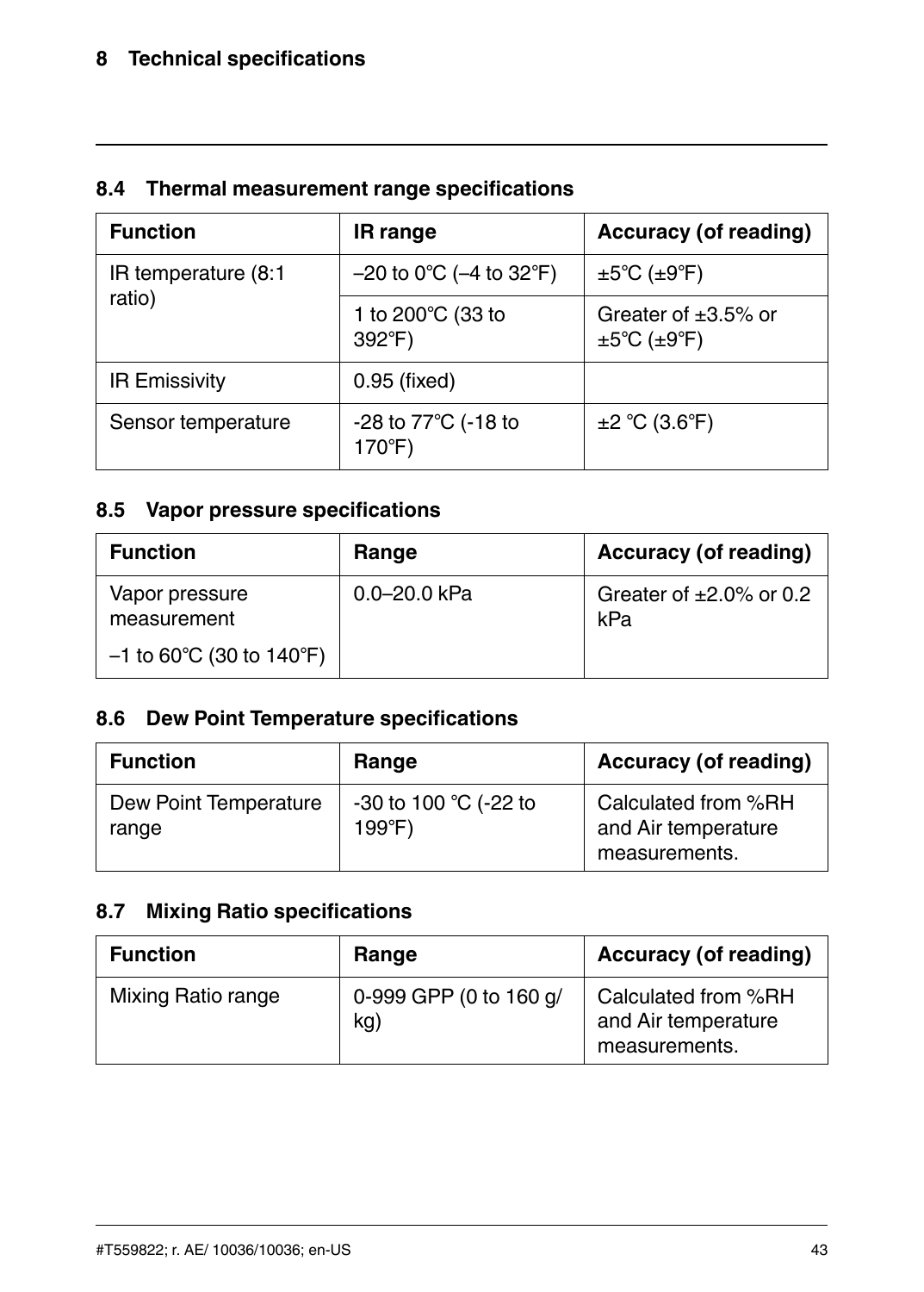### <span id="page-49-0"></span>**[9](#page-49-0) [Technical](#page-49-0) support**

| Website                  | http://www.flir.com/test    |
|--------------------------|-----------------------------|
| <b>Technical support</b> | T&MSupport@flir.com         |
| Repairs                  | Repair@flir.com             |
| Phone number             | +1 855-499-3662 (toll-free) |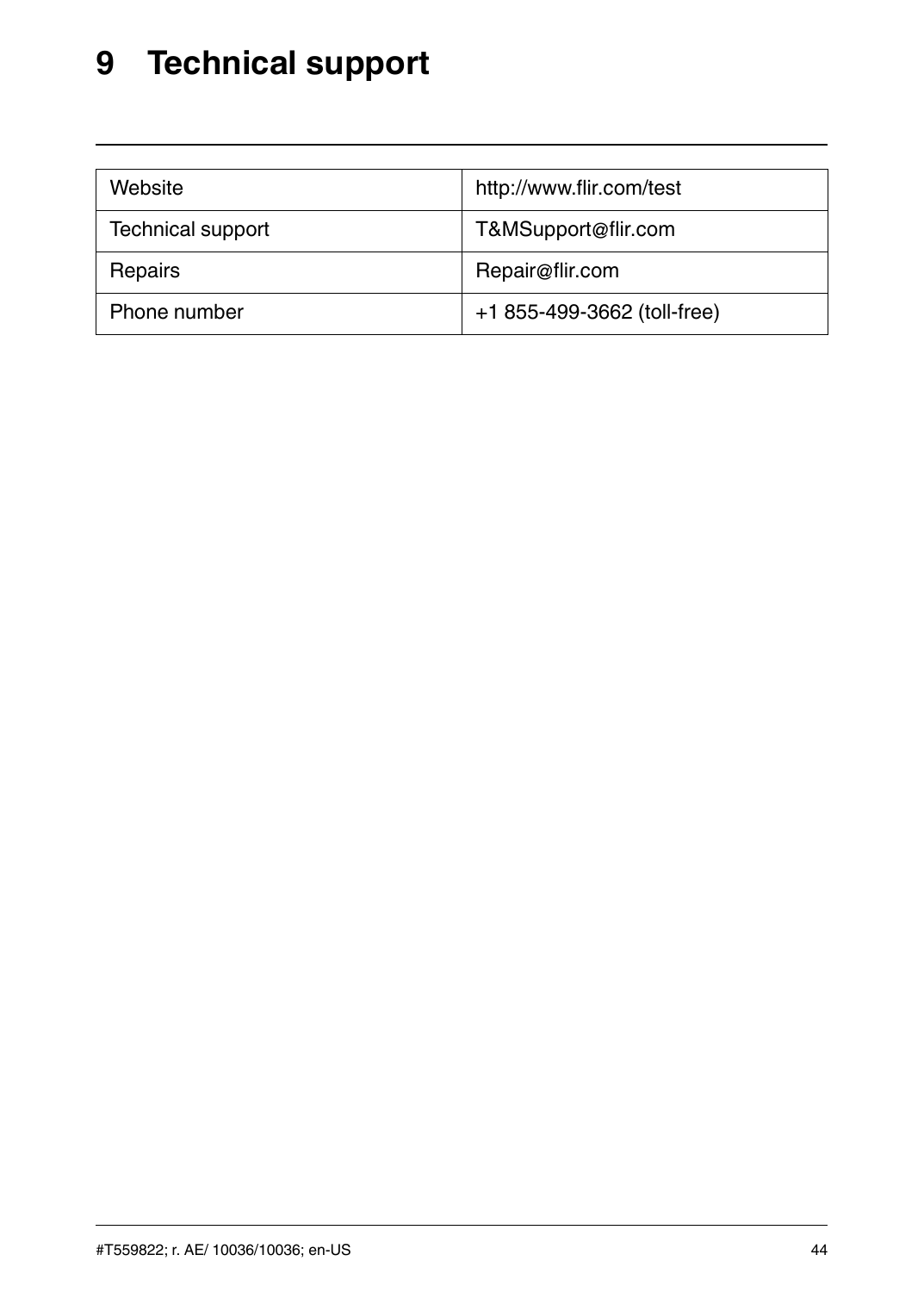#### <span id="page-50-1"></span><span id="page-50-0"></span>**10.1 FLIR Global Limited Lifetime Warranty**

A qualifying FLIR Test and Measurement product (the "Product") purchased either directly from FLIR Commercial Systems Inc and affiliates (FLIR) or from an authorized FLIR distributor or reseller that Purchaser registers on-line with FLIR is eligible for coverage under FLIR's Limited Lifetime Warranty, subject to the terms and conditions in this document. This warranty only applies to purchases of Qualifying Products (see below) purchased and manufactured after April 1, 2013.

PLEASE READ THIS DOCUMENT CAREFULLY; IT CON-TAINS IMPORTANT INFORMATION ABOUT THE PROD-UCTS THAT QUALIFY FOR COVERAGE UNDER THE LIMITED LIFETIME WARRANTY, PURCHASER'S OBLI-GATIONS, HOW TO ACTIVATE THE WARRANTY, WAR-RANTY COVERAGE, AND OTHER IMPORTANT TERMS, CONDITIONS, EXCLUSIONS AND DISCLAIMERS.

**1. PRODUCT REGISTRATION**. To qualify for FLIR's Limited Lifetime Warranty, Purchaser must fully register the Product directly with FLIR on-line at http://www.flir.com within Sixty (60) DAYS of the date the Product was purchased by the first retail customer (the "Purchase Date"). Qualifying PRODUCTS THATARE NOT REGISTERED ON-LINE WITHIN SIXTY (60) DAYS OF THE PURCHASE DATE WILL HAVE A LIMITED ONE YEAR WARRANTY FROM DATE OF PURCHASE.

**2. QUALIFYING PRODUCTS**. Upon registration, Test and Measurement products that qualify for coverage under FLIR's Limited Lifetime Warranty are: MR7x, CM7x, CM8x, DMxx, VP5x not including accessories which may have their own warranty.

**3. WARRANTY PERIODS**. For purposes of the The Limited Lifetime Warranty, Lifetime is defined as seven years (7) after the product is no longer manufactured, or ten years (10) from date of purchase, whichever is greater. This Warranty is only applicable to the original owner of the Products.

Any Product that is repaired or replaced under warranty is covered under this Limited Lifetime Warranty for one hundred eighty days (180) days from the date of return shipment by FLIR or for the remaining duration of the applicable Warranty Period, whichever is longer.

4. LIMITED WARRANTY. In accordance with the terms and conditions of this Limited Lifetime Warranty, and except as excluded or disclaimed in this document, FLIR warrants, from the Purchase Date, that all fully registered Products will conform to FLIR's published Product specifications and be free from defects in materials and workmanship during the applicable Warranty Period. PURCHASER'S SOLE AND EXCLUSIVE REMEDY UNDER THIS WARRANTY, AT FLIR'S SOLE DISCRE-TION, IS THE REPAIR OR REPLACEMENT OF

DEFECTIVE PRODUCTS IN A MANNER, AND BYA SERVICE CENTER, AUTHORIZED BY FLIR. IF THIS REMEDY IS ADJUDICATED TO BE INSUFFICIENT, FLIR SHALL REFUND PURCHASER'S PAID PURCHASE PRICE AND HAVE NO OTHER OBLIGATION OR LIABIL-ITY TO BUYER WHATSOEVER.

**5. WARRANTY EXCLUSIONS AND DISCLAIMERS**. FLIR MAKES NO OTHER WARRANTY OF ANY KIND WITH RESPECT TO THE PRODUCTS. ALL OTHER WARRANTIES, EXPRESS OR IMPLIED, INCLUDING BUT NOT LIMITED TO IMPLIED WARRANTIES OF MER-CHANTABILITY, FITNESS FOR A PARTICULAR PUR-POSE (EVEN IF PURCHASER HAS NOTIFIED FLIR OF ITS INTENDED USE FOR THE PRODUCTS), AND NON-INFRINGEMENTARE EXPRESSLY EXCLUDED FROM THIS AGREEMENT.

THIS WARRANTY EXPRESSLY EXCLUDES ROUTINE PRODUCT MAINTENANCE, SOFTWARE UPDATES, AND REPLACEMENT OF MANUALS, FUSES, OR DIS-POSABLE BATTERIES. FLIR FURTHER EXPRESSLY DISCLAIMS ANY WARRANTY COVERAGE WHERE THE ALLEGED NONCONFORMITY IS DUE TO NOR-MAL WEAR AND TEAR, OTHER ALTERATION, MODIFI-CATION, REPAIR, ATTEMPTED REPAIR, IMPROPER USE, IMPROPER MAINTENANCE, NEGLECT, ABUSE, IMPROPER STORAGE, FAILURE TO FOLLOW ANY PRODUCT INSTRUCTIONS, DAMAGE (WHETHER CAUSED BYACCIDENT OR OTHERWISE), OR ANY OTHER IMPROPER CARE OR HANDING OF THE PRODUCTS CAUSED BYANYONE OTHER THAN FLIR OR FLIR'S EXPRESSLYAUTHORIZED DESIGNEE.

THIS DOCUMENT CONTAINS THE ENTIRE WAR-RANTY AGREEMENT BETWEEN PURCHASER AND FLIR AND SUPERSEDES ALL PRIOR WARRANTY NE-GOTIATIONS, AGREEMENTS, PROMISES AND UNDERSTANDINGS BETWEEN PURCHASER AND FLIR. THIS WARRANTY MAY NOT BE ALTERED WITH-OUT THE EXPRESS WRITTEN CONSENT OF FLIR.

**6. WARRANTY RETURN, REPAIR AND REPLACE-MENT**. To be eligible for warranty repair or replacement, Purchaser must notify FLIR within thirty (30) days of discovering of any apparent defect in materials or workmanship. Before Purchaser may return a Product for warranty service or repair, Purchaser must first obtain a returned material authorization (RMA) number from FLIR. To obtain the RMA number Owner must provide an original proof of purchase. For additional information, to notify FLIR of an apparent defect in materials or workmanship, or to request an RMA number, visit http://www.flir.com. Purchaser is solely responsible for complying with all RMA instructions provided by FLIR including but not limited to adequately packaging the Product for shipment to FLIR and for all packaging and shipping costs. FLIR will pay for returning to Purchaser any Product that FLIR repairs or replaces under warranty.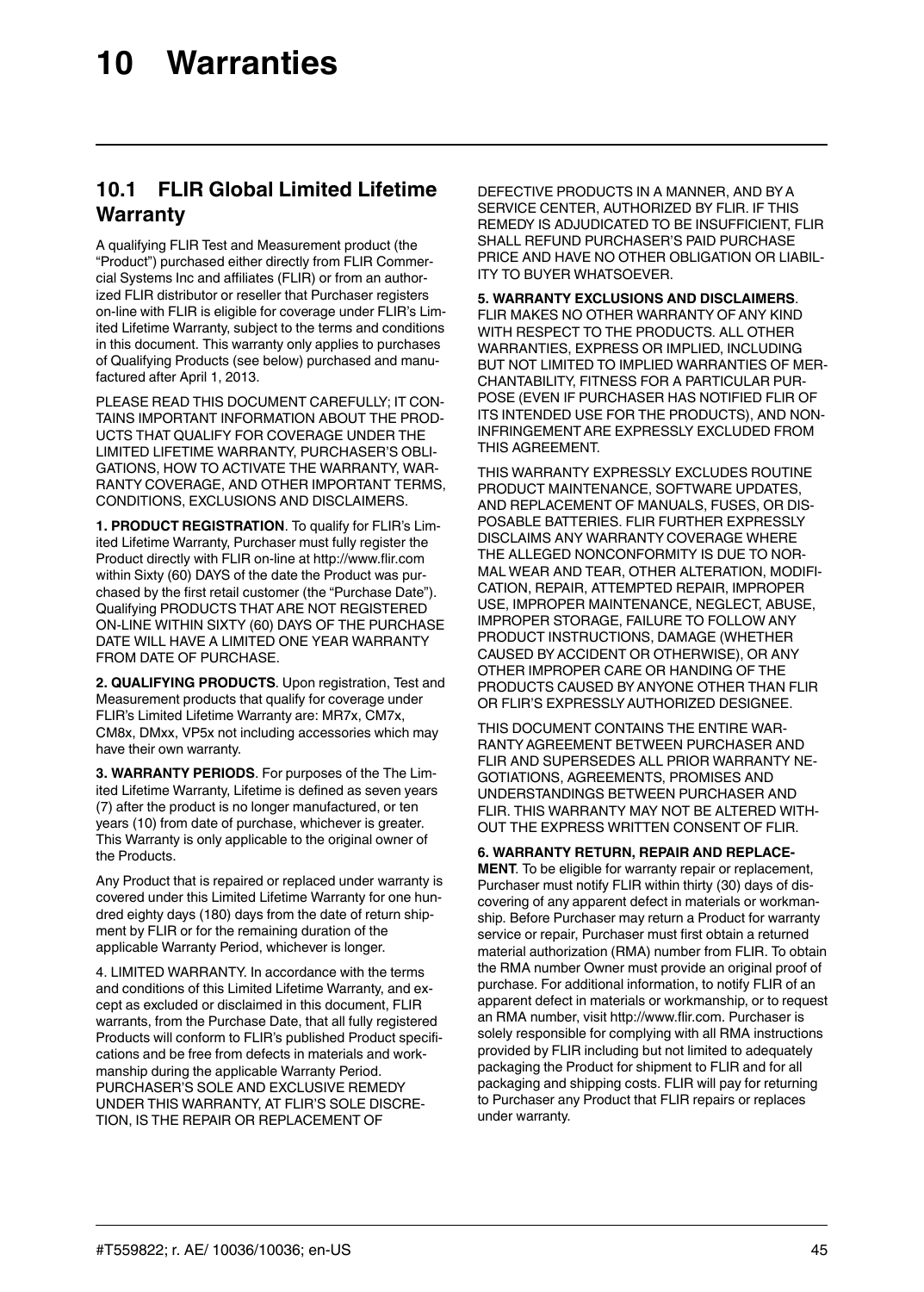FLIR reserves the right to determine, in its sole discretion, whether a returned Product is covered under Warranty. If FLIR determines that any returned Product is not covered under Warranty or is otherwise excluded from Warranty coverage, FLIR may charge Purchaser a reasonable handling fee and return the Product to Purchaser, at Purchaser's expense, or offer Purchaser the option of handling the Product as a non-warranty return.

**7. NON-WARRANTY RETURN**. Purchaser may request that FLIR evaluate and service or repair a Product not covered under warranty, which FLIR may agree to do in its sole discretion. Before Purchaser returns a Product for non-warranty evaluation and repair, Purchaser must contact FLIR by visiting http://www.flir.com to request an evaluation and obtain an RMA. Purchaser is solely responsible for complying with all RMA instructions provided by FLIR including but not limited to adequately packaging the Product for shipment to FLIR and for all packaging and shipping costs. Upon receipt of an authorized non-warranty return, FLIR will evaluate the Product and contact Purchaser regarding the feasibility of and the costs and fees associated with Purchaser's request. Purchaser shall be responsible for the reasonable cost of FLIR's evaluation, for the cost of any repairs or services authorized by Purchaser, and for the cost of repackaging and returning the Product to Purchaser.

Any non-warranty repair of a Product is warranted for one hundred eighty days (180) days from the date of return shipment by FLIR to be free from defects in materials and workmanship only, subject to all of the limitations, exclusions and disclaimers in this document.

#### <span id="page-51-0"></span>**10.2 FLIR Test and Measurement Limited 2 Year Warranty**

A qualifying FLIR Test and Measurement product (the "Product") purchased either directly from FLIR Commercial Systems Inc and affiliates (FLIR) or from an authorized FLIR distributor or reseller that Purchaser registers on-line with FLIR is eligible for coverage under FLIR's Limited Warranty, subject to the terms and conditions in this document. This warranty only applies to purchases of Qualifying Products (see below) purchased and manufactured after April 1, 2013.

PLEASE READ THIS DOCUMENT CAREFULLY: IT CON-TAINS IMPORTANT INFORMATION ABOUT THE PROD-UCTS THAT QUALIFY FOR COVERAGE UNDER THE LIMITED WARRANTY, PURCHASER'S OBLIGATIONS, HOW TO ACTIVATE THE WARRANTY, WARRANTY COVERAGE, AND OTHER IMPORTANT TERMS, CON-DITIONS, EXCLUSIONS AND DISCLAIMERS.

**1. PRODUCT REGISTRATION**. To qualify for FLIR's Limited Warranty, Purchaser must fully register the Product directly with FLIR on-line at http://www.flir.com within Sixty (60) DAYS of the date the Product was purchased by the first retail customer (the "Purchase Date"). Qualifying PRODUCTS THAT ARE NOT REGISTERED ON-LINE

WITHIN SIXTY (60) DAYS OF THE PURCHASE DATE WILL HAVE A LIMITED ONE YEAR WARRANTY FROM DATE OF PURCHASE.

**2. QUALIFYING PRODUCTS**. Upon registration, Test and Measurement products that qualify for coverage under FLIR's Limited Warranty are: VS70 Videoscope, VSAxx Articulation Camera, VSCxx Camera, VSSxx Probe Spool, VST handset, MR02 Pin Extension Probe, and TAxx not including accessories which may have their own warranty.

**3. WARRANTY PERIODS**. The applicable Limited Warranty Period measured from the Purchase data are:

| Products                                         | <b>Limited Warranty</b><br>Period |
|--------------------------------------------------|-----------------------------------|
| VS70, VSAxx, VSCxx,<br>VSSxx, VST, MR02.<br>TAYY | TWO (2) Years                     |

Any Product that is repaired or replaced under warranty is covered under this Limited Warranty for one hundred eighty days (180) days from the date of return shipment by FLIR or for the remaining duration of the applicable Warranty Period, whichever is longer.

4. LIMITED WARRANTY. In accordance with the terms and conditions of this Limited Warranty, and except as excluded or disclaimed in this document, FLIR warrants, from the Purchase Date, that all fully registered Products will conform to FLIR's published product specifications and be free from defects in materials and workmanship during the applicable Warranty Period. PURCHASER'S SOLE AND EXCLUSIVE REMEDY UNDER THIS WAR-RANTY, AT FLIR'S SOLE DISCRETION, IS THE REPAIR OR REPLACEMENT OF DEFECTIVE PRODUCTS IN A MANNER, AND BYA SERVICE CENTER, AUTHORIZED BY FLIR. IF THIS REMEDY IS ADJUDICATED TO BE IN-SUFFICIENT, FLIR SHALL REFUND PURCHASER'S PAID PURCHASE PRICE AND HAVE NO OTHER OBLI-GATION OR LIABILITY TO BUYER WHATSOEVER.

**5. WARRANTY EXCLUSIONS AND DISCLAIMERS**. FLIR MAKES NO OTHER WARRANTY OF ANY KIND WITH RESPECT TO THE PRODUCTS. ALL OTHER WARRANTIES, EXPRESS OR IMPLIED, INCLUDING BUT NOT LIMITED TO IMPLIED WARRANTIES OF MER-CHANTABILITY, FITNESS FOR A PARTICULAR PUR-POSE (EVEN IF PURCHASER HAS NOTIFIED FLIR OF ITS INTENDED USE FOR THE PRODUCTS), AND NON-INFRINGEMENTARE EXPRESSLY EXCLUDED FROM THIS AGREEMENT.

THIS WARRANTY EXPRESSLY EXCLUDES ROUTINE PRODUCT MAINTENANCE, SOFTWARE UPDATES AND REPLACEMENT OF FUSES, OR DISPOSABLE BATTERIES. FLIR FURTHER EXPRESSLY DISCLAIMS ANY WARRANTY COVERAGE WHERE THE ALLEGED NONCONFORMITY IS DUE TO NORMAL WEAR AND TEAR, OTHER ALTERATION, MODIFICATION, REPAIR, ATTEMPTED REPAIR, IMPROPER USE, IMPROPER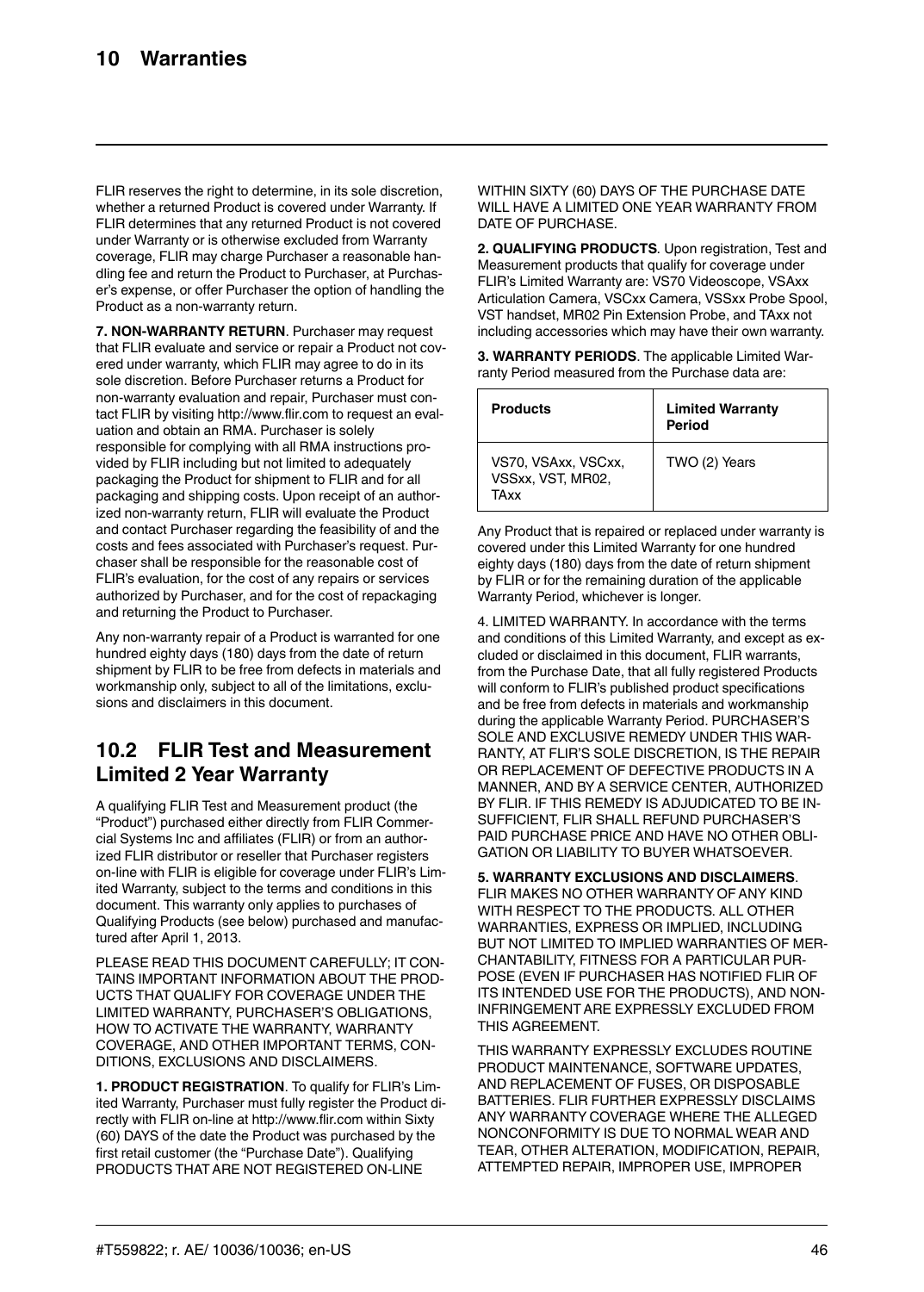MAINTENANCE, NEGLECT, ABUSE, IMPROPER STOR-AGE, FAILURE TO FOLLOW ANY PRODUCT INSTRUC-TIONS, DAMAGE (WHETHER CAUSED BY ACCIDENT OR OTHERWISE), OR ANY OTHER IMPROPER CARE OR HANDING OF THE PRODUCTS CAUSED BY ANY-ONE OTHER THAN FLIR OR FLIR'S EXPRESSLYAU-THORIZED DESIGNEE.

THIS DOCUMENT CONTAINS THE ENTIRE WAR-RANTYAGREEMENT BETWEEN PURCHASER AND FLIR AND SUPERSEDES ALL PRIOR WARRANTY NE-GOTIATIONS, AGREEMENTS, PROMISES AND UNDERSTANDINGS BETWEEN PURCHASER AND FLIR. THIS WARRANTY MAY NOT BE ALTERED WITH-OUT THE EXPRESS WRITTEN CONSENT OF FLIR.

**6. WARRANTY RETURN, REPAIR AND REPLACE-**

**MENT**. To be eligible for warranty repair or replacement, Purchaser must notify FLIR within thirty (30) days of discovering of any apparent defect in materials or workmanship. Before Purchaser may return a Product for warranty service or repair, Purchaser must first obtain a returned material authorization (RMA) number from FLIR. To obtain the RMA number Owner must provide an original proof of purchase. For additional information, to notify FLIR of an apparent defect in materials or workmanship, or to request an RMA number, visit http://www.flir.com. Purchaser is solely responsible for complying with all RMA instructions provided by FLIR including but not limited to adequately packaging the Product for shipment to FLIR and for all packaging and shipping costs. FLIR will pay for returning to Purchaser any Product that FLIR repairs or replaces under warranty.

FLIR reserves the right to determine, in its sole discretion, whether a returned Product is covered under Warranty. If FLIR determines that any returned Product is not covered under Warranty or is otherwise excluded from Warranty coverage, FLIR may charge Purchaser a reasonable handling fee and return the Product to Purchaser, at Purchaser's expense, or offer Purchaser the option of handling the Product as a non-warranty return.

**7. NON-WARRANTY RETURN**. Purchaser may request that FLIR evaluate and service or repair a Product not covered under warranty, which FLIR may agree to do in its sole discretion. Before Purchaser returns a Product for non-warranty evaluation and repair, Purchaser must contact FLIR by visiting http://www.flir.com to request an evaluation and obtain an RMA. Purchaser is solely responsible for complying with all RMA instructions provided by FLIR including but not limited to adequately packaging the Product for shipment to FLIR and for all packaging and shipping costs. Upon receipt of an authorized non-warranty return, FLIR will evaluate the Product and contact Purchaser regarding the feasibility of and the costs and fees associated with Purchaser's request. Purchaser shall be responsible for the reasonable cost of FLIR's evaluation, for the cost of any repairs or services authorized by Purchaser, and for the cost of repackaging and returning the Product to Purchaser.

Any non-warranty repair of a Product is warranted for one hundred eighty days (180) days from the date of return shipment by FLIR to be free from defects in materials and workmanship only, subject to all of the limitations, exclusions and disclaimers in this document.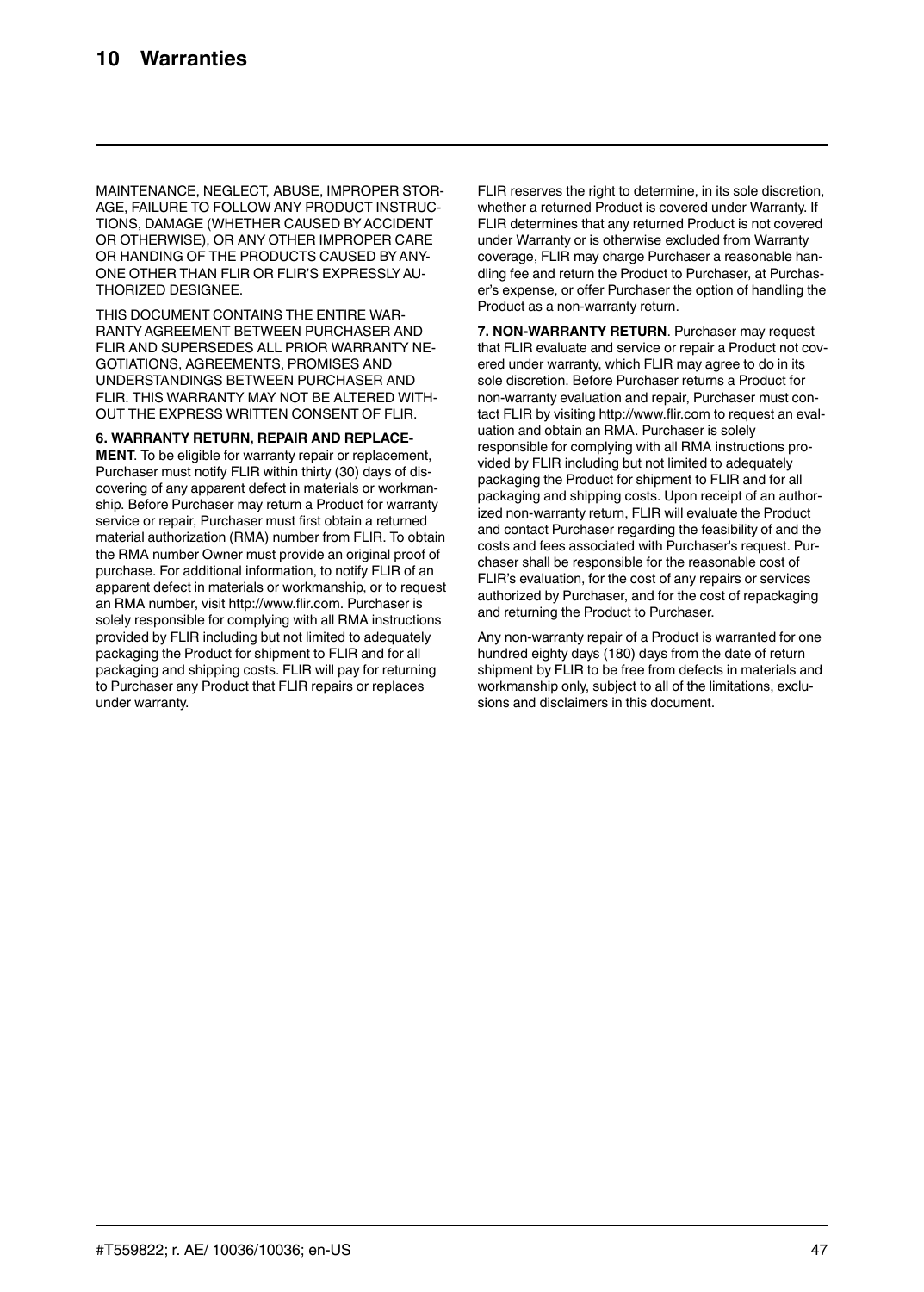#### **A note on the technical production of this publication**

This publication was produced using XML — the eXtensible Markup Language. For more information about XML, please visit http://www.w3.org/XML/

#### **A note on the typeface used in this publication**

This publication was typeset using Linotype Helvetica™ World. Helvetica™ was designed by Max Miedinger (1910–1980)

#### **LOEF (List Of Effective Files)**

[T501022.xml;](#page-0-0) en-US; AE; 10036; 2013-11-22